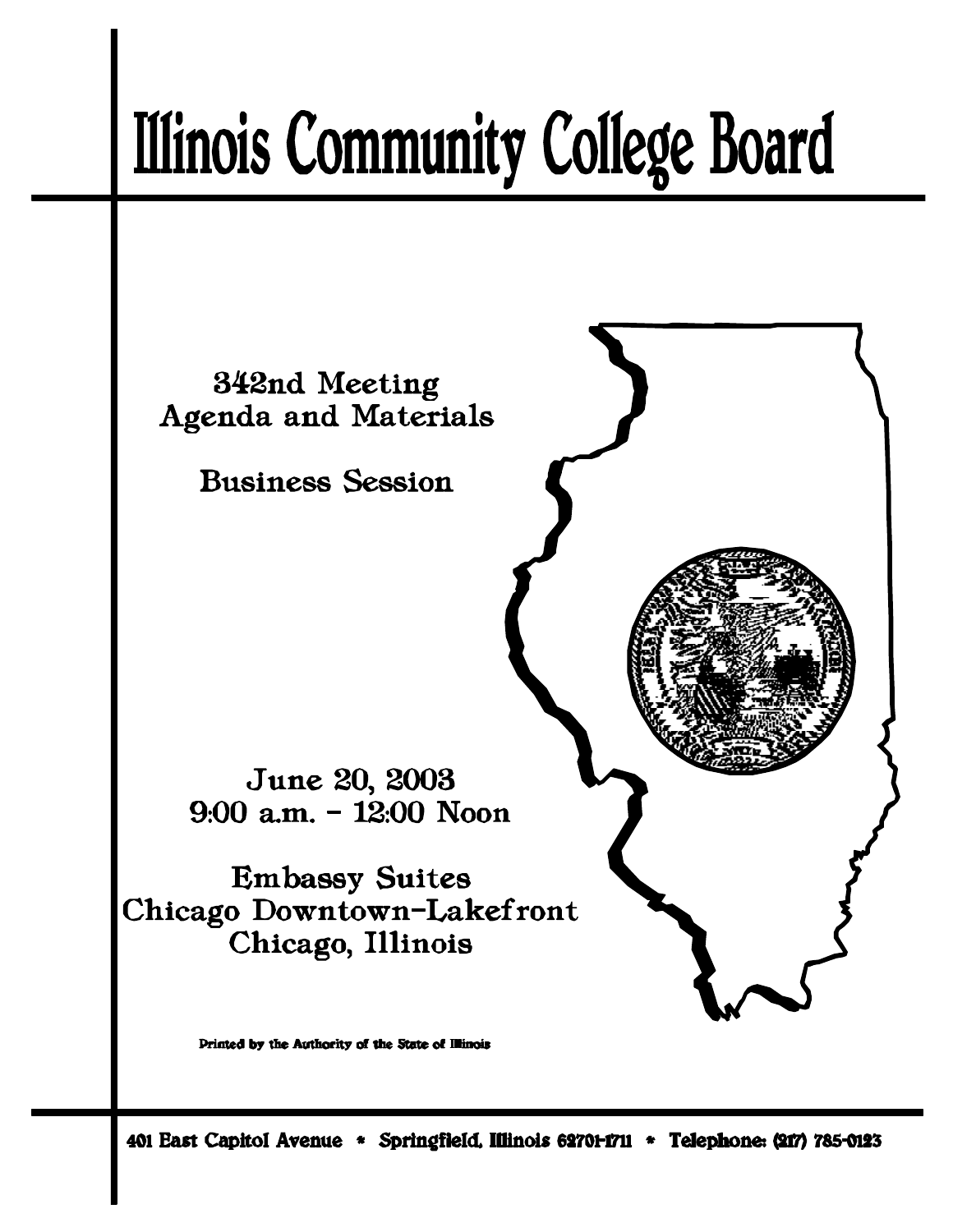Agenda 342nd Meeting of the Illinois Community College Board Business Session Embassy Suites Chicago Downtown-Lakefront Chicago, Illinois June 20, 2003

|    | <b>Committee Meetings</b>                                                                   |                                                                                              | <b>Meeting Site</b>                                          |              |  |
|----|---------------------------------------------------------------------------------------------|----------------------------------------------------------------------------------------------|--------------------------------------------------------------|--------------|--|
|    |                                                                                             | 7:30 a.m. - Adult Education Transition Committee<br>8:00 a.m. - Budget and Finance Committee | <b>Wabash River Room</b><br>Chicago River Ballroom - Salon D |              |  |
|    | <b>Award Presentations</b>                                                                  |                                                                                              |                                                              |              |  |
|    |                                                                                             | 8:30 a.m. - Excellence in Workforce Development                                              | Chicago River Ballroom - Salon D                             |              |  |
|    |                                                                                             | $9:00 - 12:00$ noon - Business Meeting                                                       | Chicago River Ballroom - Salon D                             |              |  |
|    |                                                                                             |                                                                                              |                                                              | <u>Page</u>  |  |
| 1. |                                                                                             | Roll Call and Declaration of Quorum                                                          |                                                              |              |  |
| 2. | Announcements and Remarks by Edward T. Duffy, Chair                                         |                                                                                              |                                                              |              |  |
| 3. | Recognition of Inez A. Galvan for Service to the<br><b>Illinois Community College Board</b> |                                                                                              |                                                              |              |  |
| 4. | Election of Illinois Community College Board Vice Chair<br>for Fiscal Year 2004             |                                                                                              |                                                              | $\mathbf{1}$ |  |
| 5. |                                                                                             | <b>Committee Reports</b>                                                                     |                                                              |              |  |
|    | 5.1                                                                                         | <b>Adult Education Transition Committee</b>                                                  |                                                              |              |  |
|    |                                                                                             | <b>Adult Education Funding Task Force Status Report</b><br>5.1.1                             |                                                              |              |  |
|    | 5.2                                                                                         | <b>Budget and Finance Committee</b>                                                          |                                                              |              |  |
| 6. |                                                                                             | President/CEO's Report                                                                       |                                                              |              |  |
| 7. | <b>Advisory Organizations</b>                                                               |                                                                                              |                                                              |              |  |
|    | 7.1<br>7.2                                                                                  | Illinois Community College Trustees Association<br><b>Presidents Council</b>                 |                                                              |              |  |
|    | Illinois Community College Faculty Association<br>7.3                                       |                                                                                              |                                                              |              |  |
|    | 7.4                                                                                         | <b>Student Advisory Council</b>                                                              |                                                              |              |  |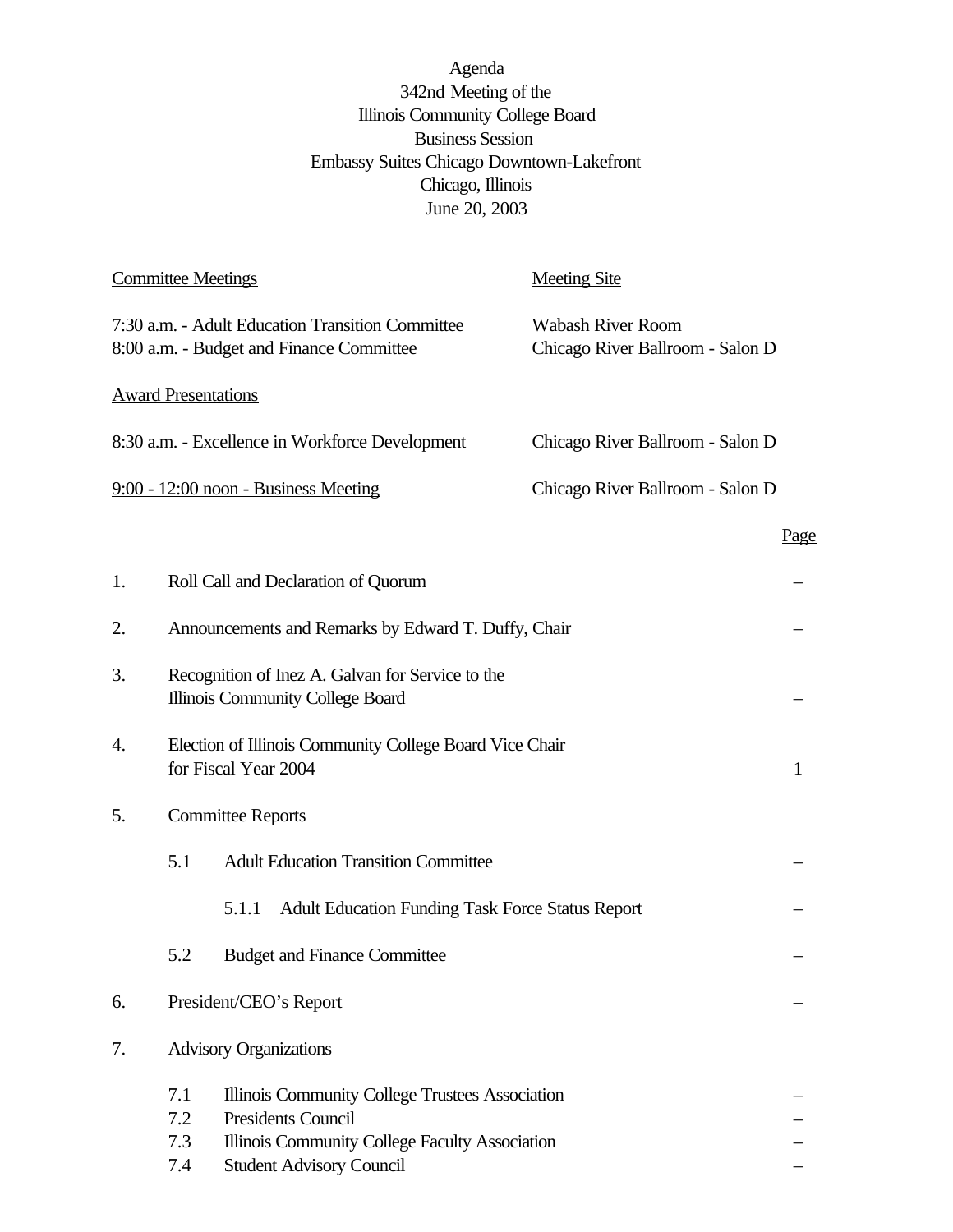# Agenda 342nd Meeting of the Illinois Community College Board

Page

# 8. Consent Agenda

|     | 8.1                      | Minutes of the May 16, 2003 Meeting/Work Session                  |           |  |  |
|-----|--------------------------|-------------------------------------------------------------------|-----------|--|--|
| 8.2 |                          | Minutes of the May 15, 2003 Meeting of the ICCB                   |           |  |  |
|     |                          | President/CEO Search Committee                                    | 8         |  |  |
|     | 8.3                      | <b>Review of Executive Session Minutes</b>                        | 9         |  |  |
|     | 8.4                      | Contracts for the Illinois Community College Board Office         |           |  |  |
|     | 8.5                      | Authorization to Enter into Interagency Contracts/Agreements      |           |  |  |
|     | 8.6                      | Authorization to Transfer Funds Among Line Items                  |           |  |  |
|     | 8.7                      | Authorization to Set Salary Levels and Salary Ranges              |           |  |  |
|     | 8.8                      | Illinois Community College Board Fiscal Year 2005                 |           |  |  |
|     |                          | <b>Calendar of Meetings</b>                                       | $10 - 11$ |  |  |
|     | 8.9                      | Illinois Community College Board Recognition                      |           |  |  |
|     |                          | of Community Colleges                                             | $12 - 13$ |  |  |
|     | 8.10                     | New Units of Instruction                                          | $14 - 18$ |  |  |
|     | 8.11                     | Policy Guidelines for Restricted Grant Expenditures and Reporting | 19        |  |  |
| 9.  |                          | Legislative Report                                                |           |  |  |
|     | 9.1                      | <b>State Legislative Report</b>                                   | $20 - 24$ |  |  |
|     | 9.2                      | <b>Federal Legislative Report</b>                                 | 25        |  |  |
| 10. |                          | <b>Status Report on International Education Initiatives</b>       | $26 - 28$ |  |  |
| 11. |                          | <b>Status Report on Teacher Education Initiatives</b>             | 29-34     |  |  |
| 12. |                          | 35-38<br><b>Status Report on Career and Technical Education</b>   |           |  |  |
| 13. | <b>Information Items</b> |                                                                   |           |  |  |
|     | 13.1                     | Fiscal Year 2003 Financial Statements                             |           |  |  |
|     | 13.2                     | Proposed Illinois Community College Board Rules                   |           |  |  |
|     |                          | <b>Concerning Reporting Requirements</b>                          | $39 - 50$ |  |  |
| 14. | <b>Other Business</b>    |                                                                   |           |  |  |

15. Adjournment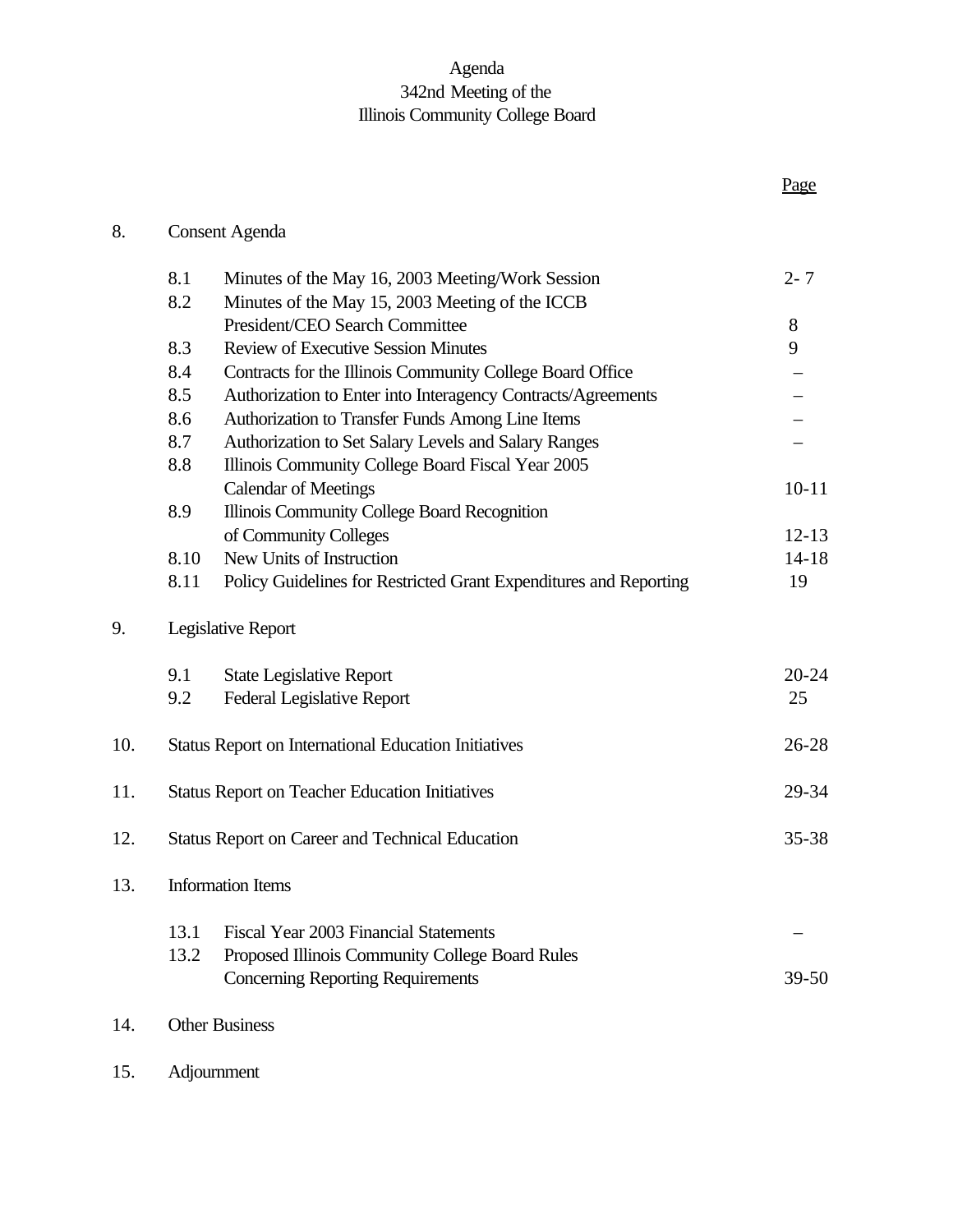Illinois Community College Board

# **ELECTION OF ILLINOIS COMMUNITY COLLEGE BOARD VICE CHAIR FOR FISCAL YEAR 2004**

Nominations will be accepted from the Board at its meeting on June 20, 2003.

## **RECOMMENDED ACTION**

(Oral nominations will be received from the Board.)

**BACKGROUND**. As stated in Statute 110 ILCS 805/2-3 of the Illinois Public Community College Act, "...At a regular meeting by the end of June each year the vice-chairman shall be selected by members of the board for an annual term beginning July 1 next. The vice-chairman shall act as chairman in the absence of the chairman..."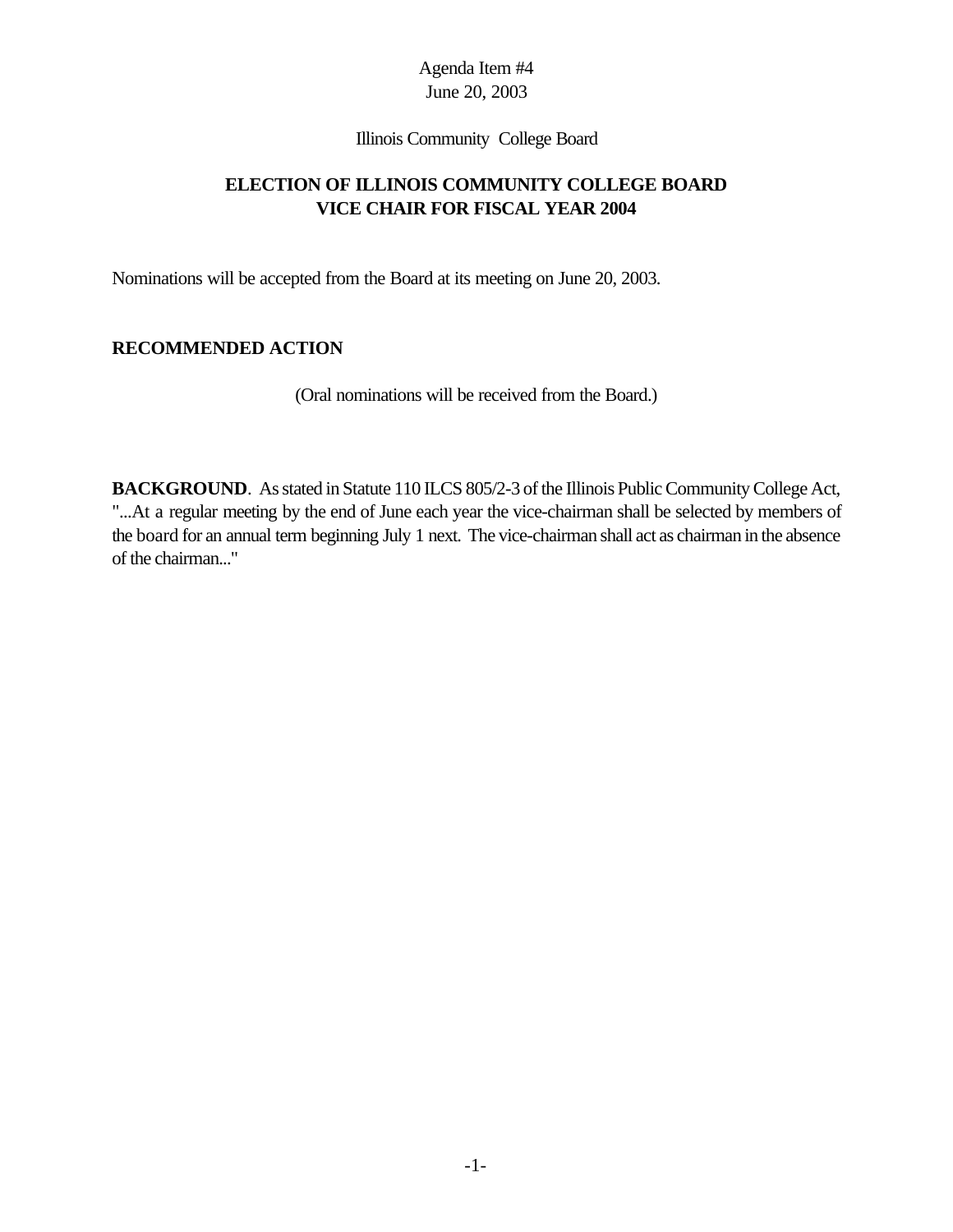## UNAPPROVED

Minutes of the  $341<sup>st</sup>$  Meeting of the Illinois Community College Board **Work Session** May 16, 2003 State of Illinois Building Room N-502 160 North LaSalle Chicago, Illinois

#### Item #1 - Roll Call and Declaration of Quorum

Vice Chairman Neely called the meeting to order at 9:00 a.m. Roll call was taken with the following members present: Marjorie Cole, Laurna Godwin, Joseph Neely, Martha Olsson, JudithRake, Gwendolyn Rogers, Mark Weber, Edward Welk, and James Zerkle. Edward Duffy was delayed until 9:30 a.m. James Berkel and Delores Ray were absent.

## Item #2 - Announcement and Remarks by Vice Chairman Joseph Neely

Mr. Neely reported that Chairman Duffy's arrival this morning would be briefly delayed.

#### Item #3 - Consent Agenda

Judith Rake made a motion to approve the following items, which was seconded by Laurna Godwin:

#### Item #3.1 - Minutes of the February 21, 2003 Meeting

The Illinois Community College Board hereby approves the minutes of the February 21, 2003 meeting as recorded.

#### Item #3.2 - Minutes of the March 28, 2003 (Conference Call) Meeting

The Illinois Community College Board hereby approves the minutes of the March 28, 2003 conference call meeting as recorded.

#### Item #3.3 - New Units of Instruction

The Illinois Community College Board hereby approves the following new units of instruction for the community colleges listed below: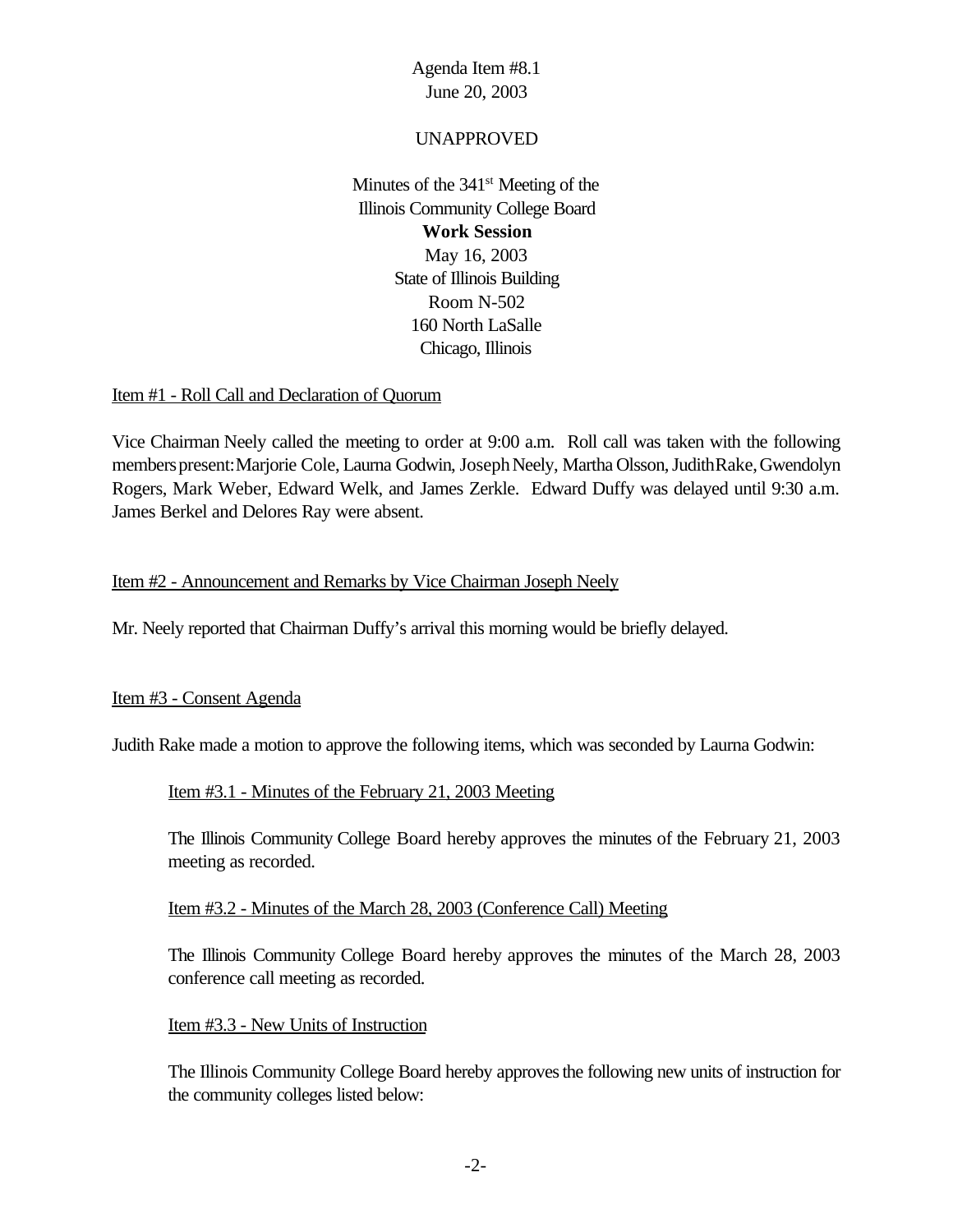## **PERMANENT PROGRAM APPROVAL**

Black Hawk College

• Health Information Management A.A.S. degree (64 semester credit hours) Frontier Community College

• Automotive Services Technology II Certificate (33 semester credit hours) Heartland Community College

- Digital Media Communications A.A. S. degree (60 semester credit hours)
- Web Media Designer Certificate (33 semester credit hours)
- Web Application Developer Certificate (34 semester credit hours)
- Communication Graphics Certificate (33 semester credit hours)

Joliet Junior College

• Advanced Certified Nurse Assistant Certificate (31 semester credit hours)

Lewis & Clark Community College

- Paramedicine A.A.S. degree (60 semester credit hours)
- Paramedicine Certificate (37 semester credit hours)
- Olney Central College
- Massage Therapy Certificate (32.5 semester credit hours)
- Rend Lake College
- Cosmetology Certificate (38 semester credit hours) Richland Community College
- Statewide Model Curricula Certificate in Paraprofessional Education (32 semester credit hours)

Southeastern Illinois College

- Customized Applied Technology A.A.S. degree (62 semester credit hours)
- Fire Science Technology A.A.S. degree (62 semester credit hours)
- Massage Therapy Certificate (34 semester credit hours)

Waubonsee Community College

• Surgical Technology Certificate (32.5 semester credit hours)

## **TEMPORARY PROGRAM APPROVAL**

## Illinois Eastern Community Colleges *(Information Item)*

A.A.S. in Corrections: Correctional Officer/Youth Supervisor option (64 sem. credit hours) A.A.S. in Corrections: Parole Officer option (64 semester credit hours)

#### Oakton Community College

< Game Development Certificate (37 semester credit hours)

## Parkland College

< Painting/Decorating Apprentice Certificate (35 semester credit hours)

## Rend Lake College

- Paramedical Services A.A.S degree (64 semester credit hours)
- < Business Management Certificate (30 semester credit hours)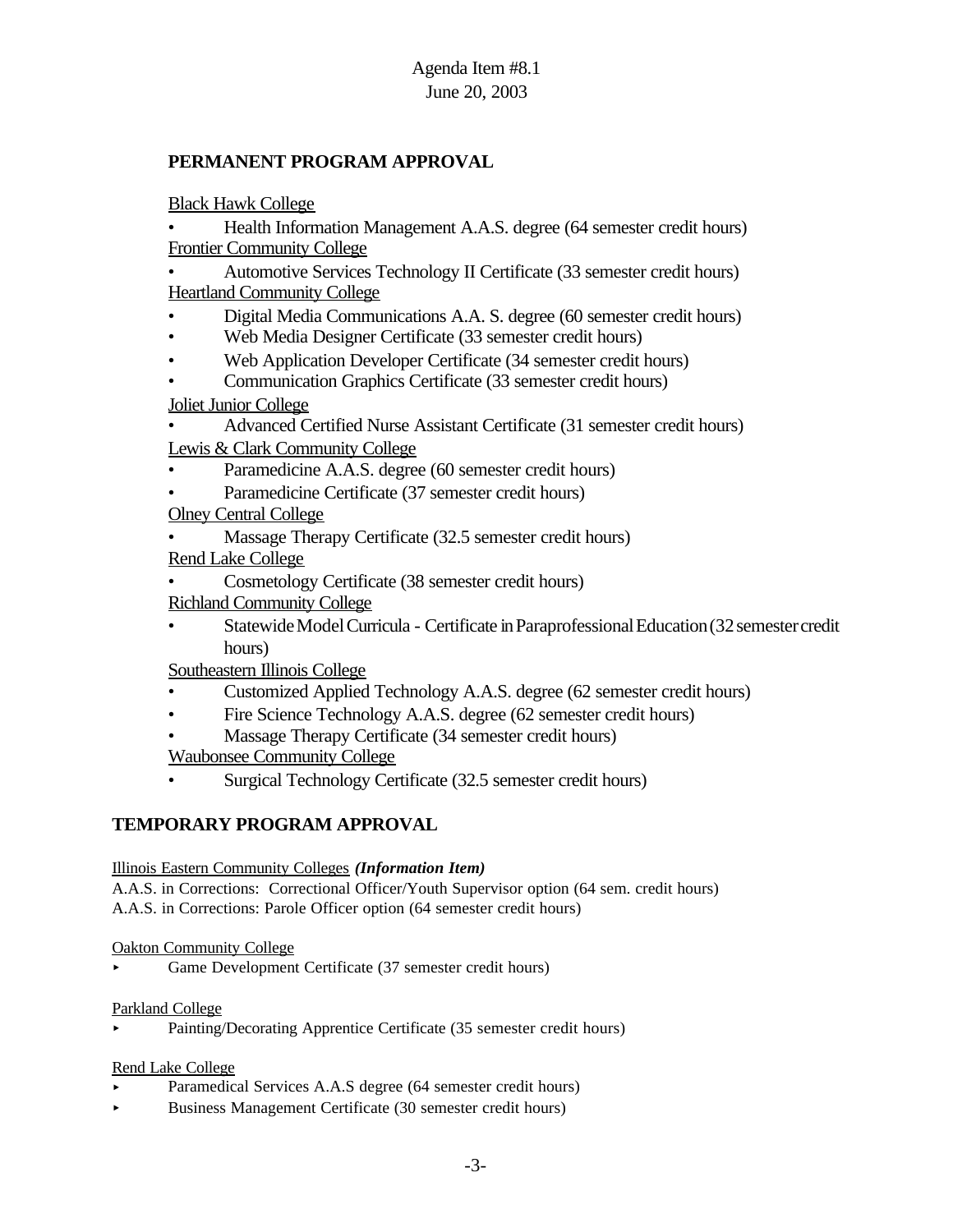## **INFORMATION ITEM - BASIC CERTIFICATE APPROVAL**

Following is a list of basic certificates that have been approved on behalf of the Illinois Community College Board by the President/CEO since the last Board meeting:

#### Elgin Community College

< Advanced Web Design Certificate (12 semester credit hours)

#### Harold Washington College

Police Recruit Certificate (16 semester credit hours)

#### Frontier Community College

< Welding Certificate (16 semester credit hours)

#### Joliet Junior College

- < Certified Phlebotomy Technician Certificate (13.5 semester credit hours)
- < Electrocardiography (EKG) Technician Certificate (9.5 semester credit hours)

#### Lincoln Land Community College

< Baking and Pastry Certificate (12.5 semester credit hours)

#### Lincoln Trail College

< Desktop Publishing Certificate (19 semester credit hours)

#### Oakton Community College

- < Industrial Design Engineering Certificate (17 semester credit hours)
- < CISCO Certified Network Professional Certificate (16 semester credit hours)

#### Rend Lake College

< Emergency Medical Technician-Intermediate (EMT-I) Certificate (17 semester credit hours)

#### Shawnee Community College

- Aquaculture Certificate (28 semester credit hours)
- < Enology Certificate (28 semester credit hours)
- Applied Viticulture Certificate (27 semester credit hours)

#### Waubonsee Community College

< Perioperative Nursing Certificate (12 semester credit hours)

#### Item #3.4 - Paraprofessional Task Force Report

The Illinois Community College Board hereby accepts and endorses the Paraprofessional Task Force Report (April 2003) and directs staff to work toward implementation of the recommendations in the report as appropriate and feasible.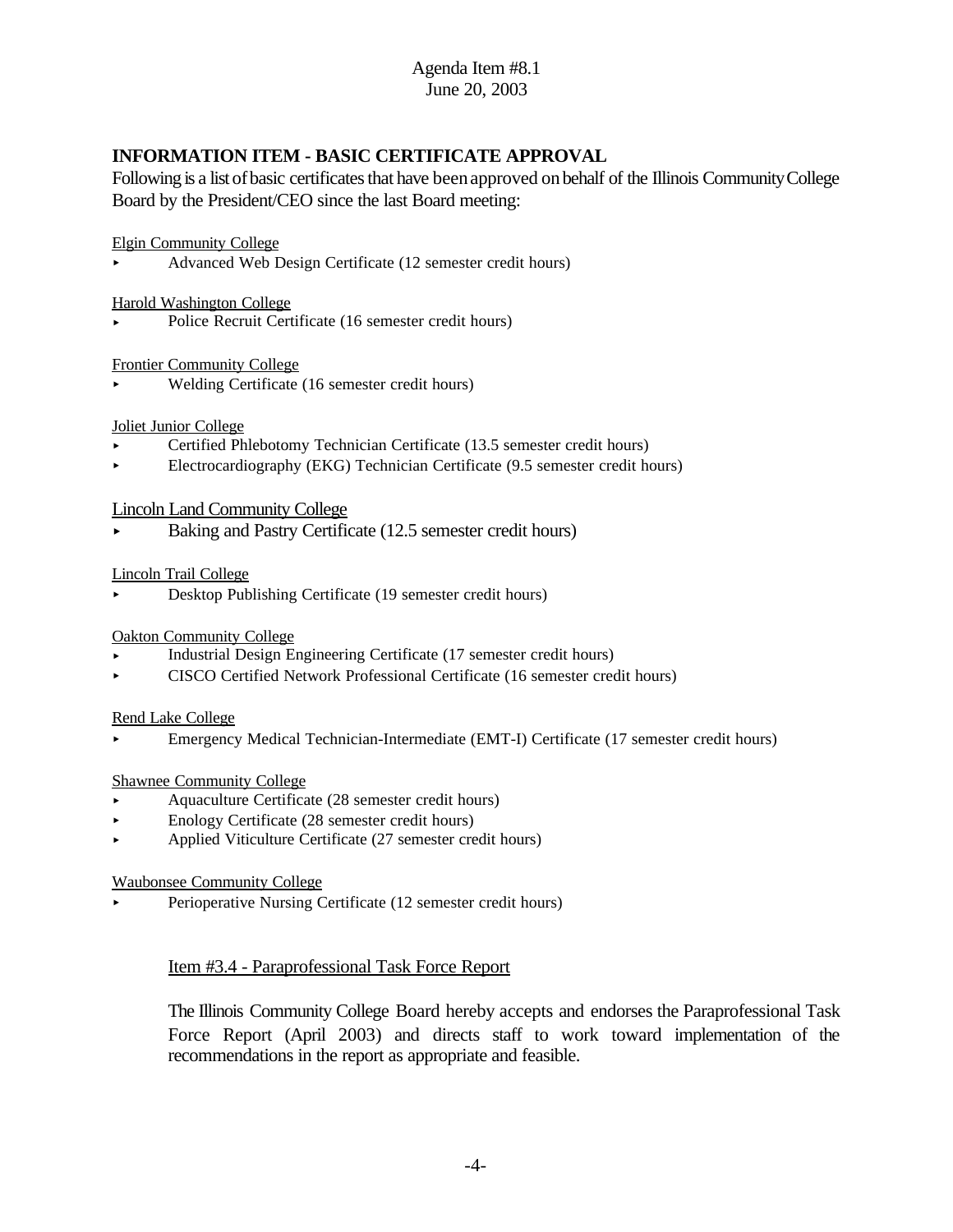## Item #3.5 - ICCB Statutory Responsibilities for Community College Recognition Evaluation and **Approval**

The Illinois Community College Board hereby grants a status of "recognition continued" to the following districts

William Rainey Harper College Highland Community College Joliet Junior College Kankakee Community College

The motion was approved by unanimous voice vote. Student advisory vote: Yes.

#### Item #4 - Information Items

## Item #4.1 - Community College Programs and Services for Underrepresented Groups

This annual report highlights actions and initiatives in Illinois community colleges as they address the promotion of programs, services and events to encourage diversity and foster knowledge of other cultures.

#### Item #4.2 - Fiscal Year 2003 Salary Report for the Illinois Public Community Colleges

This annual report reflects data gathered on compensation received by employees in Illinois' 48 public community colleges.

#### Item #5 - President/CEO Remarks

Joe Cipfl commended Virginia McMillan, Sarah Hawker, TomRyder, DonWilske, and Ellen Andres for their responses to recent directives issued by the Governor's Office and the Illinois General Assembly.

Virginia McMillan is in Washington, D.C., attending a conference sponsored by the American Association ofCommunityCollegesand the AmericanAssociationofState Colleges and Universities, whichisdesigned to develop a national understanding to address problems in baccalaureate access.

Dr. Cipfl has appeared before the General Assembly four times during the past few weeks, twice before the House Appropriations Committee and twice before the Senate Appropriations Committee. He has conveyed the community college system's desire to be cooperative.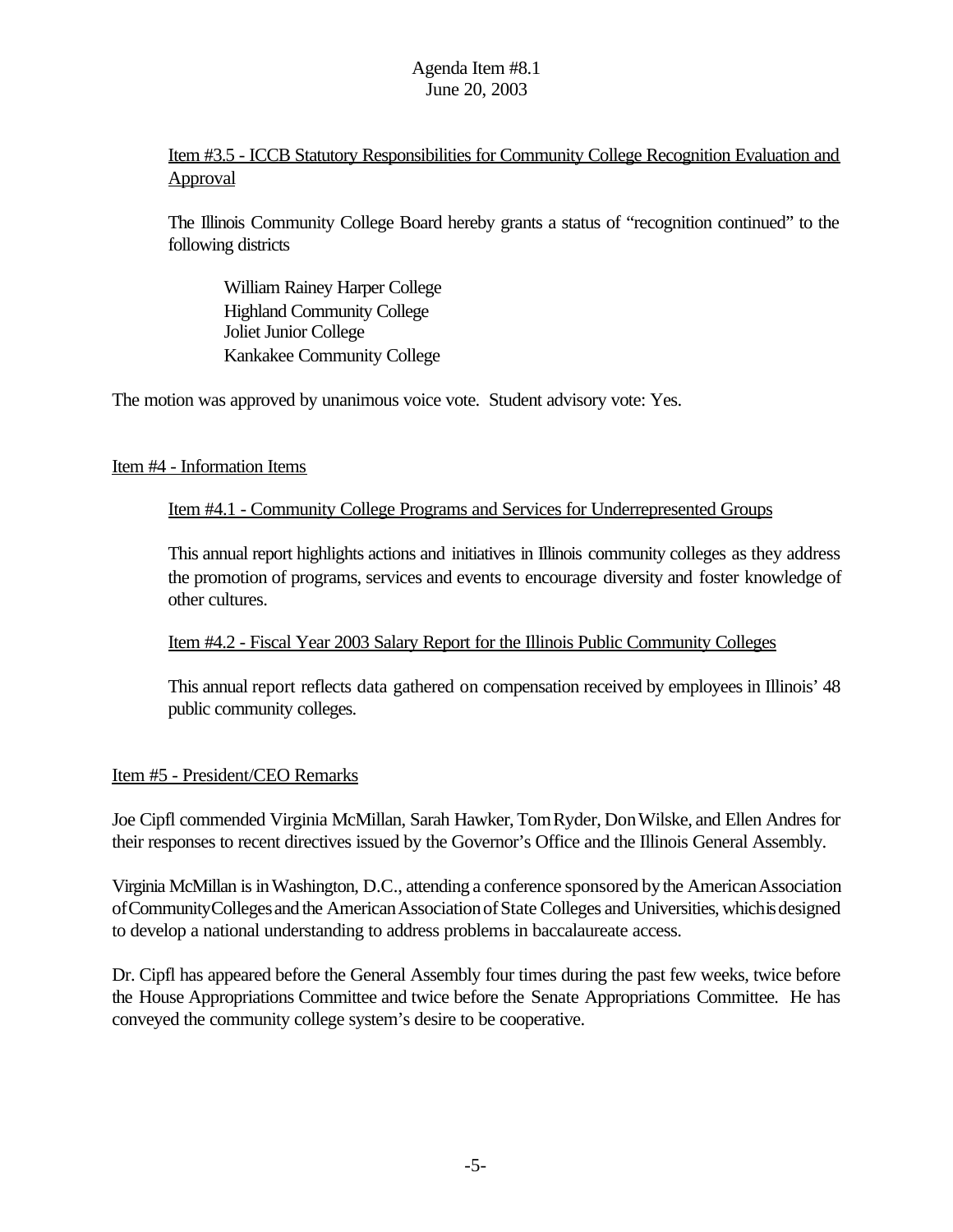The Illinois Community College System expects record enrollments this year.

A report was made on the community college system's ability to maintain fiscal year 2003 state revenue. The governor's Office of Management and Budget requested the system to reserve only \$524,600 from Adult Education. We were originally asked to reserve over \$19 million. As an agency, however, a reduction of 8 percent in operational dollars was experienced.

An Adult Education Funding StudyAdvisoryTask Force is reviewing the current adult education funding formula.

The City Colleges of Chicago are experiencing a \$16 million loss in revenues in fiscal year 2004. The ICCB has been working with the City Colleges in an attempt to deliver additional dollars to that district.

## Item #6 - Work Session

Tom Ryder provided an update on current legislation that could affect the Illinois Community College System. Initiatives and actions of the Governor were also reported. Mr. Ryder also reported that a "super board" for education is not being considered or discussed by the administration at this time, nor is the appointment of executive directors of education agencies under consideration.

Sarah Hawker reported on the State Board of Education's transfer of GED data to the Illinois Community College Board.

Don Wilske reported in detail on the Community College System Budget Issues for Fiscal Year 2003 in the categories of System Budget, Adult Education Budget, and Capital Budget.

At Mark Weber's request, Don Wilske will attend a Student Advisory Committee meeting to explain the budget process.

Ellen Andres reported in detail on the 8 percent reserve in the ICCB Agency Budget for Fiscal Year 2003 and its affect on the office. Existing personnel vacancies within the office, a result of the administration's hiring freeze, were also reported.

Don Wilske reported in detail on the Community College System Budget for Fiscal Year 2004 in the categories of System Budget, Adult Education Budget, Career and Tech Ed Budget, Capital Budget - \$50 million.

Sarah Hawker and Don Wilske reported on the transfer of funding for the Current Worker Training initiative from the Illinois Community College Board to the Department of Commerce and Economic Opportunity.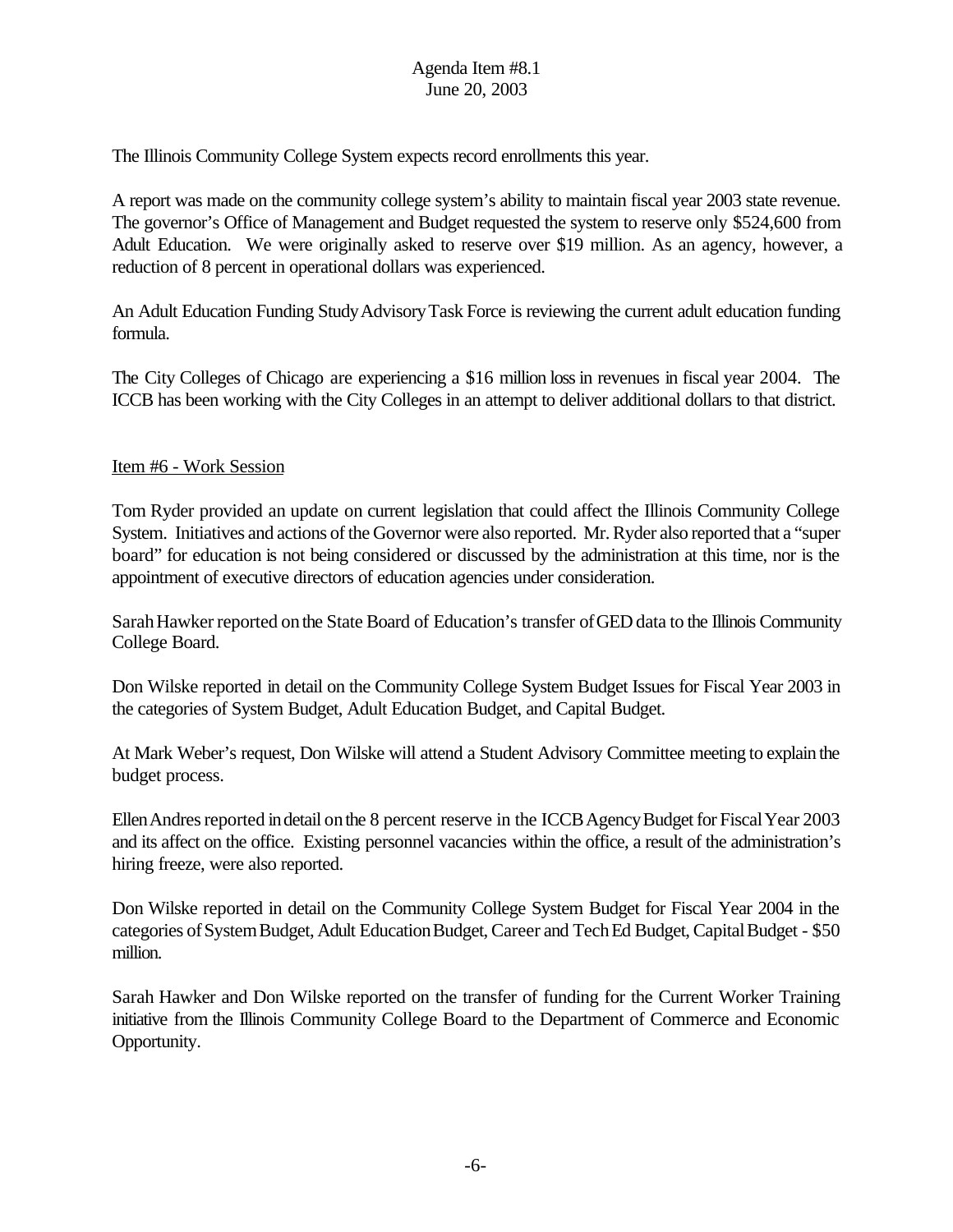Ellen Andres reported in detail on the ICCB Agency Budget for Fiscal Year 2004. The Agency's fiscal year 2004 budget reflects a decrease of 10 percent from its fiscal year 2003 budget. Legislation has passed out of the Senate which would allow our office to use indirect federal funding in a newly created fund. This bill awaits the Governor's signature.

Chairman Duffy provided background information on the Higher Education Funding Equity Study, a BHE study that was never completed. Recently, the Trustees Association took action to separate from the Board of Higher Education in order that community colleges could better compete for higher education funding. Chairman Duffy has met with Board of Higher Education officials in Chicago to discuss the study, and the Board of Higher Education has now agreed to complete the studyina reasonable period of time. The Board received a document *Funding and Enrollment in Higher Education: How Illinois Ranks* which was drafted by Jennifer Presley, Director of the Illinois Education Research Council. This document will be presented to the Board of Higher Education to assist in conducting the Higher Education Funding Equity Study. Joe Cipfl recommended Director Presley address the Board in the near future.

Chairman Duffy made comments and led discussion in regard to concerns with the community college system's funding structure and the "hold harmless" issue. Gwendolyn Rogers inquired as to how ICCB members might assist in seeking necessary "hold harmless" funding from the General Assembly. Laurna Godwin requested that bullet points of community college system issues be provided to ICCB members in order that a consistent message can be used in communication with legislators.

Sarah Hawker provided an update on the Adult Education Funding Study and identified the responsibilities of each of the four subcommittees under this Study. The next meeting of the Adult Education Funding Study Task Force will be held on May 28, 2003, and a final discussion will be made of the preliminary recommendations. A report was also made on *Guiding Principles* drafted by the task force and its subcommittees, and a draft of the *Proposed Guiding Principles* was provided to the Board.

Inclosing, Chairman Duffy reported that the ICCB President/CEO Search Committee held its first meeting on May 15, 2003. Input from the Illinois Community College System colleagues will be received during the interview process.

## Item #7 - Adjournment

Joe Neely made a motion, which was seconded by Laurna Godwin, to adjourn the meeting at 1:10 p.m. The motion was approved by unanimous voice vote. Student advisory vote: Yes.

Edward T. Duffy Joseph J . Cipfl Chair President/CEO

 $\overline{a}$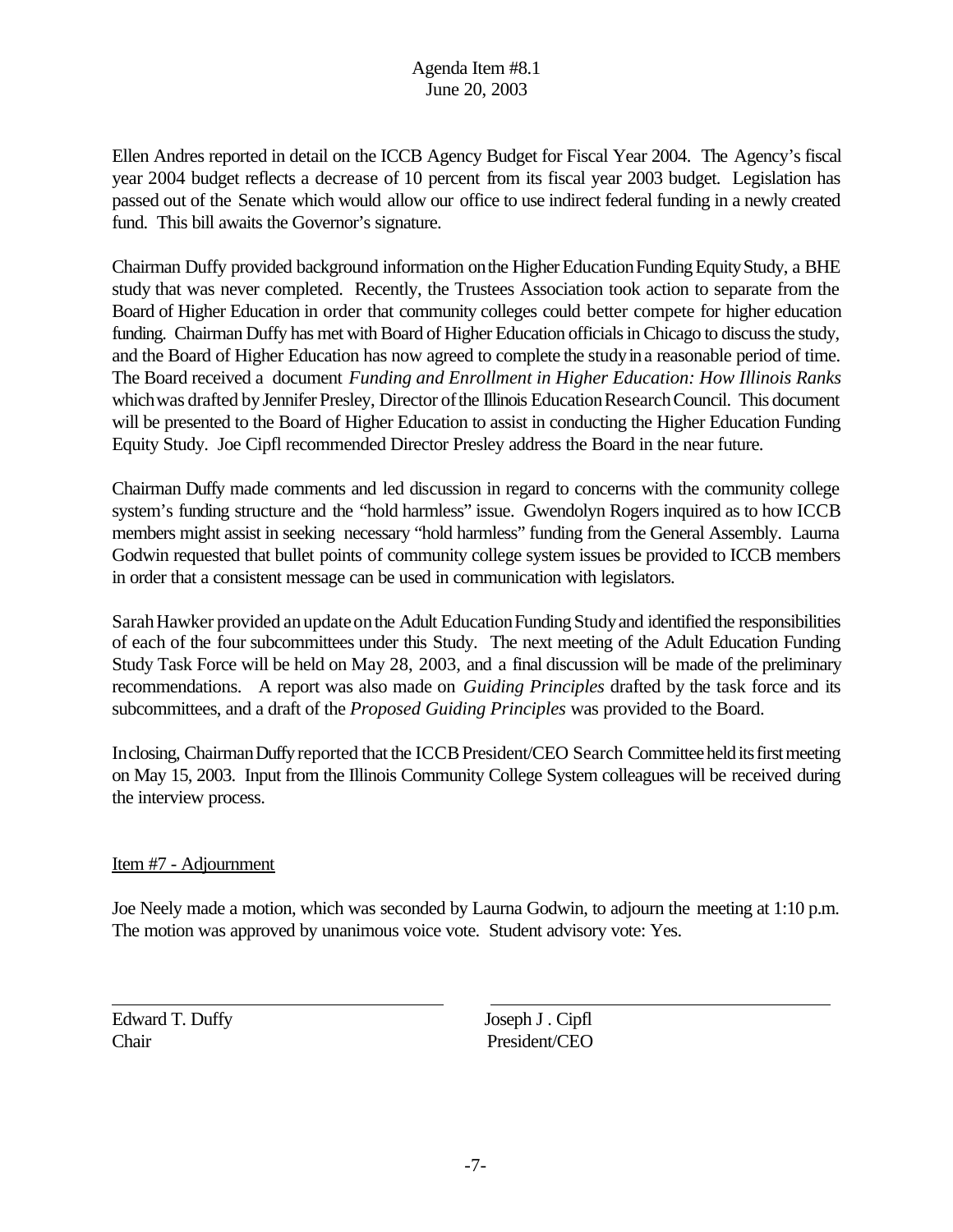## UNAPPROVED

## Minutes of the May 15, 2003 Meeting of the Illinois Community College Board President/CEO Search Committee James R. Thompson Center Chicago, Illinois

At 1:15 p.m., Committee Chairman Joseph Neely called the ICCB President/CEO Search Committee meeting to order. Committee members present were Joseph Neely, Judith Rake, and Edward Welk. Committeemembers absent were James Berkel and James Zerkle. ICCB member Laurna Godwin was in attendance.

Edward Welk made a motion, which was seconded by Judith Rake, to go into Executive Session for the purpose of discussing the search process for an ICCB President/CEO. The motion was approved by unanimous voice vote.

At 4:00 p.m., the Board returned to open session. Judith Rake made a motion to adjourn the meeting, which was seconded by Edward Welk. The motion was approved by unanimous voice vote.

Joseph J. Neely, Chairman ICCB President/CEO Search Committee

 $\overline{a}$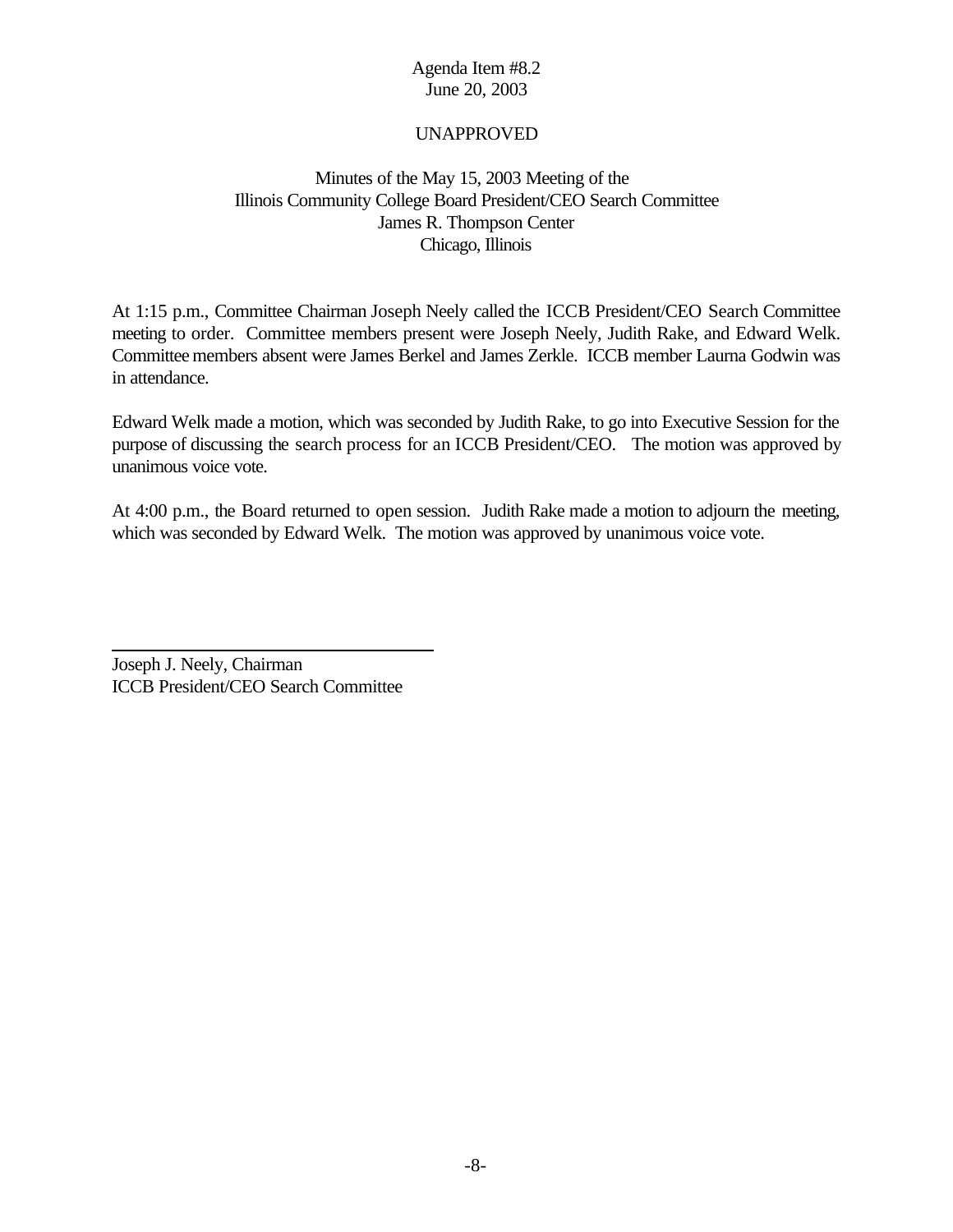#### Illinois Community College Board

#### **REVIEW OF EXECUTIVE SESSION MINUTES**

The Illinois Open Meeting Act requires public bodies to review, at least twice a year, minutes of the executive sessions to determine if the contents of such minutes continue to require confidentiality or if they may be made available for public inspection.

The last review of executive session minutes was made on January 17, 2003. The next review of executive session minutes will be made on January 16, 2004.

#### **RECOMMENDED ACTION**

It is recommended that the following motion be adopted:

The Illinois Community College Board hereby determines that minutes of its executive sessions held on June 14, 2002; September 20, 2002; October 18, 2002; January 17, 2003; and May 15, 2003 are to remain confidential. All prior minutes of executive sessions have been made available for public inspection.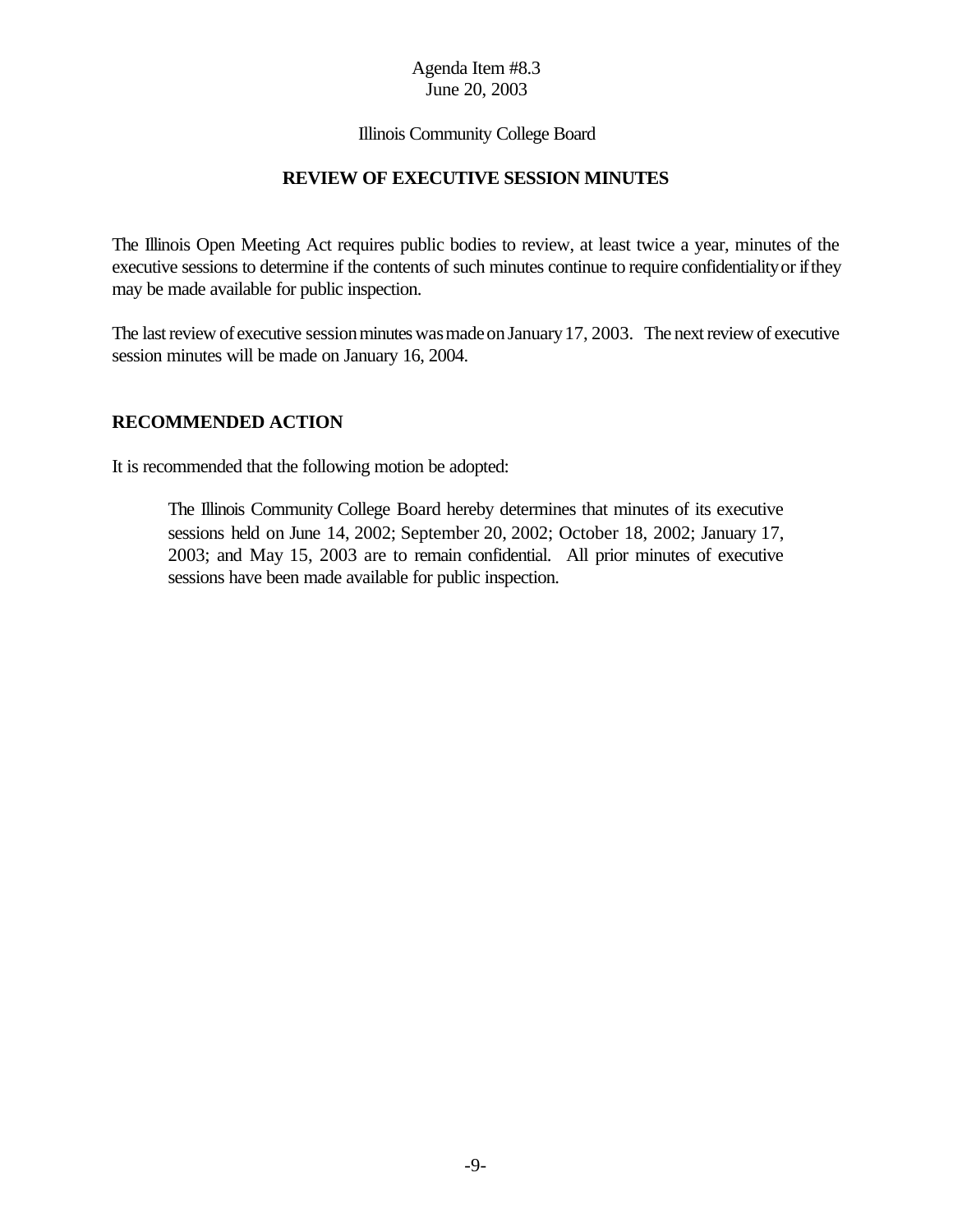Illinois Community College Board

## **ILLINOIS COMMUNITY COLLEGE BOARD FISCAL YEAR 2005 CALENDAR OF MEETINGS**

Each fiscal year, the Board will conduct three business sessions and three work sessions around the state. Two sessions will be held in Springfield, one in Chicago, and the June session will be held at a location to be determined by the Trustees Association.

## **RECOMMENDED ACTION**

It is recommended that the following motions be adopted:

The Illinois Community College Board hereby adopts the following fiscal year 2005 calendar of meetings.

Fiscal Year 2005

| July 16, 2004    | (Subject to Call)                                                                             |
|------------------|-----------------------------------------------------------------------------------------------|
| September 17     | 9:00 a.m. - ICCB Office, Lincoln Land Community College Campus,<br>Springfield (Work Session) |
| October 15       | 9:00 a.m. - Parkland College, Champaign (Business Session)                                    |
| December 3       | (Subject to Call)                                                                             |
| January 21, 2005 | 9:00 a.m. - ICCB Office, 401 E. Capitol, Springfield (Work Session)                           |
| February 18      | 9:00 a.m. - Southeastern Illinois College, Ullin (Business Session)                           |
| May 20           | 9:00 a.m. - ICCB Office, James R. Thompson Center, Chicago<br>(Work Session)                  |
| *June            | 9:00 a.m. - (Day and Chicago location to be determined) (Business<br>Session)                 |

\* June meetings of the ICCB are held in conjunction with the ICCTA and the Presidents Council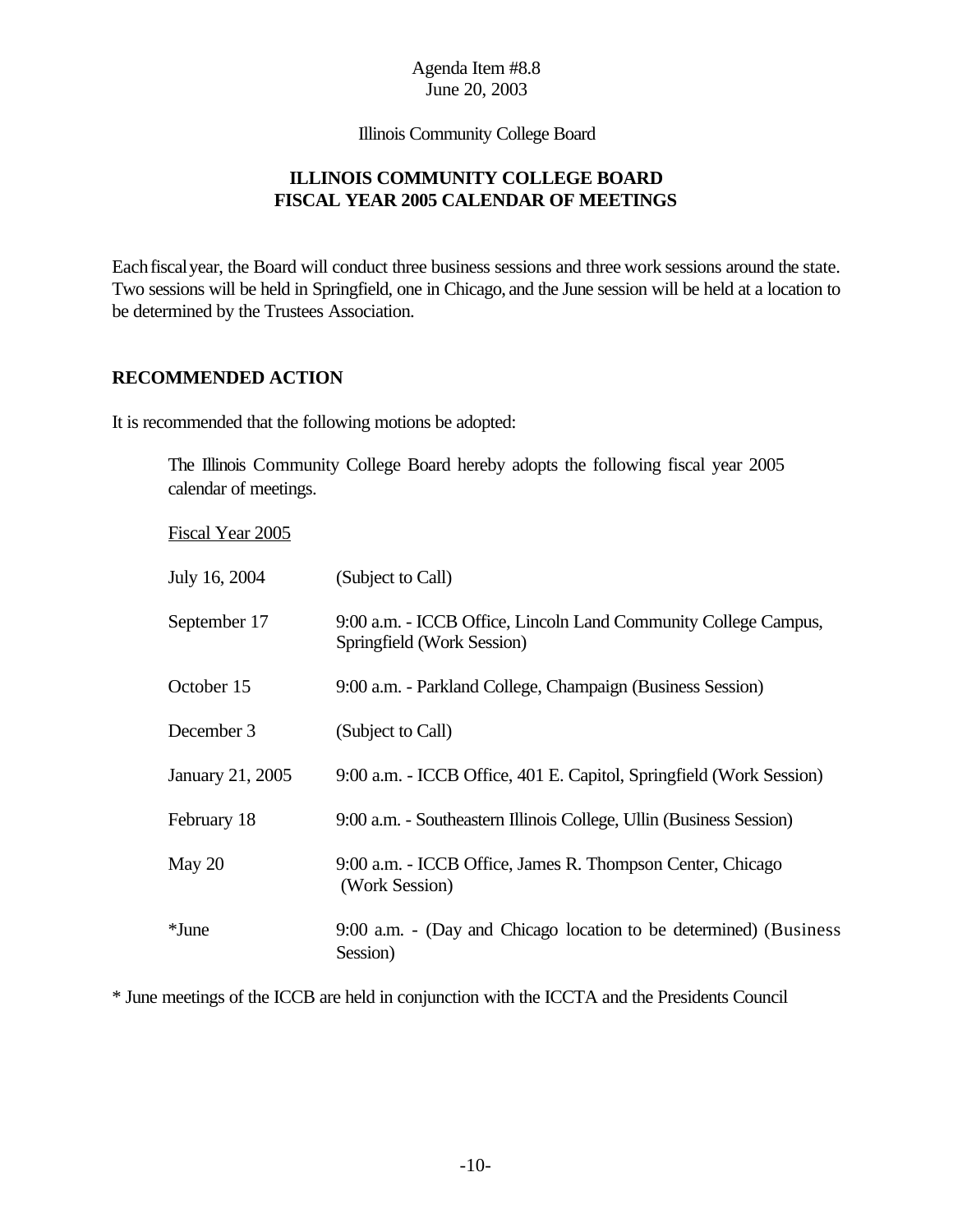**BACKGROUND**. The "Fiscal Year 2005 Calendar of ICCB Meetings" presented today for approval includes meeting sites at Parkland College and Southeastern Illinois College in accordance with invitations from the presidents at the two institutions. The Board last met at Parkland College on September 20, 1996, and at Southeastern Illinois College on September 18, 1998.

Invitations for college host sites to be included in the "Fiscal Year 2006 Calendar of ICCB Meetings" and presented for Board approval in June 2004 have been received from the presidents at Lake Land College and Shawnee College.

The Board approved the "Fiscal Year 2004 Calendar of ICCB Meetings" in June 2002. Campus meeting sites during this fiscal year include Danville Area CommunityCollege and WilliamRainey Harper College.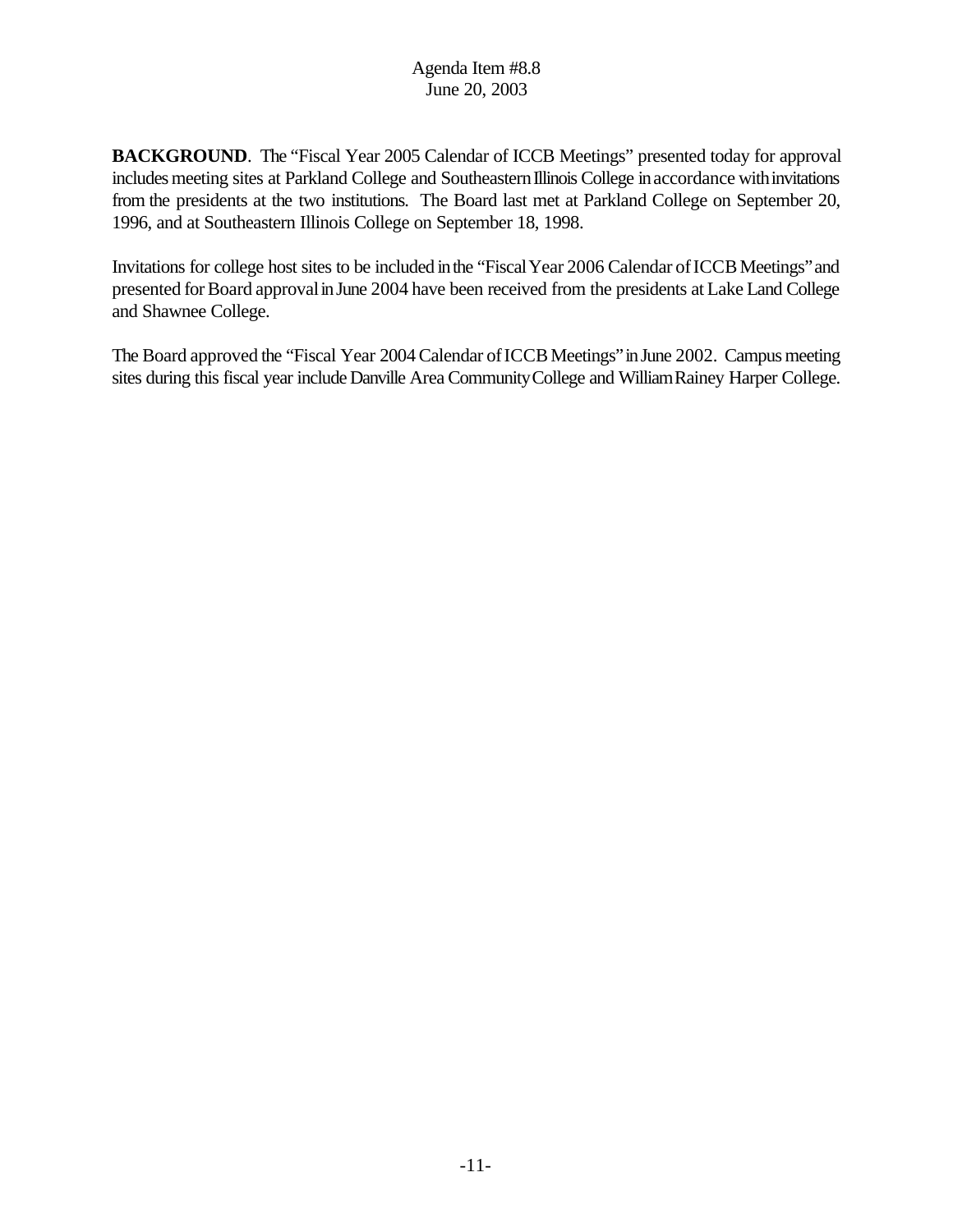Illinois Community College Board

## **ILLINOIS COMMUNITY COLLEGE BOARD RECOGNITION OF COMMUNITY COLLEGES**

The Illinois Community College Board hasstatutoryauthorityto "recognize" community colleges for their compliance with state statutes and standards. During fiscal year 2003, seven community college districts are undergoing in-depth recognition evaluations. Four districts received a status of "recognition continued" at the Board's May 16, 2003 meeting. At this time, the remaining three districts are being recommended for recognition continued status. This agenda item not only presents the staff recommendations for the colleges having completed the evaluation, but gives background onthe recognitionevaluationand approval process for the Board's information.

## **RECOMMENDED ACTION**

It is recommended that the following motion be adopted:

The Illinois Community College Board hereby grants a status of "recognition continued" to the following districts:

City Colleges of Chicago Harold Washington College Harry S Truman College Kennedy-King College Malcolm X College Olive Harvey-College Richard J. Daley College Wilbur Wright College Illinois Valley Community College Kishwaukee College

**BACKGROUND.** Recognition is a statutory term describing the status of a district which meets instructional, administrative, financial, facility and equipment standards as established by the Illinois Community College Board (110 ILCS Section 805/2-12f and 805/2-15). Community colleges must be recognized to be eligible for state funding. Once a college district has been recognized by the ICCB, that recognition status is continued unless action is taken by the Board to interrupt it. To determine a district's recognition status, the ICCB conducts periodic evaluations. The objectives of the recognition evaluation include 1) the determinationof a district's compliance with the *Public CommunityCollegeAct* and *ICCB Administrative Rules*; 2) the provision of assistance to districts in achieving compliance with the Act and Rules; 3) identification of issues which may be of concern to the community college system and the gathering ofbasic data about theseissues;and 4) the identificationof exemplarydistrict practices/programs that can be shared with other districts.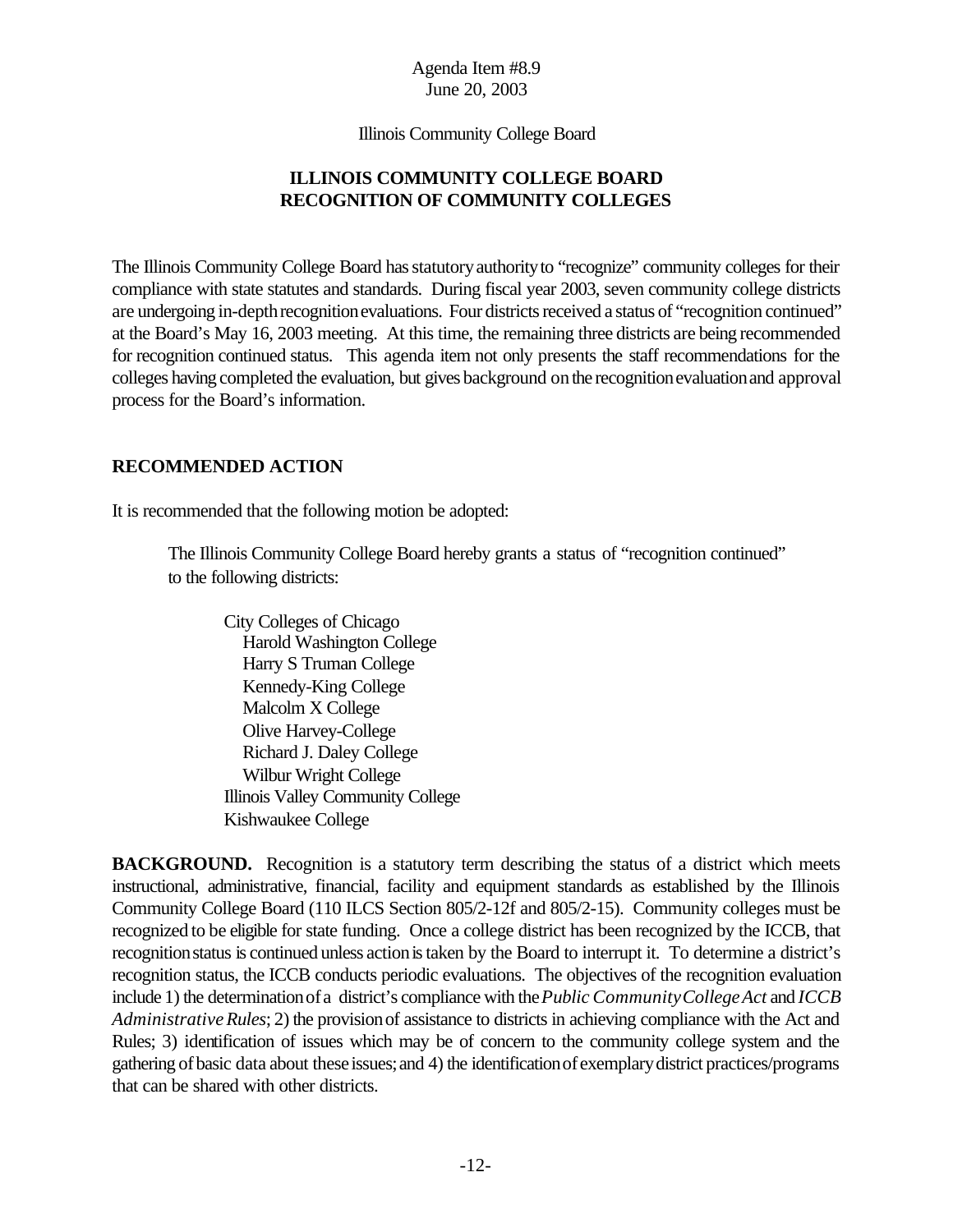Based on a five-year cycle, ICCB staff conduct recognition evaluations to assure that districts are in compliance withselected standards. All districts are evaluated on a select number of standards during the same five-year cycle. ICCB staff makes an assessment on each individual standard and on a global basis. On individual standards, districts are identified as either in compliance or not in compliance. Recommendations are either mandatory, when a college is "out of compliance", or otherwise advisory. On an overall, global basis, there are three categories of recognition status:

*Recognition continued* - The district generally meets ICCB standards. A district which has been granted a status of "recognition continued" is entitled to receive ICCB grants for which it is otherwise entitled and eligible.

*Recognition Continued-with Conditions* - The district generally does not meet ICCB standards. A district which has beenassigned the status of "recognitioncontinued-with conditions" is entitled to receive ICCB grants for which it is otherwise entitled and eligible, but it is givena specified time to resolve the conditions which led to the assignment of that status. A follow-up evaluation is scheduled no sooner than three nor later than nine months after ICCB action on the assignment to determine the district's progress in resolving the conditions.

*Recognition Interrupted* - The district fails to take corrective action to resolve the conditions placed upon it under "recognition continued-with conditions" within a prescribed time period. A district which has been assigned a status of "recognition interrupted" may apply for recognition at such time as all requirements set forth by the ICCB has been satisfied. A district will have state funding suspended on a prorata, per diem basis for the period of time for which such status is in effect.

Standards identified for focused review during the fiscal years 2001 and 2005 were selected from the following categories: accountability, finance/facilities, instruction, workforce development, and technology/telecommunications. These same standards are used by each district in a self-evaluation that is submitted to ICCB prior to the staff evaluation.

Evaluations for the three districts included in this item have been completed through receipt of responses to draft reports. The responses include the districts' planned action forthe compliance recommendations as well as reactions to quality or advisory recommendations when the districts chose to provide them. Each of these three districts is judged by staff to be in general compliance with ICCB recognition standards and, therefore, recommended for continuation of its recognized status. The final report of each district, including district responses, is externally attached.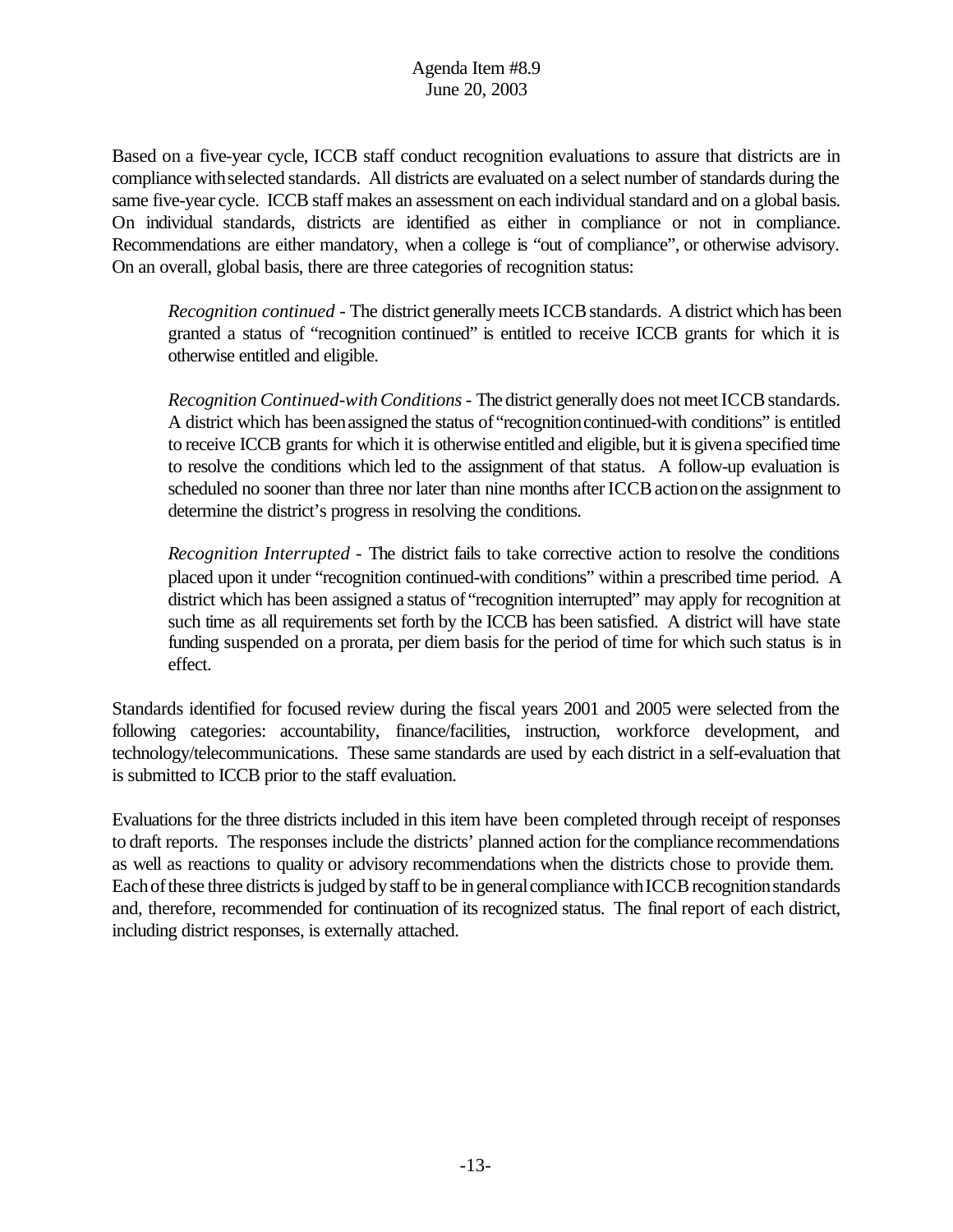#### Illinois Community College Board

## **NEW UNITS OF INSTRUCTION**

The Illinois Community College Board is requested to approve new units of instruction for the following community colleges:

## **RECOMMENDED ACTION:**

It is recommended that the following motion be adopted:

 The Illinois Community College Board hereby approves the following new units of instruction for the community colleges listed below:

## **PERMANENT PROGRAM APPROVAL**

Illinois Valley Community College

< Human Services A.A.S. degree (65 semester credit hours)

Joliet Junior College

< Cosmetology Certificate (49 semester credit hours)

Lincoln Land Community College

- < Computer Information Systems A.A.S. degree Networking option (64 sem credit hrs)
- < Computer Information Systems A.A.S. degree Programming option (64 sem credit hrs)
- < Graphic Design Technology A.A.S. degree (62 semester credit hours)

#### Olney Central College

< Cosmetology Teacher Certificate (35 semester credit hours)

#### Richland Community College

< Paraprofessional Education/Teacher Assistant Certificate (32 semester credit hours)

Rock Valley College

Web Information Technology A.A.S. degree (66 semester credit hours)

#### **BACKGROUND**

**Illinois Valley Community College** is seeking approval to offer a 65 semester credit hour Associate of Applied Science (A.A.S.) degree program in "Human Services". This program will prepare individuals for entry-level employment as human services workers in a variety of settings including state and localhuman service agencies, short- and long-term rehabilitation facilities, youth advocacy centers, community-based organizations, crisis interventionservices, and disasterrelieforganizations. The curriculum was developed based on standards for human services associate's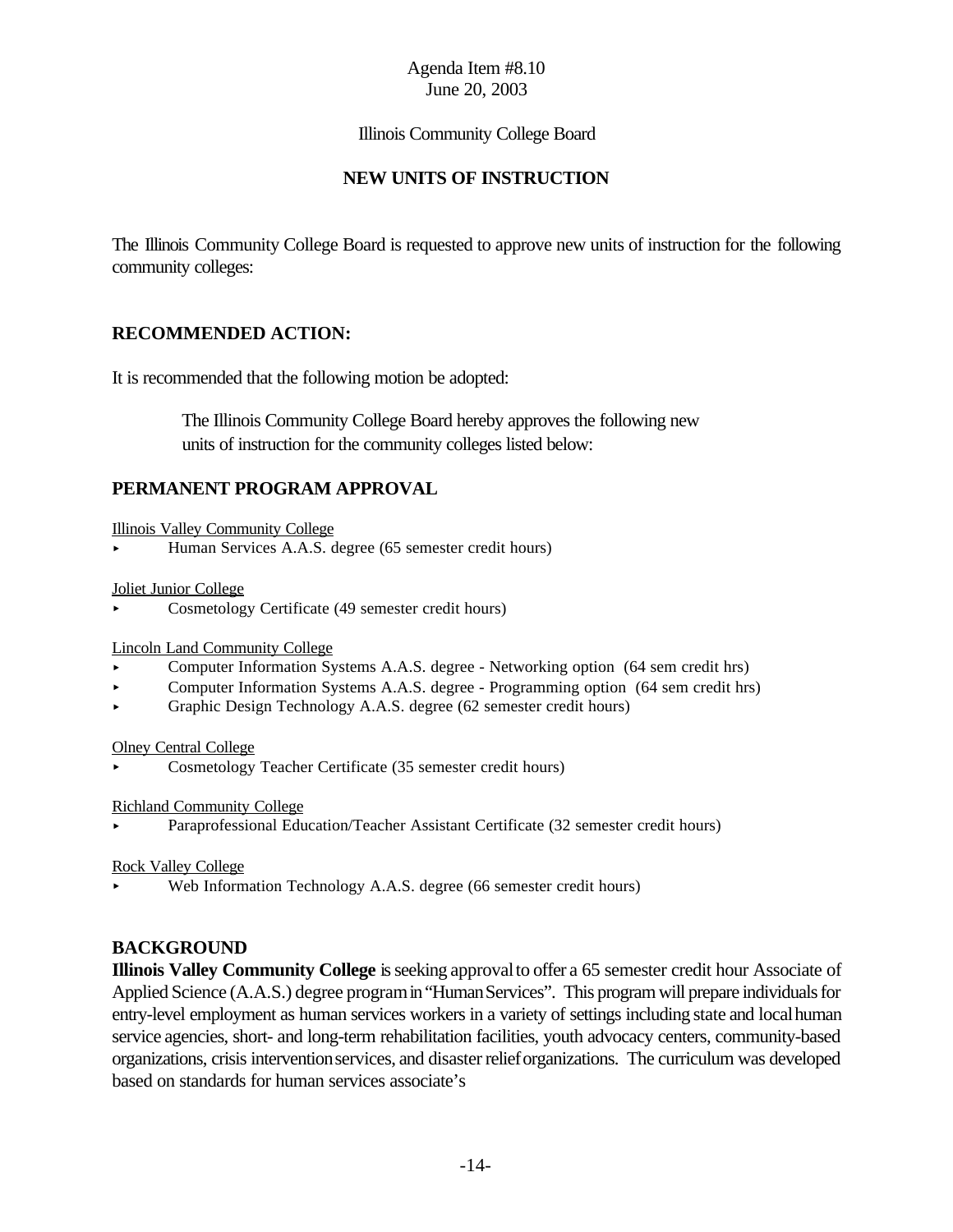degrees from the Council for Standards in Human Service Education and consists of 26 credit hours of technical coursework, 12 credit hours of technical electives, eight (8) credit hours work-based learning in human services, and 19 credit hours of general education studies.

The college anticipates an enrollment of five full-time and seven part-time students the first year, increasing to 12 full-time and 14 part-time students by the third year. Labor market information provided by the college supports the need for trained human services workers both district-wide and statewide. According to the Illinois Department of Employment Security, employment of human services and related workers is expected to increase nearly three times the statewide average employment for all occupations through 2008. The program will require one existing full-time faculty member the first year. Costs of implementing this program are approximately \$48,980 the first year, \$53,779 the second year, and \$59,450 the third year.

**Joliet Junior College** is seeking approval to offer a 49 semester credit hour certificate program in "Cosmetology". The program will prepare individuals for entry-level employment as cosmetologists. The curriculum was developed according to the requirements established by the Illinois Department of Professional Regulation (IDPR) and prepares students for completing the required licensure examination. Coursework includes basic cosmetology theory such as professional ethics, physical presentation, effective communication practices, bacteriology, decontamination and infection control, basic anatomy and physiology, properties of the hair and scalp, basic nail and skin care. Coursework also includes cosmetology clinical coursework such as shampooing, rinsing and conditioning of the hair and scalp, thermal hair styling, facials, braiding, extensions and wigs, texturing and hair coloring, and hair removal. The curriculum also requires a work-based learning experience in cosmetology equivalent to 540 clock hours of supervised practice.

The college anticipates a projected enrollment of 40 full-time and 20 part-time students the first year, increasing to 50 full-time and 30 part-time students by the third year. Labor market information and alternate survey data provided by the college supports the demand for and interest in a cosmetology program within the district. No new full-time faculty will be required for the implementation of this program and no new costs are anticipated during the first three years of operation.

**Lincoln Land Community College** is seeking approval to offer two new 64 semester credit hour options, one in Networking and one inProgramming, to their existing Computer Information Systems Associate of Applied Science (A.A.S.) degree program. The Networking option will prepare students for entry-level employment in network technology or administration. This option consists of 35-37 credit hours of technical coursework in computer systems and business applications, introductory computer programming, CISCO networking I-IV, and JAVA programming, in addition to 29 credit hours of general education studies. This two-year program will prepare students for completing the CISCO Certified Network Associate (CCNA) exam, and is designed to articulate into the Bachelor of Science in Computer Science program at the University of Illinois at Springfield. Labor market information provided by the college supports the need for skilled network technology workers both district and statewide.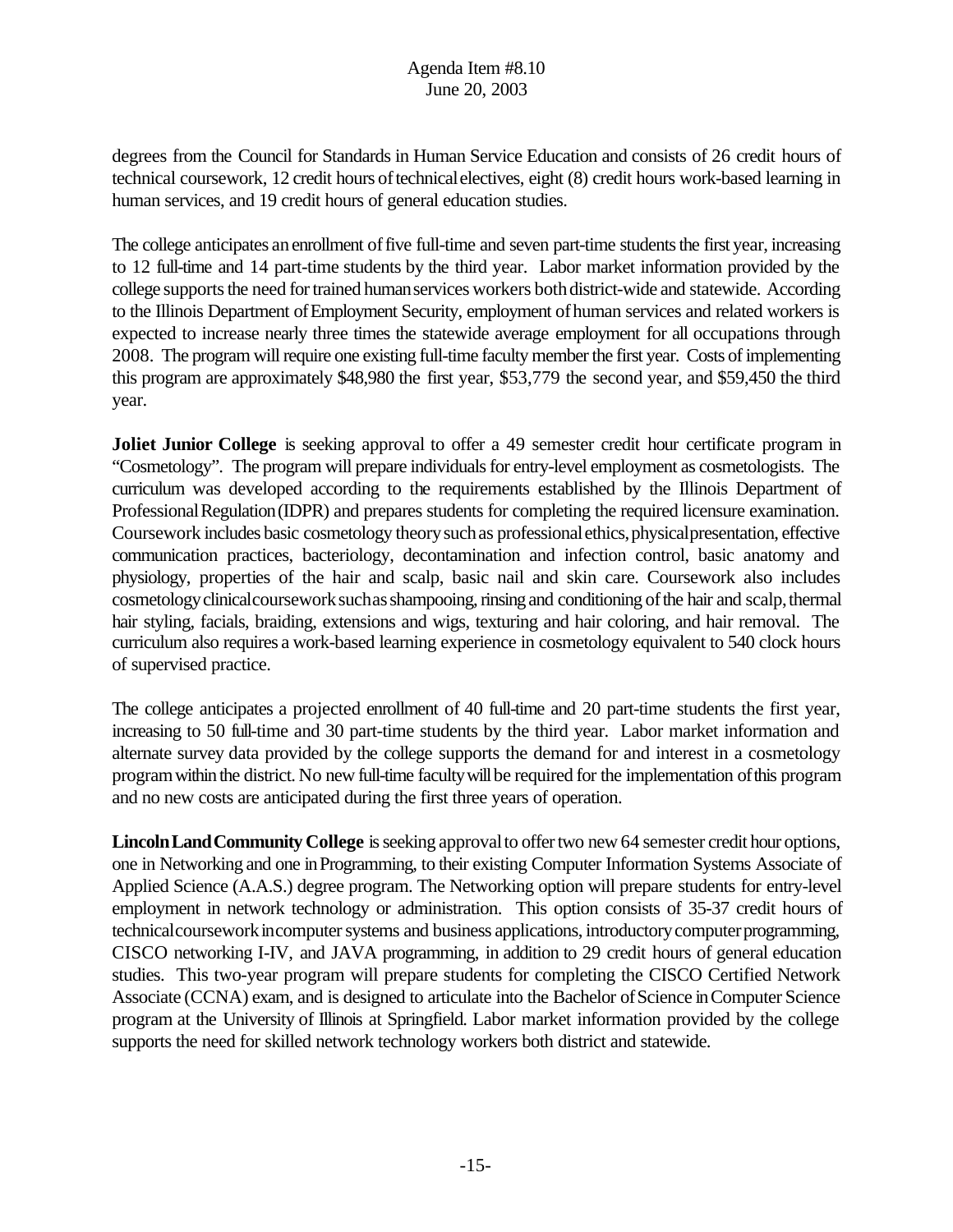The Programming option will prepare students for entry-level employment in programming or systems analysis. This option consists of 34 credit hours of technical coursework in introductory computer programming, computer systems and business applications, systems analysis and design, Cobol programming, JAVA programming, and Job Control Language, in addition to 32 credit hours of general education studies. This two-year degree program will also articulate to the Bachelor of Science in Computer Science program at the UniversityofIllinois at Springfield.Labor market information provided by the college supports the need for skilled computer programmers both district and statewide.

Both programs will require two existing full-time and two existing part-time faculty the first year. No new costs are anticipated with the implementation of either option to the degree.

**Lincoln Land Community College** is seeking approval to offer a 62 semester credit hour Associate of Applied Science (A.A.S.) degree program in "Graphic Design Technology". This program will prepare students new to the field for entry-level employment and existing graphic design professionals for advancement opportunities. The curriculum consists of 37 credit hours of technical coursework in drawing, two-dimensional design, desktop publishing, intermediate graphic design techniques, introductory video editing, web site design, Dreamweaver and Flash, in addition to 5-10 credit hours of technical electives and 20 credit hours of general education studies. The curriculum was developed with input from college advisory committees including representatives of local graphic design employers.

The college anticipates an enrollment of 20 full-time and 10 part-time students the first year, increasing to 30 full-time and 15 part-time students by the third year. Labor market data and alternate information provided by the college supports the need for and interest in a two-year training program in graphic design. The program will require three existing full-time and two new part-time faculty the first year. Costs of implementing this program will be approximately \$37,920 the first year, \$16,920 the second year, and \$21,920 the third year. Higher first year costs reflect equipment purchases, while higher third year costs reflect additional faculty expenditures.

**Olney Central College** is seeking approval to offer a 35 semester credit hour "Cosmetology Teacher" certificate program. The program will prepare licensed cosmetologists for employment as instructors in approved cosmetology training facilities. The program consists of a review of basic cosmetology skills, teaching techniques and methodologies, educational psychology, business skills and practices, and cosmetology law in addition to a health elective course and a required supervised teaching experience. This program will prepare students for completing the state licensure exam for cosmetology teachers through the Illinois Department of Professional Regulation.

The college anticipates four full-time enrollments each year for the first three years. Alternate labor market information provided by the college supports the need for and interest in a training program for cosmetology instructorsdistrict-wide. This program will compliment the college's existing cosmetology program to allow students an option beyond practicing as cosmetologists. One existing full-time and one existing part-time instructor will be required the first year for this program. No new costs are anticipated for implementation of this program during the first three years.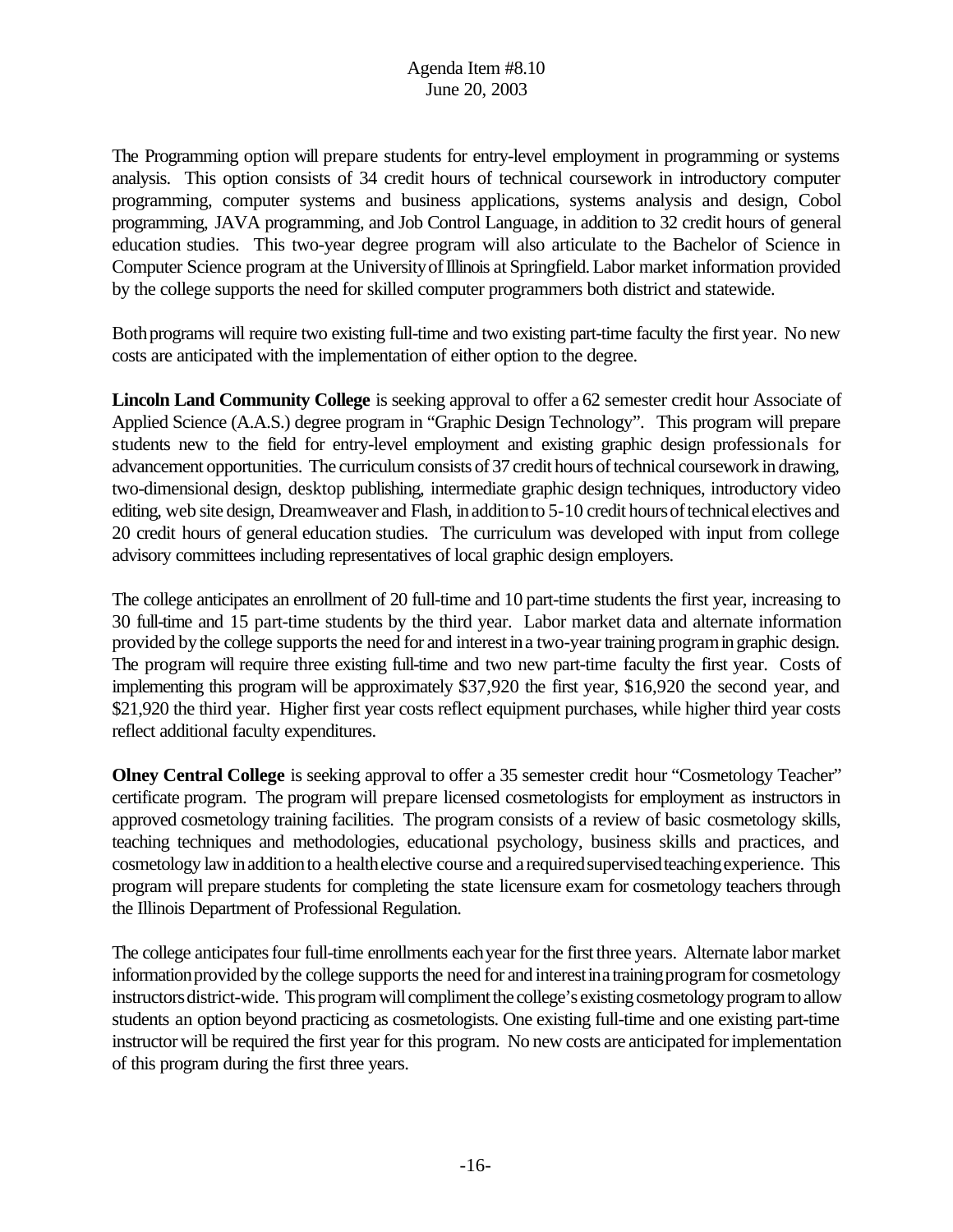**Richland Community College** is seeking approval to offer a 32 semester credit hour "Teacher Assistant" certificate program. This certificate program meets the guidelines of the statewide model curriculum for Paraprofessional Educators as presented to the Illinois Community College Board on May 16, 2003. This program will prepare students for employment as teacher assistants in regular and special education classroom settings. The curriculum consists of coursework in child psychology, introductory public education, classroom technology, art for elementary teachers, multi-cultural classrooms, the exceptional child and a required field experience in education, in addition to general education studies.

The college anticipates an enrollment of 15 full-time students per year the first three years of the program's operation. Labor market information provided by the college supports the need for and interest in a formal certificate-level training program that addresses the requirements of the federal No Child Left Behind (NCLB) legislation. Two new part-time and four existing full-time faculty will be required for this program during the first year. Costs of implementing this program will be approximately \$26,300 the first year, \$43,500 the second year, and \$33,500 the third year.

**Rock Valley College** is seeking approval to offer a 66 semester credit hour "Web Information Technology" Associate of Applied Science (A.A.S.) degree program. The program offers an option in programming and web site design which will prepare individuals for employment in website design, development and maintenance. A second option in systems administration will prepare individuals for employment in network administration and internet/intranet design, development and maintenance. The curriculum consists of 15 credit hours of general education studies, 33 core credit hours of technical coursework, 9-12 credit hours of option-specific technical coursework, 6-9 credit hours of technical electivesincluding awork-basedlearningexperience. The curriculum was developed based on Association for Computing Machinery (ACM) guidelines and Certified Internet Webmaster (CIW) and Microsoft Certified Systems Administrator (MCSA) certification requirements. The program will prepare individuals for completing the optional CIW and MCSA exams.

The college anticipates an enrollment of 10 full-time and 30 part-time students the first year, increasing to 15 full-time and 30 part-time students bythe third year. Labor market information provided by the college supports the need for trained information technology workers with web design and systems administration skills. According to the Illinois Department of Employment Security, employment of information technology workers is expected to increase over three times the statewide average employment of all occupations through 2008. The program will require three existing full-time and four existing part-time faculty the first year. Costs of implementing this program will be approximately \$11,880 the first year, no new costs during the second year, and \$2,000 the third year.

#### **TEMPORARY PROGRAM APPROVAL**

The following colleges have submitted applications to offer the Associate in Applied Science (A.A.S.) degree in Corrections Statewide Model Curriculum. The proposals meet the model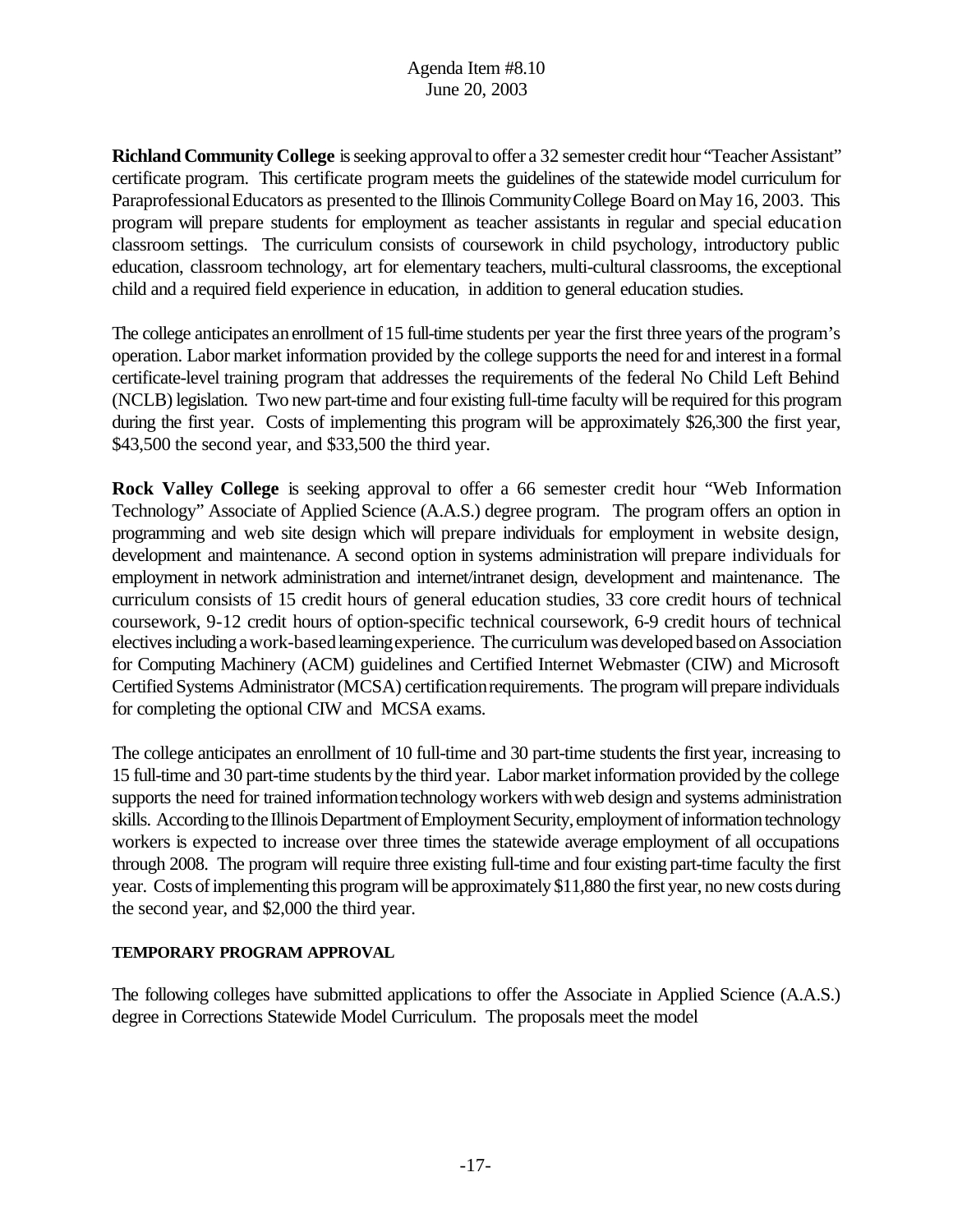guidelines endorsed by the Illinois Community College Board on June 14, 2002. The Board indicated in its action at that time, that colleges meeting these guidelines would be granted temporary approval without further Board action needed.

#### Moraine Valley Community College

< A.A.S. in Corrections: Correctional Officer/Youth Supervisor option (66 semester credit hours)

#### Lake Land College

- < A.A.S. in Corrections: Correctional Officer/Youth Supervisor option (64 semester credit hours)
- < A.A.S. in Corrections: Parole Officer option (64 semester credit hours)

## **INFORMATION ITEM - BASIC CERTIFICATE APPROVAL**

Following is a list of basic certificates that have been approved on behalf of the Illinois Community College Board by the President/CEO since the last Board meeting:

#### Illinois Central College

< CISCO Certified Network Professional Certificate (16 semester credit hours)

#### Illinois Valley Community College

< Human Services Certificate (23 semester credit hours)

#### Joliet Junior College

< Pharmacy Technician Certificate (9 semester credit hours)

#### Waubonsee Community College

- < Intermediate Health Care Interpreting Certificate (8 semester credit hours)
- < Comprehensive Health Care Interpreting Certificate (17 semester credit hours)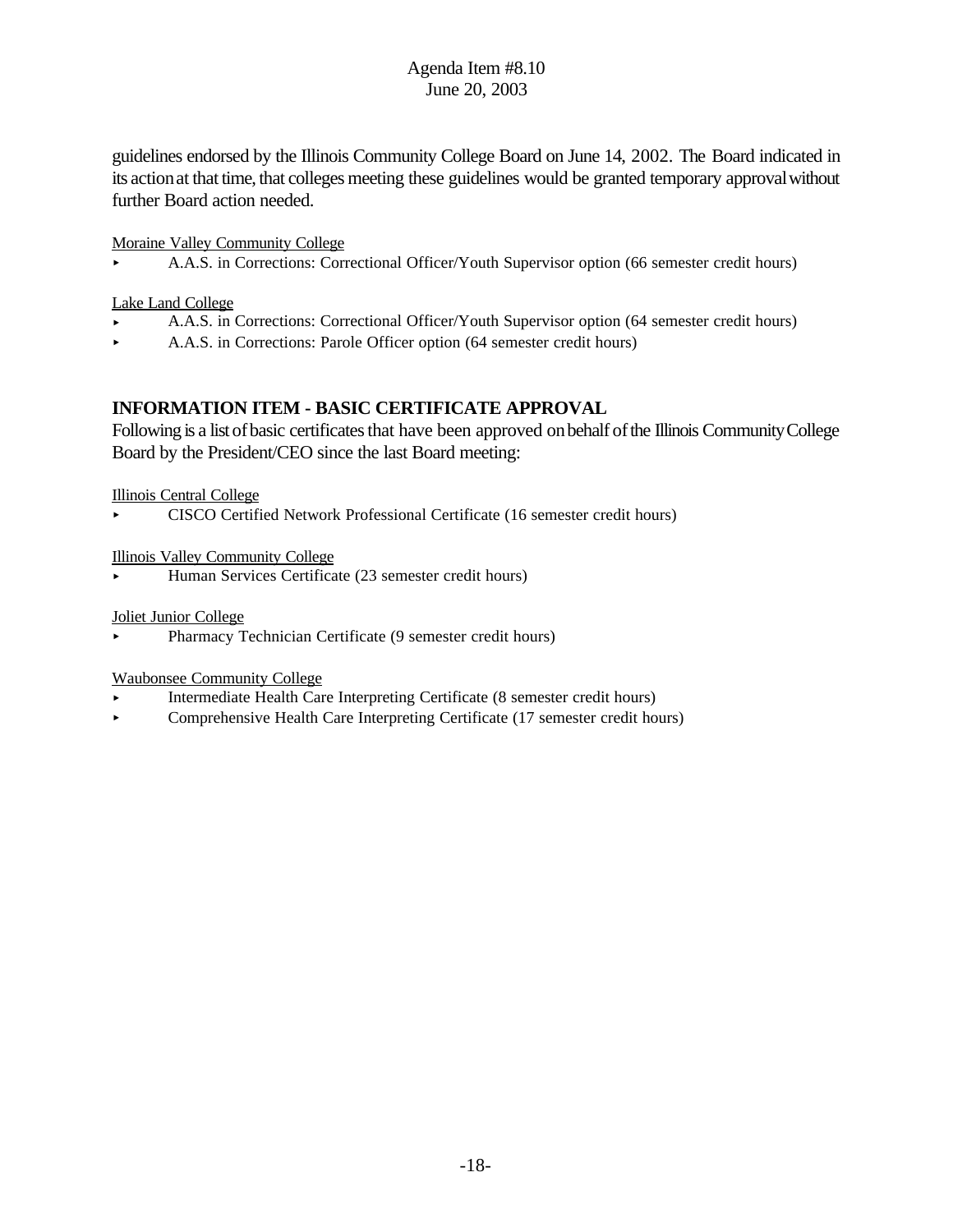#### Illinois Community College Board

## **POLICY GUIDELINES FOR RESTRICTED GRANT EXPENDITURES AND REPORTING EFFECTIVE JULY 1, 2003**

In order to have ICCB restricted grant policy guidelines in place by July 1, 2003, the Board is now being presented with a set ofpolicyguidelineswhichinclude the following restricted grant programs: Workforce Development, P-16 Initiative, Deferred Maintenance, and Retirees Health Insurance. The Advanced Technology grants and the Current Workforce Training grant (component of the Workforce Development grants) were transferred to the Department of Central Management Services and the Department of Commerce and Economic Opportunity in the fiscal year 2004 budget adopted by the General Assembly and are, therefore, excluded fromthe policyguidelines. No substantive changes are being proposed to the policy guidelines for fiscal year 2004. At its June 14, 2002 meeting, the Board adopted the guidelines to remain ineffect unless changes were proposed. Due to the transfer of certain grants from the ICCB, these policy guidelines are being presented to the Board for its approval.

#### **RECOMMENDED ACTION**

It is recommended that the following motion be adopted:

The Illinois Community College Board hereby approves the externally attached policy guidelines for restricted grant expenditures and reporting and authorizes its President/CEO to implement the policy guidelines effective July 1, 2003.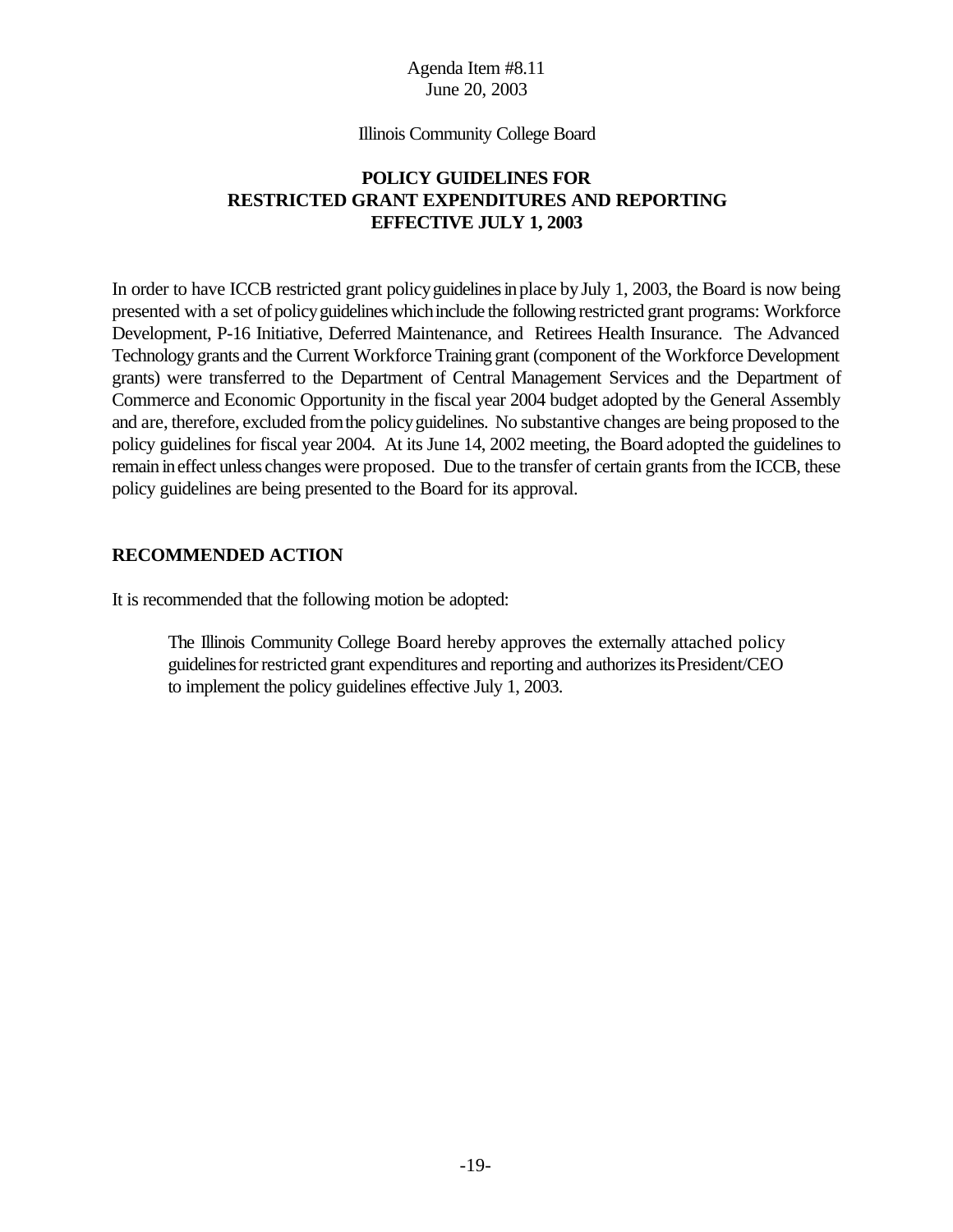#### Illinois Community College Board

## **STATE LEGISLATIVE REPORT**

**Spring 2003 Legislative Summary**. When the General Assembly adjourned on the night of May 31, 2003 (or in the case of the House, in the early morning hours of June 1, 2003), the legislators completed a historic session. The Senate filed 2,089 bills for the session and the House filed 3,819. Of those totals, 380 House bills and 319 Senate bills passed both chambers and will be sent to the Governor for his consideration. The chamber of origin of a bill has the responsibility to send the bill to the Governor no later than 30 days after it passes both houses, and the Governor has 60 days after receipt of the bill to take action.

The Senate had a Democratic majority for the first time ina decade led bySenate President Emil Jones of Chicago. The Democrats had 32 members, the Republicans had 26 members and one independent member, Senator James T. Meeks, who voted with the Democrats for organizational purposes. The Senate Republicans elected Senator Frank Watson from Greenville to be the Republican leader. The election was a three way contest with Senator Steve Rauschenberger leaving the contest early and Senator Kirk Dillard being defeated by Senator Watson in the final vote. Senator Watson is the first downstate leader of a caucus in more than twenty years. Senator Pate Philip did not seek election as leader of the Senate Republicans and resigned his position as Senator later in the session.

The House remained firmly in control of the long-serving Democratic Speaker, Michael Madigan. The Democrats have 66 members and the Republicans have 52 members. The House Republicans also elected a new leader after Lee A. Daniels decided nottoseekre-electionasthe HouseRepublicanLeader. Daniels continues to serve in the legislature without any leadership position. The race for leader was a two person contest. Representative Tom Cross from Oswego was elected as leader by the caucus. Opposing Rep. Cross was Representative Art Tenhouse.

Governor Blagojevich requested additional time to present his budget. Because the date for the budget presentation is set by statute, the legislature found it necessary to pass legislation to revise the law. That action allowed the Governor to delay his budget address until April, 2003. To most observers, the budget, revenue enhancements and the \$5 billion deficit dominated the session. The House actually passed two budgets. The first was a version with significant additional spending authority. This allowed House members to vote for a budget that responded to the demands of advocacygroups and constituents. During the last tendays ofsession, the House and Senate agreed to a different budget. While the budget passed byboth chambers contains several additional controversial line items, it comes much closer to the original budget presented by the Governor in April. The last week of session, specifically the last three days of session, saw the toughest votes. It was during this time that the increased fees requested by the Governor were considered and approved by the legislature. In the Senate, most of the fee increase legislationwas passed by straight party line votes. In fact, the last such vote, which was for approval of the capital expenditure appropriation, caused the Senate Republicans to angrily protest and ultimately walk out of the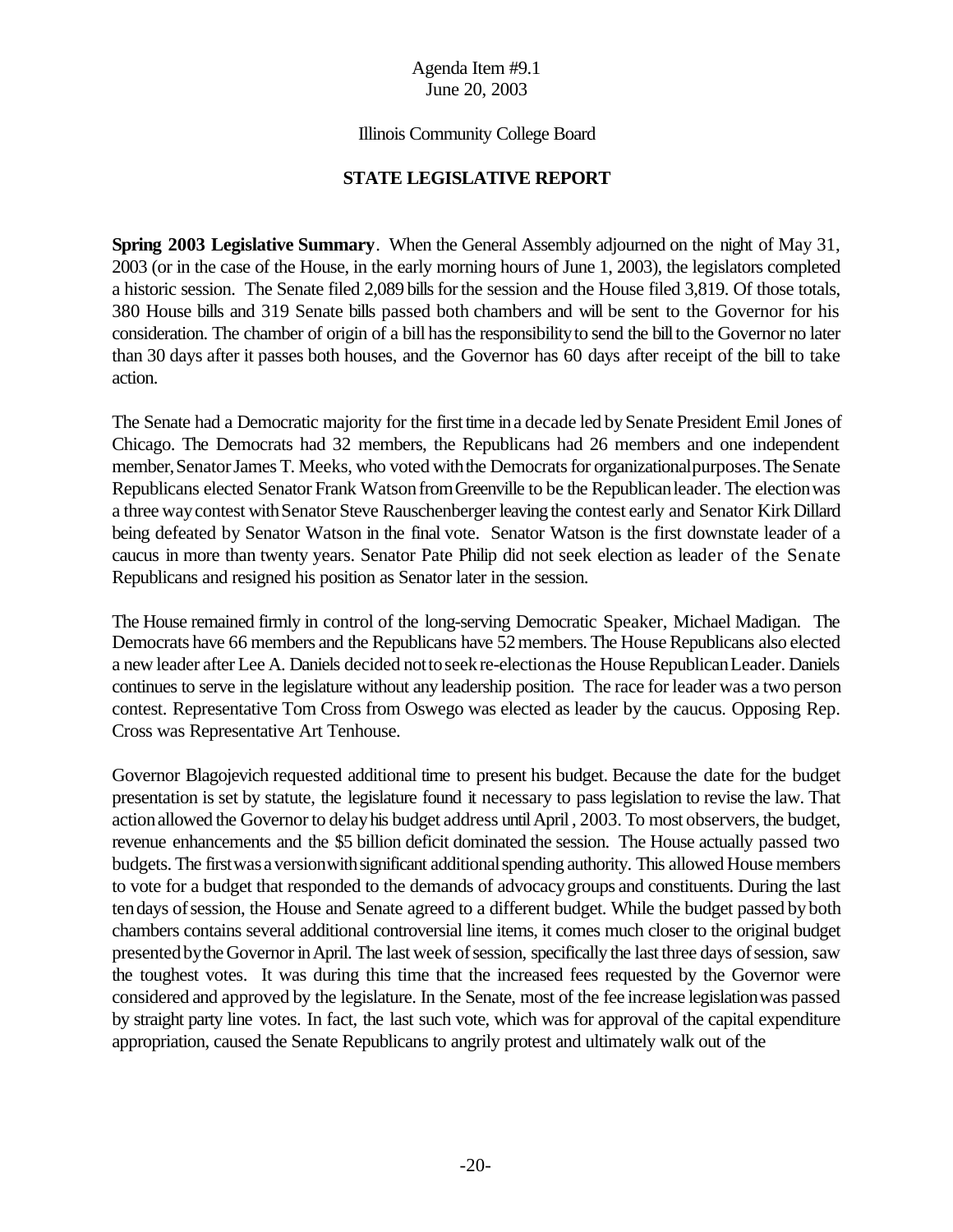session. The majoritySenate Democrats passed the bill and soon adjourned. In the House, the votes on the budget and fees increases included a small number of Republican votes with the vast majority of the votes of approval coming from the Democrats.

That is not to say that other significant issues were ignored. Several social issues that had been considered during the past decade only to die a legislative death in the rules committee of the Senate were discussed again with mixed results. For the first time in more than 20 years, the Equal Rights Amendment to the Federal Constitution was debated and passed by the House. The Senate did not take action on the Amendment. Pay Equity, meaning that pay rates may not discriminate on the basis of sex, passed both chambers and was signed by the Governor. Similar success was accorded to an increase in the state minimum wage.

Not successful this session are the following pieces of legislation (however, as a noted legislator once said, nothing is ever really dead in the Illinois General Assembly):

- 1. House Bill 2279 would allow community colleges to provide residential housing for students and employees
- 2. House Bill 2593 would establish a new community college district comprised of the territory of the former Metropolitan Community College of East St. Louis
- 3. Senate Bill 1021 would put restrictions on the operation of a community college owned and operated bookstore
- 4. Senate Bill 750 would create a pilot baccalaureate degree program in nursing at Danville Area Community College with the approval of the ICCB and the IBHE and with certain intergovernmental agreements in place.

The following is a list of some of the pieces of legislation that have been approved by both houses and will be considered by the Governor:

- 1. House Bill 60 requires universities and community colleges to charge in state tuition for undocumented immigrants. See attached memo to the Community College System for detailed information. This bill was signed by the Governor and is now law. *(See attached memo.)*
- 2. Senate Bill 1980 creates trustee subdistricts for Lincoln Land Community College and provides for a general election in 2005.
- 3. Senate Bill1586 requires verbatimrecordings (audio or video) of closed meetings of units of local government.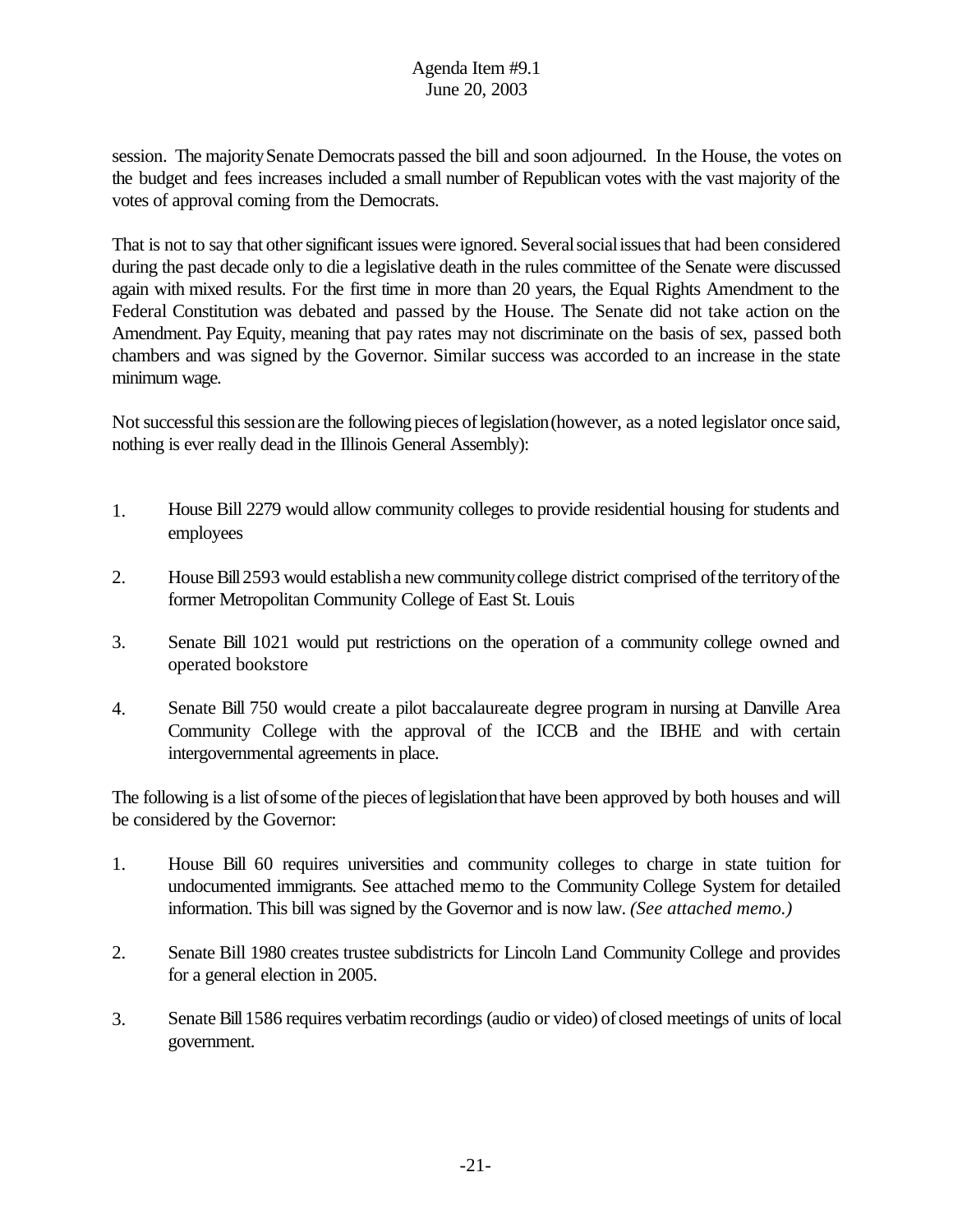- 4. House Bill 3412 creates the State Officials and Employees Ethics Act. The House and the Senate each drafted versions of ethics bills. The House version did not pass the Senate but the Senate version was approved bythe House and will be sent to the Governor. (The Senate attached their version as an amendment to a House Bill and returned it to the House.) Both bills contained similar items such as a prohibition of state workers doing campaign work on state time, a provision that prohibits registered lobbyists from serving on Boards and Commissions, gift ban limitations for legislators, and limits on political fund raising during certain legislative session dates. The Senate version was deemed to have less provisions for enforcement and has been criticized by the Governor for "lacking teeth." The Governor has not indicated if he will sign the bill.
- 5. House Bill 2660 authorized the Governor to sell \$10 Billionofbonds to finance this years obligated payment to the various pension funds. The Governor signed this bill and the sale of the bonds recently was accomplished. The recent auction of the bonds was deemed a success due to significant foreign purchase of the bonds that achieved a lower than expected interest rate on the bonds.
- 6. House Bill 221 sets a minimal rate at which surplus state property may be leased. Of particular interest to community colleges, this bill, which has been sent to the Governor, specifically excludes "college" presidents from the definition of "responsible officers" who may negotiate such leases, while specifying that presidents of State Universities are still within the definition of "responsible officer."
- 7. House Bill 761 prohibits a school district, university, or community college from providing a student's name, address, telephone number, social security number, e-mail address, or other personal identifying information to a business organization or financial institution that issues credit or debit cards, unless the student is 21 years of age or older.
- 8. House Bill 1119 changes the name of the Illinois Incentive for Access Grant Programto the Silas Purnell Illinois Incentive for Access Grant Program. For these grants, the bill provides that the maximum amount paid per applicant per year is \$1,000 for applicants with an expected family contributionof\$0 and \$500 for applicants withanexpected familycontributionof\$500 or less but more than \$0. Requires the Illinois Student Assistance Commission to give priority to applicants with an expected family contribution of \$0.
- 9. House Bill 1387 makes the penalty of the bond of the treasurer of the Chicago community college district the same as the penalty of the bonds of the treasurers of all other community college districts in this State.
- 10. Senate Bill 1375 creates the ICCB Federal Trust Fund which captures indirect costs from federal grants with proper appropriation from the General Assembly. This bill has been sent to Governor. We have also sent a letter emphasizing the importance of this bill and requesting that the Governor sign this legislation as soon as possible.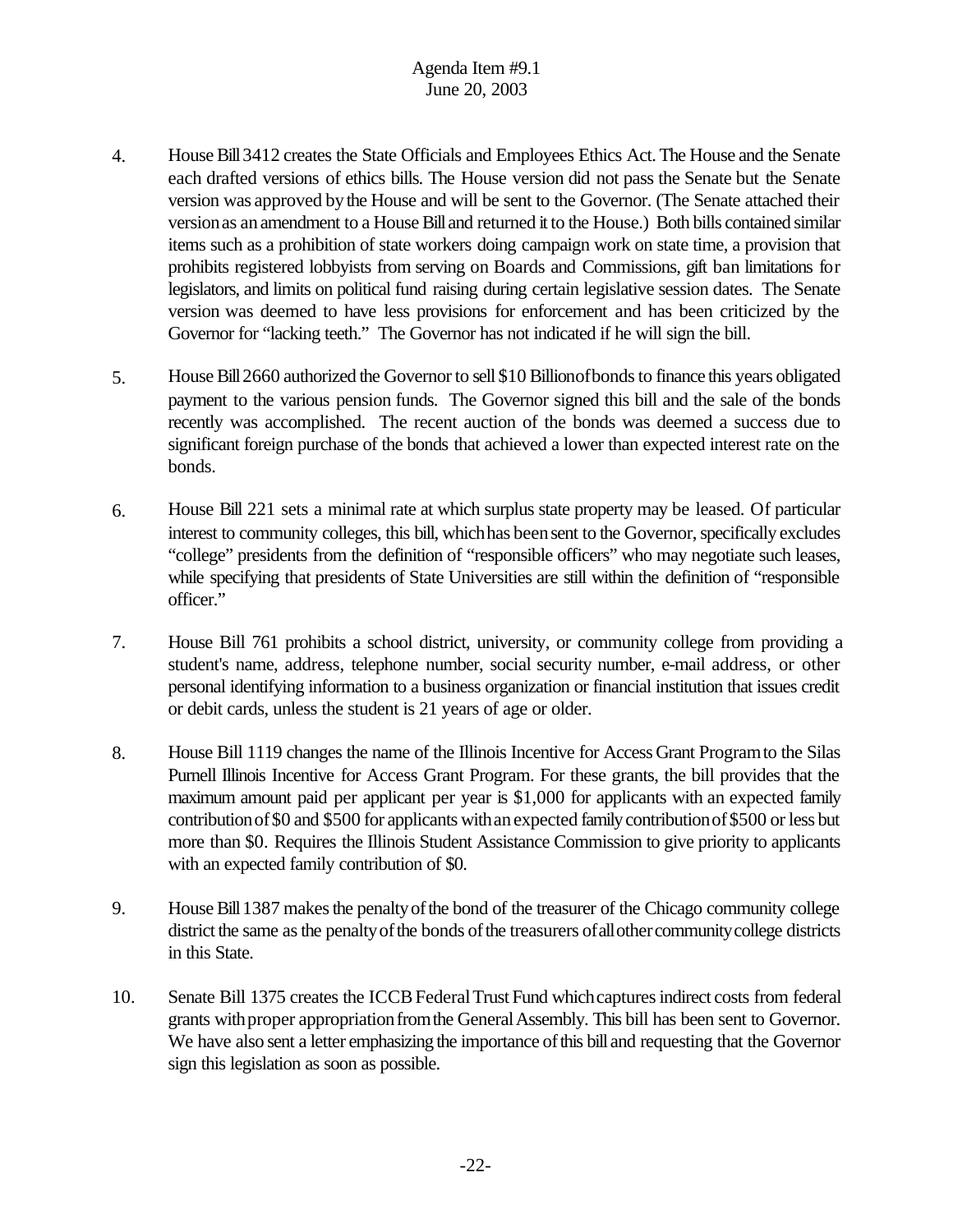*The following memo was sent to all Illinois Community College Chief ExecutiveOfficersfrom Joe Cipfl and is included in the June 20, 2003, ICCB meeting packet for informational purposes.*

Governor Blagojevich recently signed legislation that changes the charges that universities and community college may assess an individual that is not a citizens of the United States.

The legislation was directed primarily at universities because it dictates when "in-state" tuition must be charged. The amendment to the statute states as follows:

In-state tuition charge.

- a. Notwithstanding any other provisionoflawto the contrary, fortuitionpurposes, the Board of Trustees shall deem an individual an Illinois resident, until the individual establishes a residence outside of this State, if all of the following conditions are met:
	- 1. The individual resided with his or her parent or guardian while attending a public or private high school in this State.
	- 2. The individual graduated from a public or private high school or received the equivalent of a high school diploma in this state.
	- 3. The individual attended school in this state for at least three years as of the date the individual graduated from high school or received the equivalent of a high school diploma.
	- 4. The individual registers as anentering student in the University not earlier that the 2003 fall semester.
	- 5. In the case of an individual who is not a citizen or a permanent resident of the United States, the individual provides the University with an affidavit stating that the individual will file an application to become a permanent resident of the United States at the earliest opportunity the individual is eligible to do so.
- b. This section applies only to tuition for a tem or semester that begins on or after the effective date of this amendatory Act of the 93rd General Assembly. Any revenue lost by the University in implementing this Section shall be absorbed bythe University Income Fund.

The above language was added to the following acts:

University of Illinois Act Southern Illinois University Act Chicago State University Law Eastern Illinois University Law Governors State University Law Illinois State University Law Northeastern Illinois University Law Northern Illinois University Law Western Illinois University Law Public Community College Act (the amendment to this act does not contain the last sentence of the last paragraph.)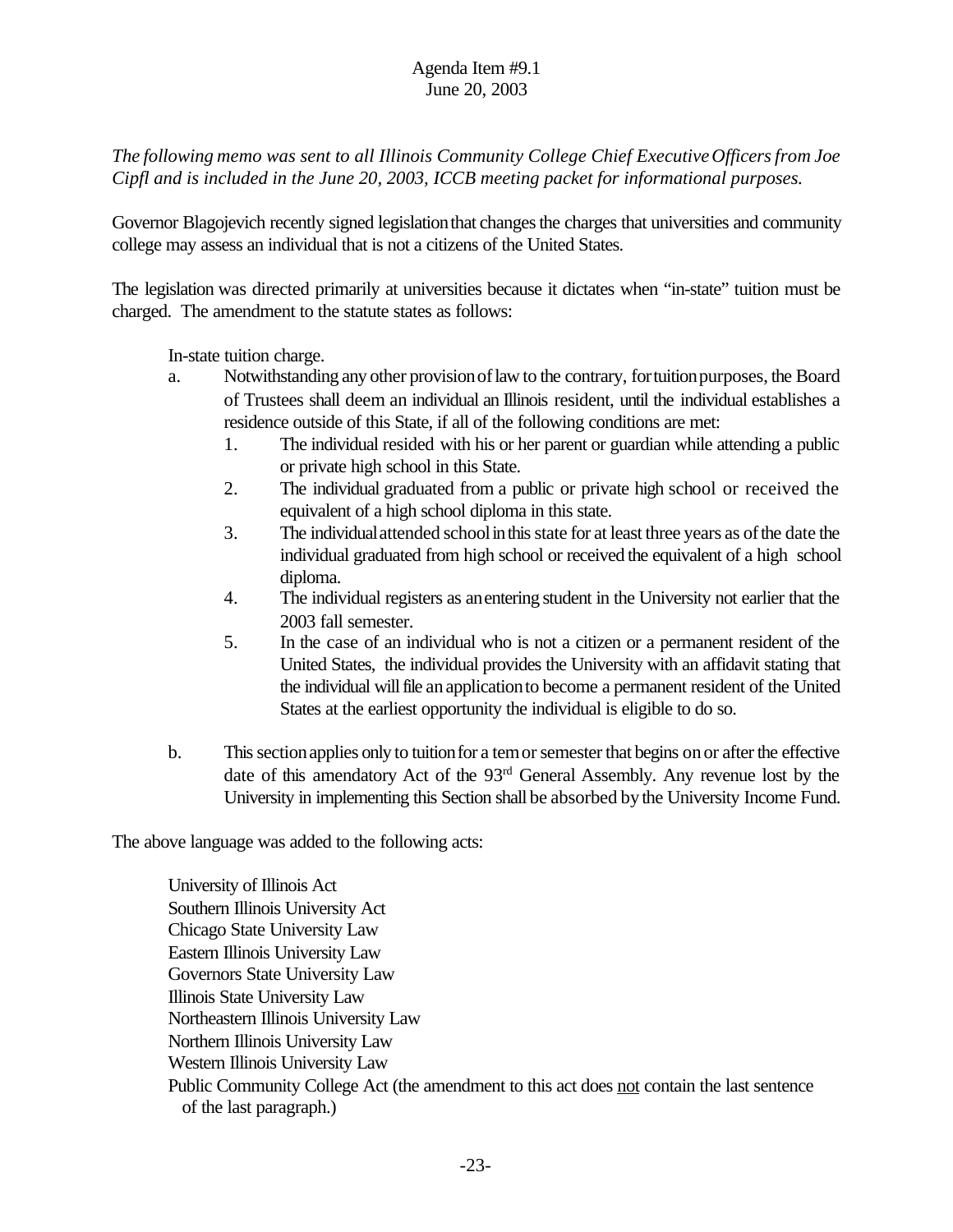As youmayrecall, Representative Acevedo conducted a series of hearings on this subject lastfall. During those hearings, community colleges were cited as a positive example of higher education providing educational opportunity for undocumented aliens. For that reason, the original bill did not contain language relating to community colleges. The community college language was added later.

We do not believe that this law will change the manner in which community colleges have been doing business. First, the language discussed "in-state tuition" and "an Illinois resident". That language may be relevant to universities but not as relevant to community colleges which deal with in-district residents. It is for that reason that I testified before the Acevedo Task Force hearing last fall. The following are a couple of the relevant paragraphs from that testimony:

Therefore as President and CEO of the Illinois Community College Board, today I announce my intention to strongly encourage the 39 community college districts that questions to determine the citizenship of a college student are not necessary to the community college application process. Community colleges are in the business of education, not investigating or determining citizenship. Questions to determine the residency of a student are appropriate only to determine in-district or out-of-district tuition. Residency is a necessary question, citizenship is not a necessaryquestion. Previously the ICCB has promulgated administrative rules that require colleges to "adopt a process of verifying the residency status of its students". Nothing in that rule should be construed to encourage any enquiry into the citizenship of a student. The only exception to this statement would be foreign students who come to the United States witha visa specifically for the purpose of a college education. It is the education of students that concern the Illinois Community College Board.

Amore subtle issue is the request ofa student to supply a socialsecuritynumber. I simply wish to remind the Task Force that current law requires community colleges to provide an alternative student identification system for those students who do not have a social security number.

What I stated to the Task Force is what I believe is the practice of the community colleges of Illinois. Since our practice is already comfortably within the dictates of the law and surpasses the spirit of the law, I do not believe this new law will have any effect on the operation of our community colleges.

Ifyouhave questions about this legislation or any other issue before the Illinois General Assembly, please contact Steve Morse or Tom Ryder in our office.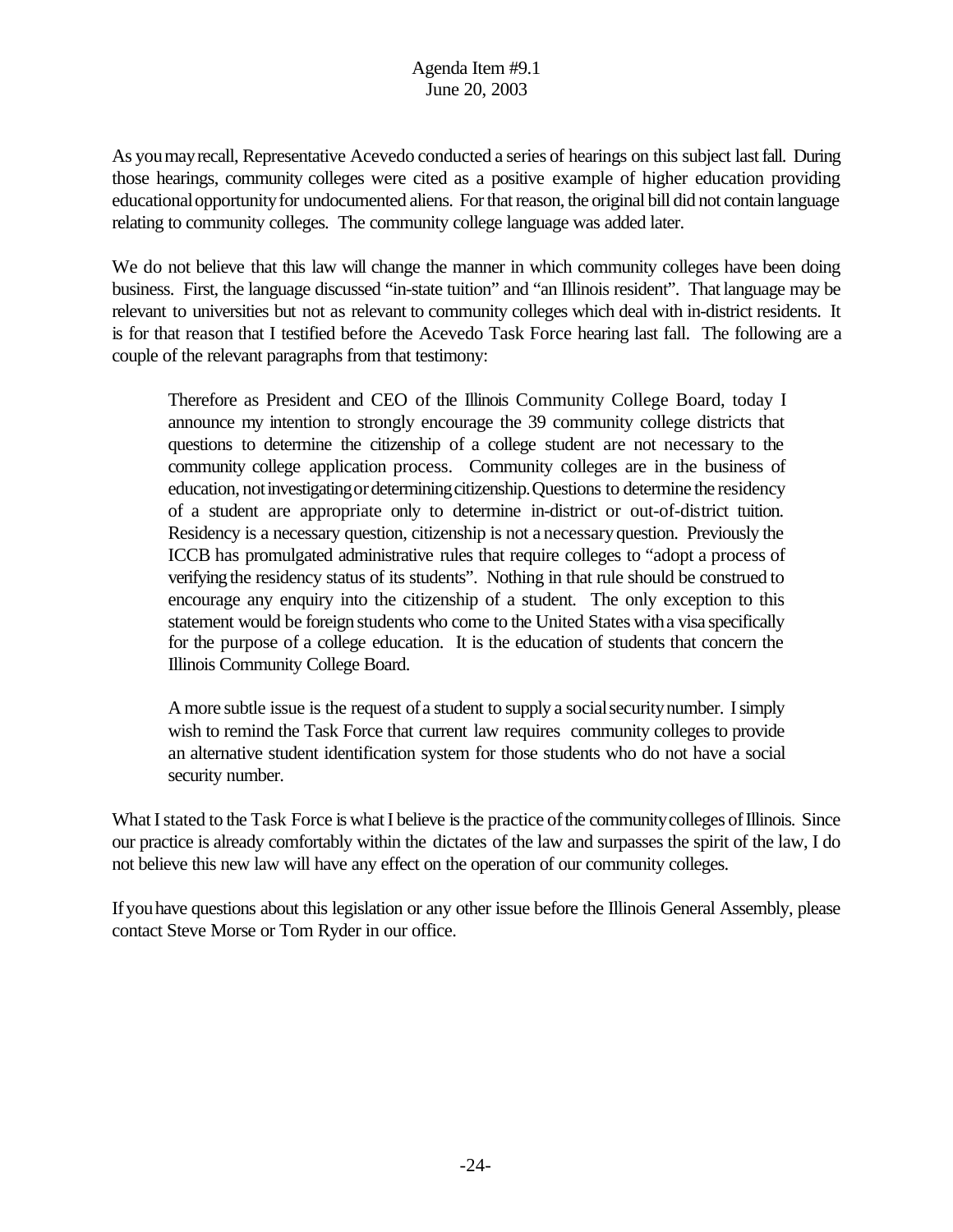Illinois Community College Board

# **FEDERAL LEGISLATIVE REPORT**

An oral report will be presented to the Board at its meeting on June 20.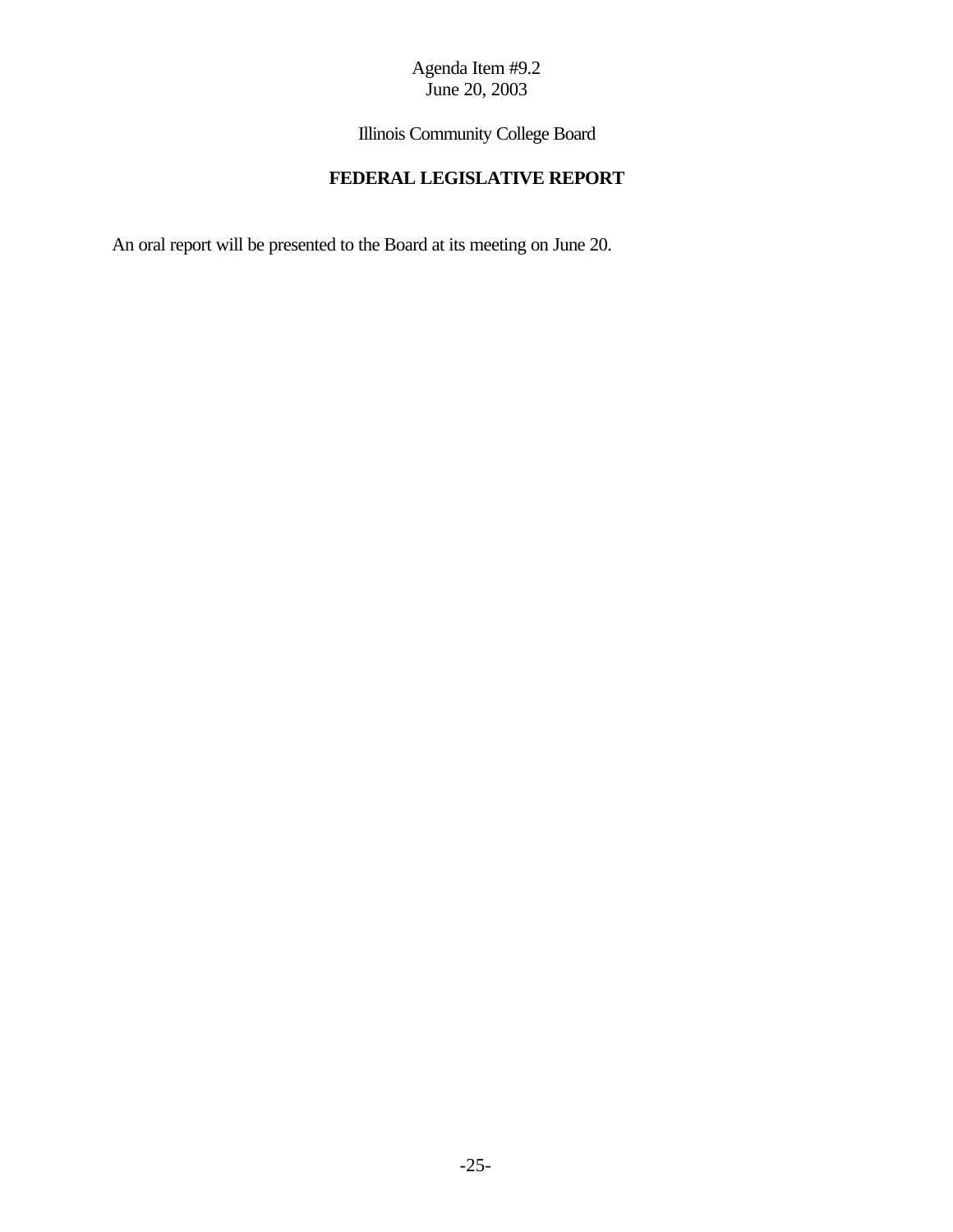## Illinois Community College Board

## **STATUS REPORT ON INTERNATIONAL EDUCATION INITIATIVES**

The externally attached document contains a plan for enhancing the involvement of Illinois community colleges in international education and assists in defining the role of the Illinois Community College Board in coordination of that involvement.

## **RECOMMENDED ACTION**

It is recommended that the following motion be adopted:

The Illinois Community College Board hereby endorses the proposed approach to international education as outlined below and further detailed in the externally attached paper, *Enhancing the Role of Illinois Community Colleges in International Education.*

**BACKGROUND**. In 2001, the ICCB's Center for Policy Development identified international education as an issue of critical importance for community colleges to be addressed for further study and policy recommendations. Ray Hancock, President emeritus of John A. Logan College, was named Policy Fellow and assigned the responsibility, with the assistance of an advisory committee consisting of college administrators and faculty, to pilot various international education initiatives which would culminate in the development of a plan to address how the expansion of international education can be coordinated within the Illinois CommunityCollege system. The initiatives, undertaken over the past two years, have provided the colleges with opportunities to enhance their involvement in internationaleducationand have resulted in the coordination of the delivery of courses and programs to the international community.

To build a model for future international education activities, the Center for Policy Development project has focused onestablishing international education initiatives with Chinese entities. Examples of projects to date include:

- Discussions to create the Illinois-China Education Project (ICEP), a cooperative agreement between ICCB and the All-China Youth Federation (ACYF) to provide online and onsite educational opportunities in China
- Conceptualization of a college/university complex in Shenyang for comprehensive two-year and four year degree programs
- Development and implementation of the China Online Pilot project with seven Illinois community colleges participating
- CollaborationbetweenShenyangEducationCommissionand Illinois communitycollegesto deliver educational management and professional development courses.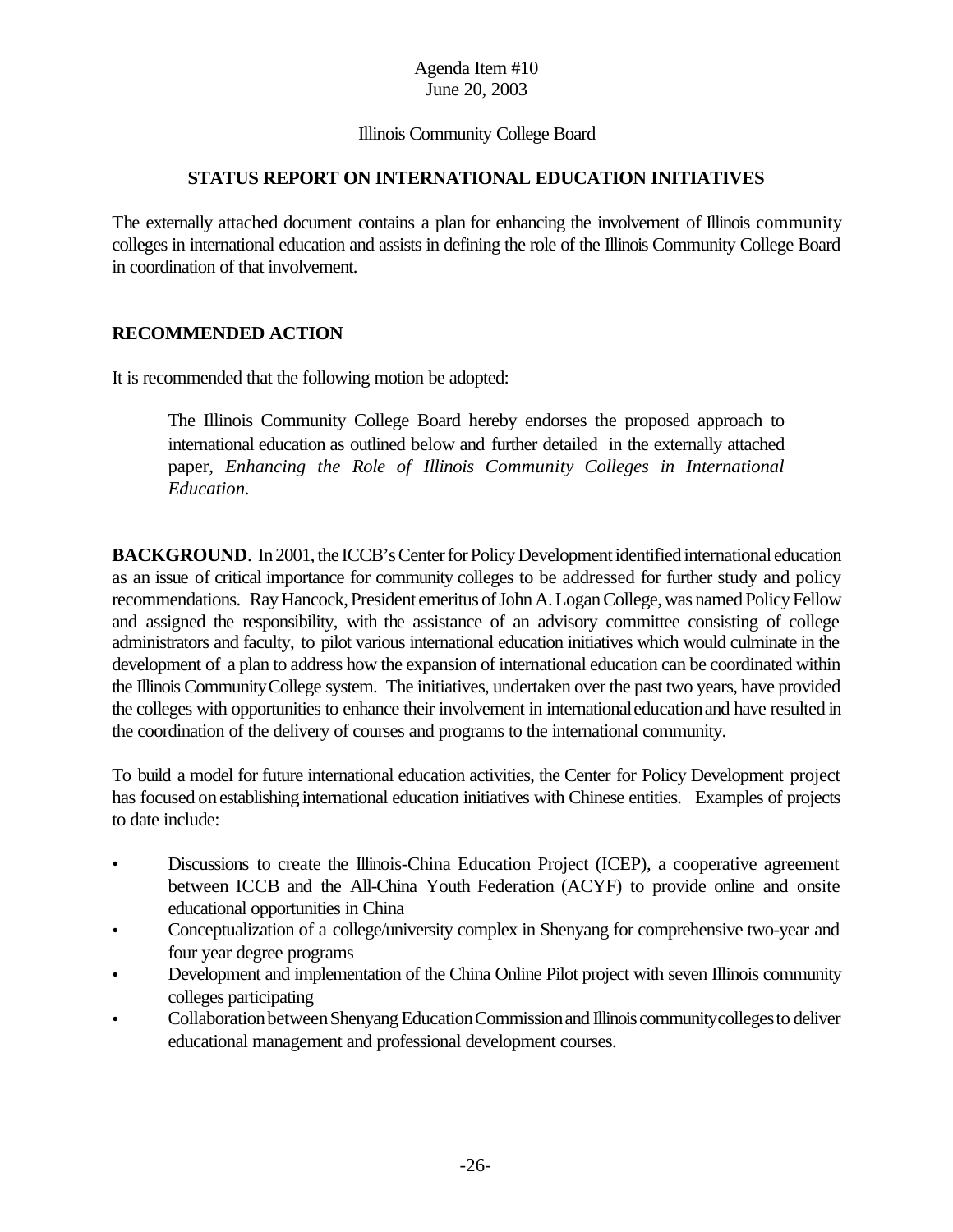In January 2003, the international education initiative began its transition from the policy development stages into the current infrastructure of ICCB. In fiscal year 2004, the proposed goal of this initiative is to facilitate linkages between the educational needs of international communities and the academic and workforce training resources available through Illinois community colleges. This goal will be achieved through the following objectives:

- 1. Establishcommunication with international business communities, economic development entities, chambers of commerce, educational institutions, embassies and state departments to maximize educational opportunities for students and international and local workforce.
	- A. Establish communication with educational system in Mexico to investigate opportunities for collaboration.
	- B. Determine feasibility of continuing and/or enhancing current initiatives.
- 2. Enhance current ICCB infrastructure to support communication on international education.
	- A. Establish partnerships between ICCB and other state and regional efforts to promote international education.
	- B. Develop website on international education.
- 3. Explore funding alternatives for initiatives.
	- A. Identify potential funding sources.
	- B. Pursue external funding.

These objectives will be accomplished through collaboration between ICCB's Program Planning and Accountabilityand InstructionalTechnology teams. This internal organizational structure will allowICCB to take a leadership role in the following areas without infringing on the independent efforts of either individual community colleges or other statewide initiatives that support international education:

- Increase the name recognition of Illinois and its community colleges
- Increase the number of international students enrolling in Illinois community colleges, whether online or in person
- Facilitate partnerships between Illinois community colleges and foreign schools and coordinate international efforts
- Coordinate Online delivery of coursework
- Explore funding alternatives
- Develop marketing materials
- Establish Illinois community colleges as a primary provider to Illinois businesses for their international management and workforce training needs.

It is anticipated that cooperative ventures will continue and expand in China but that the models used in China will be expanded to other international arenas. For example, more recent efforts have focused on Mexico. Contacts have been established with the University of Guadalajara with an exchange of information that will facilitate discussions for future collaboration.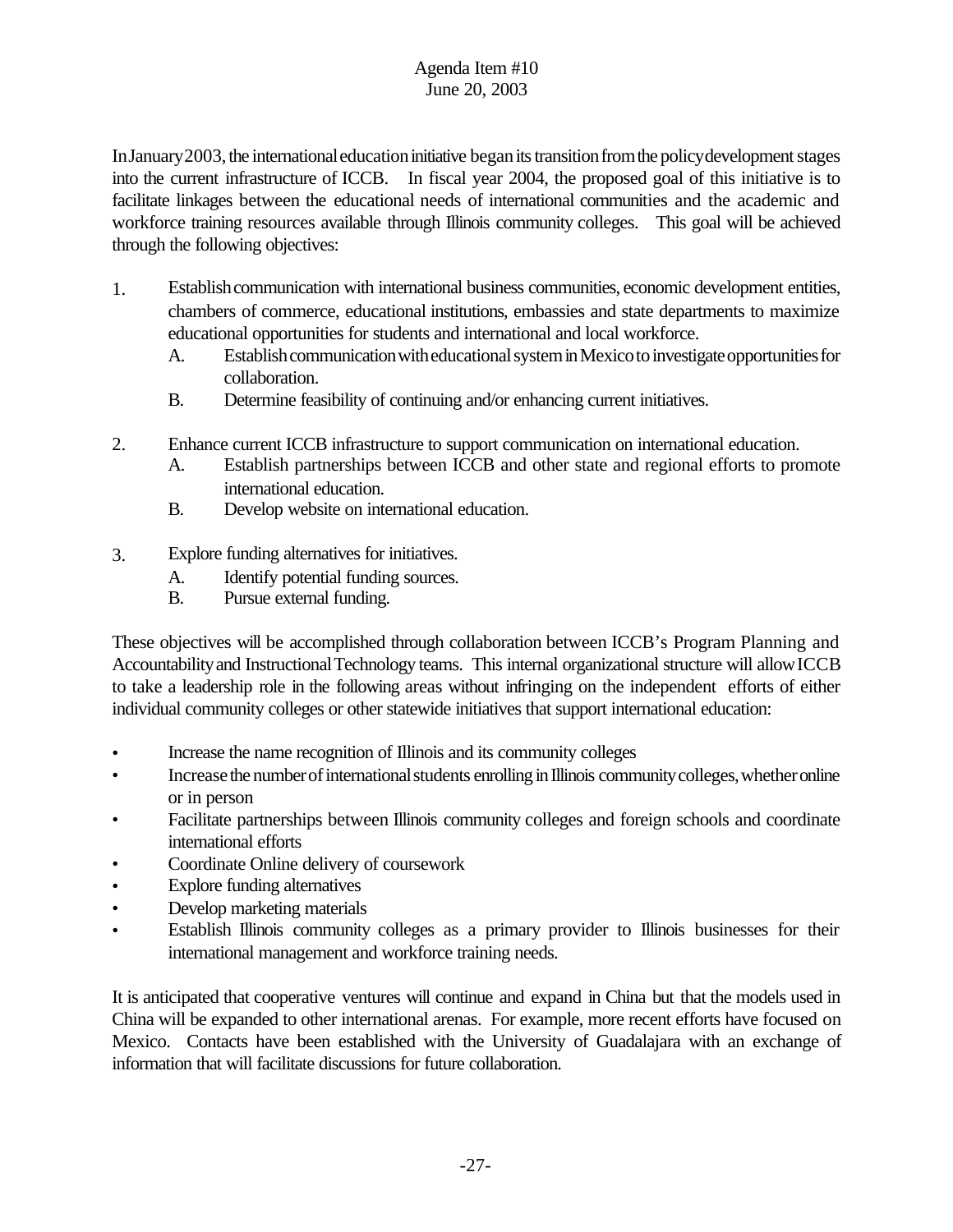The benefits of international education to students, colleges, and the Illinois economy are numerous. Illinois communitycolleges have the desireto build the internationaldimensionof communitycollege educationand workforce training in Illinois. The Board's involvement in international education can only enhance the Illinois community college system by responding to employers' need for individuals to have a global perspective, by strengthening economic development, and by furthering commitment to student and faculty diversity and knowledge of other cultures. Such international endeavors are necessary for the development of a world-class educational system in Illinois.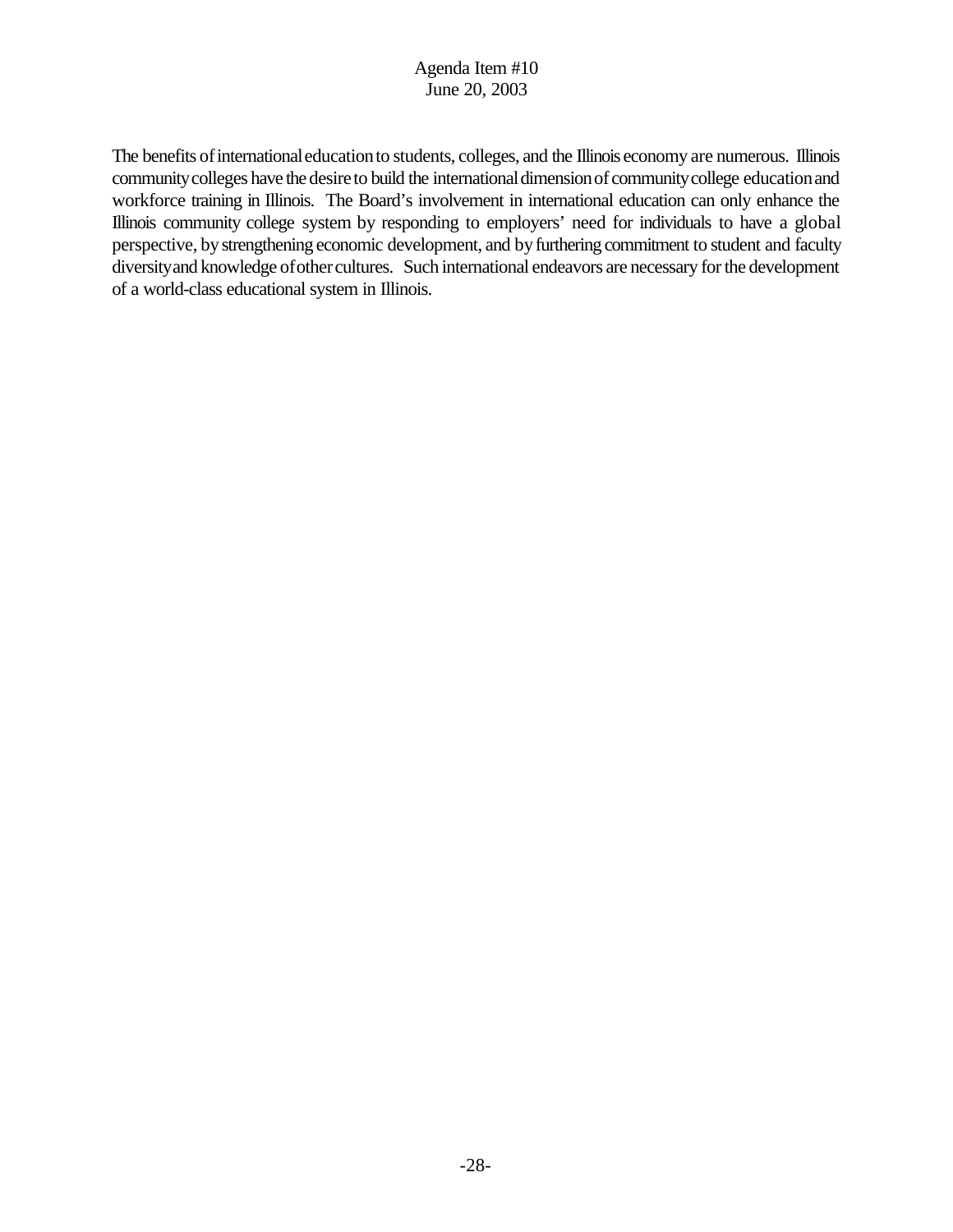#### Illinois Community College Board

## **STATUS REPORT ON TEACHER EDUCATION INITIATIVES**

In March 2001, the Illinois Community College Board endorsed an initiative to enhance the role of community colleges in teacher preparation and quality improvement. Since that time, the Board staff has been successful in acquiring approximately \$5 million in federal grants to assist in moving this initiative forward. One of these, a Preparing Tomorrow's Teachers to Use Technology (PT3) grant, is a partnership among the three educationalboards and administered byICCB. This grant is infusing technology into the general education curricula of teacher education programs. Another, a Teacher Quality Enhancement Grant, again a partnership among the three boards, is administered by the Illinois Board of Higher Education. Through this grant, four consortia of universities and community colleges are developing middle schoolteachers curricula models. A third grant, also a Preparing Tomorrow's Teachers to Use Technology grant, entitled *Enhancing the Role of Community Colleges in Teacher Preparation*, is in partnership with the Education Commission of the States. Several initiatives including the development of model Associate in Arts in Teaching degree curricula, model Associate in Science in Paraprofessional Education degree curricula, and career lattice programs in Early Childhood Education are included within this grant program. A three-year grant from the University of North Carolina was acquired to infuse special education concepts into Early Childhood programs in communitycolleges. Funding for a fifth initiative to develop test preparation materials for Paraprofessionals was recently acquired through a contract with the Illinois State Board of Education. Updates on several of the Teacher Education initiatives are provided below.

#### **Associate of Arts in Teaching**

Since the last report prepared for the Board in October 2002, the development of the Associate of Arts in Teaching (AAT) degree has steadily continued. The Task Force providing leadership to the effort has met on several occasions to refine its preliminary recommendations and discuss future direction. Currently, the Task Force is in the process of expanding its preliminary recommendations by convening faculty/administrator work groups to examine five core education courses along with the high need areas ofsecondarymathand secondaryscience. A review of Special Education, which initially was a third target area, has been postponed due to the continuing legal changes experienced by the field.

The workgroups will convene for a two-day work session in Springfield on June 25 and 26. At that time, committees will be asked to develop a course syllabus template for each of the five identified education courses within the proposed degree model. A matrix showing identification and alignment of ISBE and NCATE standards for each course will also be created. In addition, recommendations will be drafted for infusing core technology and core language arts standards into the general education curriculum, and for accreditation and accountability mechanisms to be used to track standards' coverage. Math and science committees will also meet during this time to address specific courses for freshman and sophomore education majors in these two content areas. The development of recommendations for other education majors will be discussed for future consideration.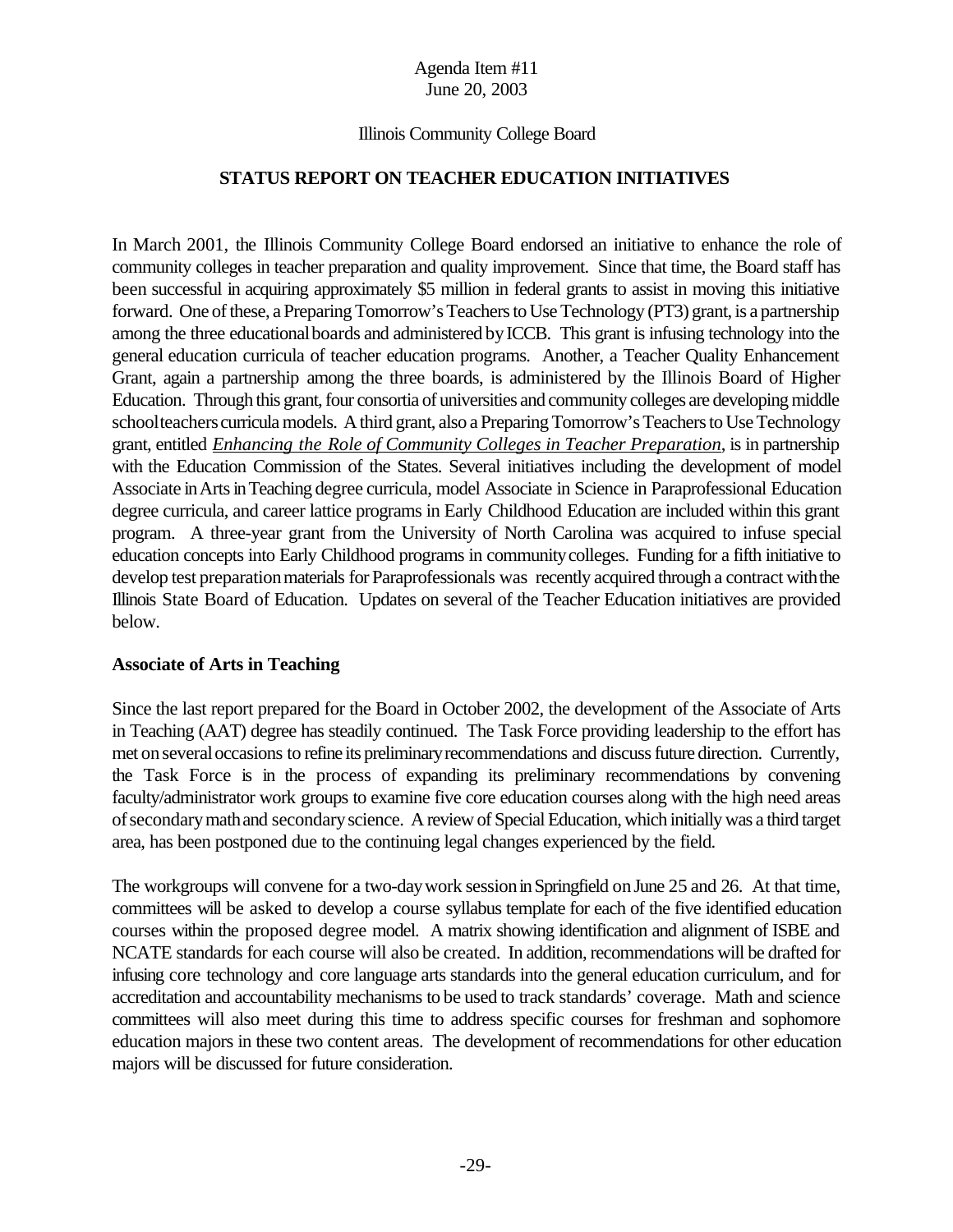In addition, a subgroup of the Chief Academic Officers has been established to assist efforts in implementing the AAT throughout the community college system. A second focus of their work will be on a collaborative project designed to educate arts and science's faculty about the Illinois Learning Standards and the Basic Skills Test and to develop curricula that ensure education students are prepared to pass the Basic Skills Test prior to transfer. It is anticipated that the project will culminate in the publication of *A New Model for Enhancing Teacher Education in the Community College and Preparing Students for the Basic Skills Test,* which will be disseminated to all community colleges in Illinois.

## **Paraprofessional (Teacher Aide/Teacher Assistant) Preparation**

Throughout the past year, the Illinois State Board of Education and Illinois Community College Board have worked in partnership through the establishment of the Paraprofessional Task Force. This collaboration, created to address the increased requirements for teacher assistants found in the No Child Left Behind (NCLB) federal legislation, culminated in the development of a statewide model for an Associate of Applied Science degree and certificate for paraprofessional educators. The finalreport ofthe Task Force was presented to ICCB at its May 16 meeting and received unanimous endorsement.

While the Task Force's work was highly successful and served to provide a pathway to NCLB qualificationthrough college course work, a need remained inthe area ofparaprofessionaltest preparation.

In April, 2003, ICCB engaged in a second partnership effort with ISBE regarding the development of test preparation opportunities for paraprofessionals in Illinois. These preparation opportunities, focusing on preparing individuals for the ETS "Parapro" and ACT Work Keys assessments, will be developed in collaboration by representatives from community colleges, the K-12 community, Regional Offices of Education, and education unions.

The project involves developing a sequence of modules that will include anoverview ofboth assessment exams, a review ofmath, reading, and writing content, and tips for taking standardized tests. Pre-test and post-tests will be utilized as diagnostic tools and additional academic support will be accessible for those needing further assistance. Each module will be available in both on-line and on-site formats.

ICCB received a \$500,000 contract from ISBE to coordinate this effort. Work began on April 15, 2003. Both the advisory committee and content development team met for the first time in May. The work of these two groups, along with the content review team, will continue throughout the summer.

Grants will be awarded to colleges and their K-12 partners to support the delivery of the test preparation instruction. It is anticipated that on-site curricula will be ready in August 2003 and an on-line version in December 2003. An RFP for instructional support will be issued in June.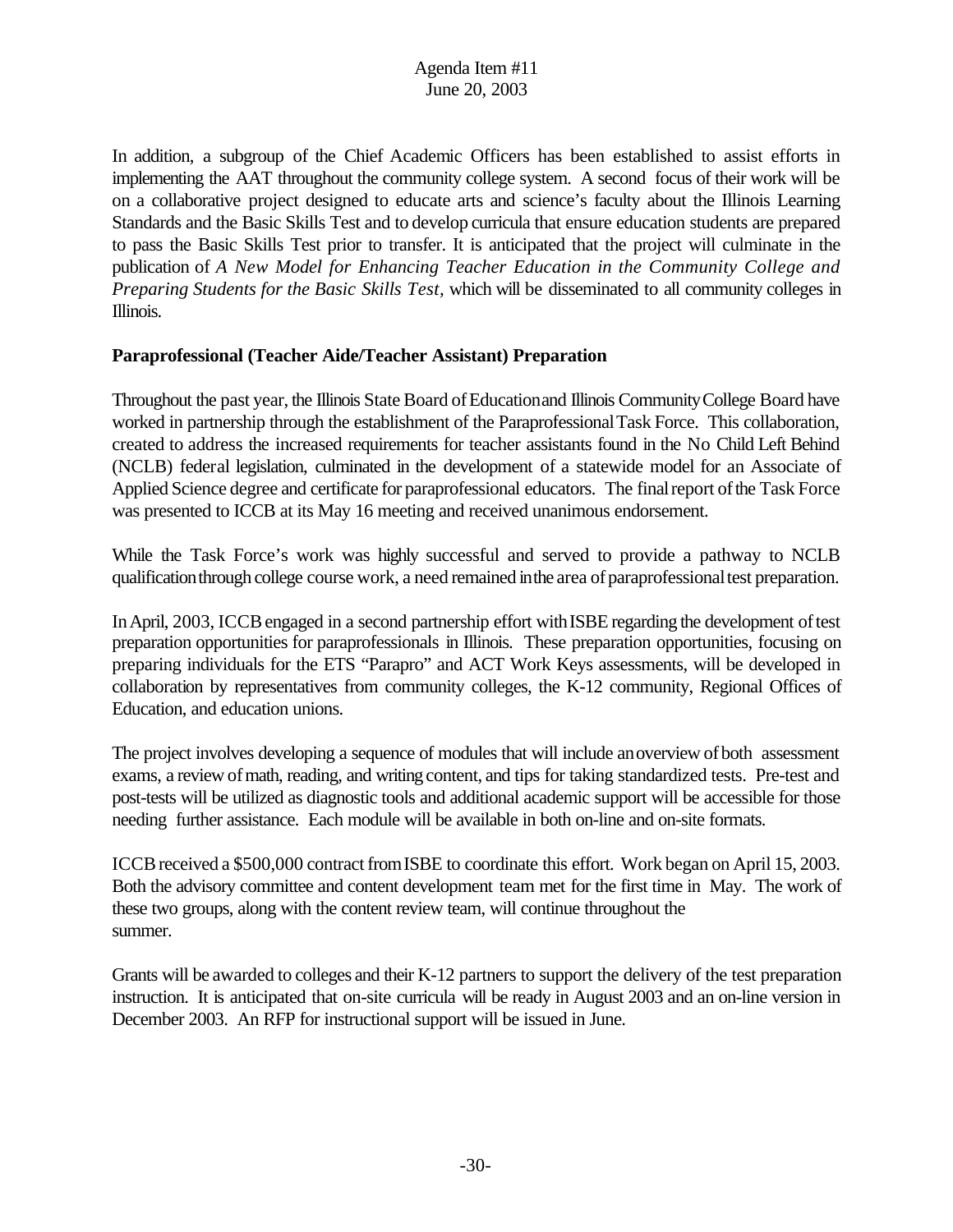## **Early Childhood Education**

## *Early Childhood Career Lattice*

In December, 2002, an effort began in Illinois to develop a comprehensive career lattice and information system for early childhood students and practitioners. The project is supported by U.S. Department of Labor Workforce Investment funds contracted by the Illinois State Board of Education and the Illinois Department of Human Services to the Illinois Network of Child Care Resource and Referral Agencies. The lattice and career information system is being designed as part of a broader integrated professional development system that will pave the way for advances in individual professional achievement and compensation for early childhood practitioners. The work of the Professional Development Advisory Committee (PDAC), which includes representatives from state agencies, early childhood organizations, higher education, and education and care providers, is focusing on the following:

- clearly defining roles, qualifications and competencies across the early childhood field;
- identifying and creating smooth pathways to career preparation and professional movement along the career lattice;
- stabilizing the early childhood workforce; and
- improving developmental outcomes for children.

Staff from the Illinois Community College Board has been involved in the development of this effort and helped to facilitate a statewide meeting of communitycollege early childhood faculty and administrators on May 2, 2003. The meeting was sponsored by PDAC and hosted by Lincoln Land Community College inSpringfield. More than 50 faculty and administrators participated, representing 63 percent of the colleges in the community college system.

The meeting was held to share preliminary Career Lattice recommendations with community college stakeholders and ask for input and feedback on the design and implementation of the proposed model. It was a productive meeting and community college representatives were asked to stay engaged in the process by continuing to share their opinions and ideas.

It is anticipated that draft recommendations will be developed by late summer 2003.

## *Natural Allies*

In the spring of 2002, the ICCB was awarded a grant through the Frank Porter Graham Child Development Center at the University of North Carolina, Chapel Hill. Entitled "Natural Allies," the threeyear project focuses on infusing special education models and methods across the early childhood preparation curriculum at community colleges throughout the state.

On November 1, 2002, a State Resource Planning Team (SRPT), composed of 54 members representing the diversity of Illinois' early childhood field, was convened for a one-day meeting at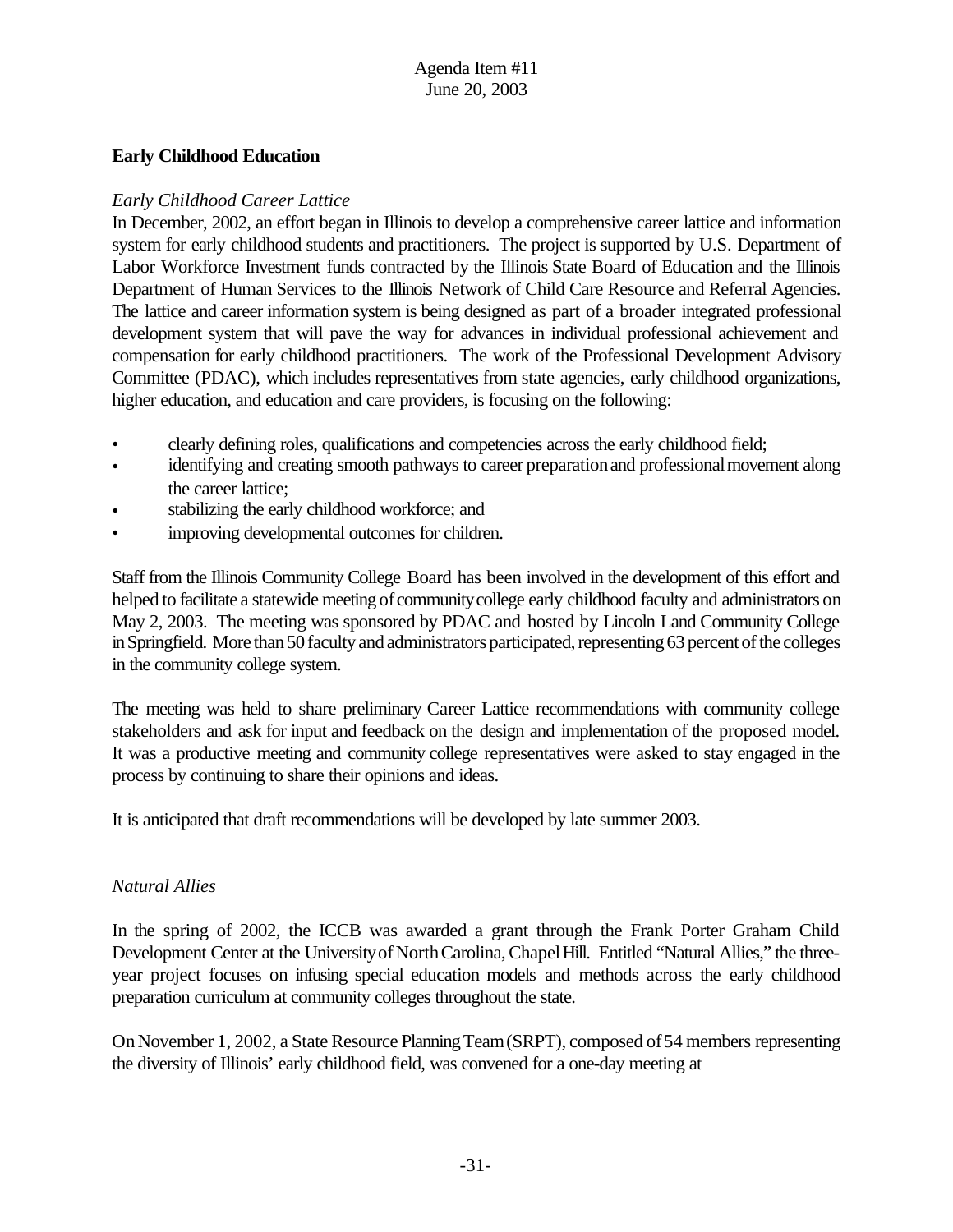Heartland Community College. Camille Catlett from the University of North Carolina was present to facilitate the meeting. SRPT members chose three goals to focus on during the grant period: 1) enhancing community college early childhood curriculum in the area of exceptionalities, 2) providing additional special needs professional development opportunities on community college campuses, and 3) assisting with the development of an early childhood career lattice to ensure that all levels include training in special needs. The team then identified key issues related to each goal with respect to related initiatives and efforts, barriers, possible strategies, and potential resources.

A 17-member travel team will attend a four-day institute in North Carolina inJuly 2003 to begin creating a statewide plan for achieving and implementing these goals.

## **Illinois Articulation Initiative**

The four education panels of the Illinois Articulation Initiative (IAI)are continuing to adapt to the transition from a course-based model to a standards-based model to align with Illinois' standards reform.

The Early Childhood Education Panel has met twice during the past year. At its last meeting in February, the panelfocused its discussiononthe variety of early childhood initiatives currently underway in the state. Of particular significance to the work of the panel is the development of the Early Childhood Career Lattice. After significant discussion, the panel decided not to continue creating a new IAI recommendation until the work of the Lattice is more defined in order to achieve maximum alignment among efforts.

The Elementary, Secondary and Special Education panels have not been convened during the past year due to the continuing development of the AAT degree. Staff recognized the importance of ensuring compatibility between the new, standards-based recommendations of the panels and the courses and standards proposed by the AAT Task Force. The panels will meet in the fall to discuss the progress of the AAT and determine next steps for finalizing IAI recommendations.

## **Infusing Technology**

Through a federal Preparing Tomorrow's Teachers to Use Technology grant, four curriculum design teams in math, science, humanities, and communications and one technology advisory team representing approximately 20 community colleges and universities have developed 111 modulesto infuse technology into twentyarts and sciences courses. The modules have gone through a process of review, field-testing, and revision. The modules have been reviewed again for the process of assessing the transferability of technological techniques used from one subject area to another. The results of this process resulted in a document that will be included on the project web site.

Two newteams,a professionaldevelopment training teamand a seminarresourcesteamhave beenformed and are working with a professional development trainer consultant to develop training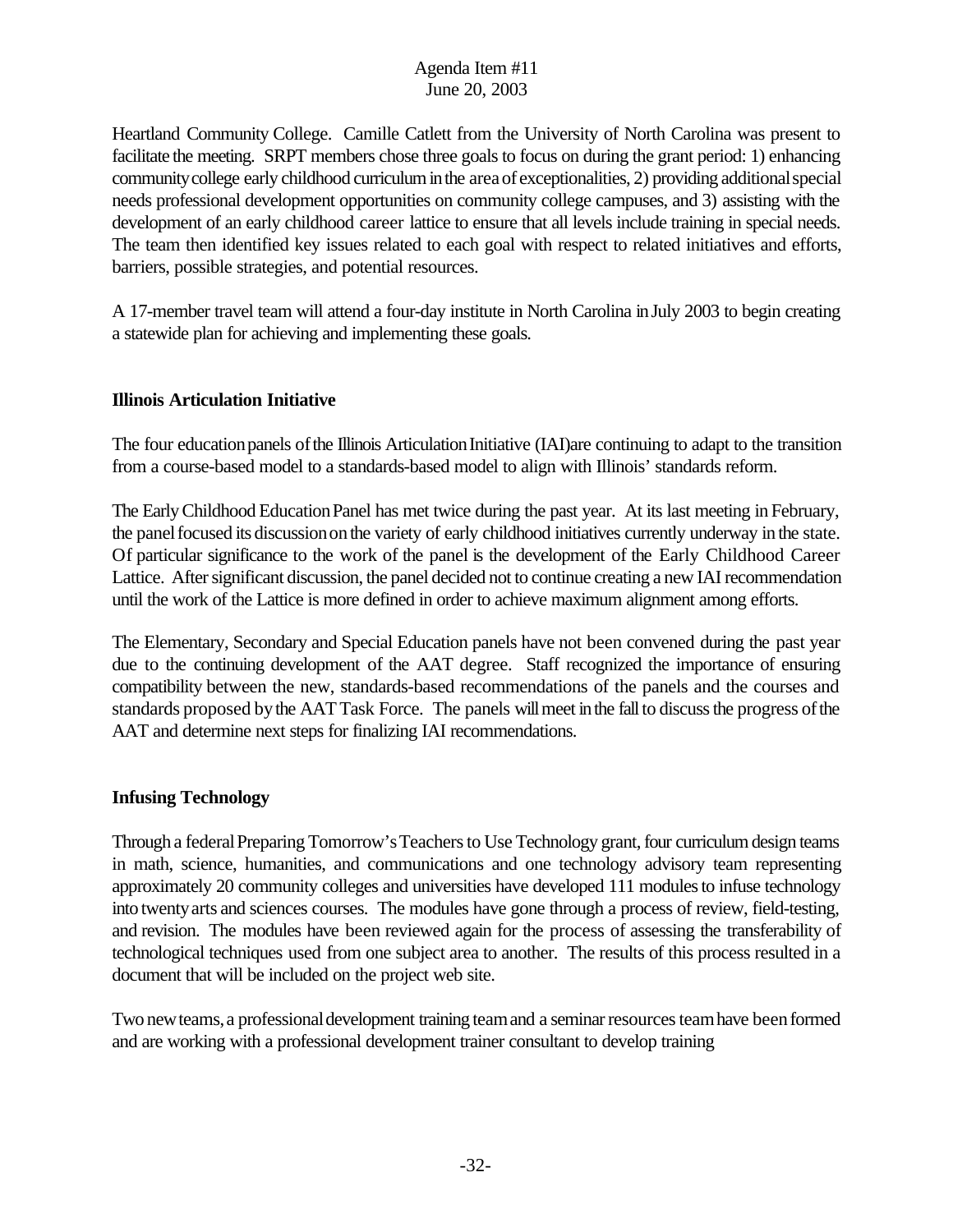seminars to expand the technology infusion beyond the pilot site institutions. Training of arts and science faculty is taking place during May and June through four workshops.

Participation in Collaborative Exchange Site Visits is a requirement of the federal grant program. The Illinois Community College Board hosted its site visit in early April in Chicago and staff has participated in its three required Site Visits to the University of Nebraska at Omaha, Northern Arizona University, and Indiana State University.

The project is entering its third and finalyear. During fiscal year 2004, training will expand the use of the modules, an"ehandbook"to be used by sophomore preservice teachers will be developed, and NCATE all modules are being reviewed to assure compliance with NCATE teaching standards.

## **Teacher Quality Enhancement**

The Illinois Community College Board is a partner with Illinois State Board of Education and the Illinois Board of Higher Education in a federal Teacher Quality Enhancement project administered by IBHE. The project isin its third year and is developing curricula for middle school teacher education. Four consortia comprised of faculty from public universities and community colleges have developed curricula and embedded professional teaching standards into the models. As a part of its role in the project, ICCB is working with community colleges to ensure that community college faculty have a through understanding of NCATE and Illinois Teaching Standards so that students completing community college general education curricula will be able to successfully passthe Test of Basic Skills required for entry in Colleges of Education.

#### **Summits and Task Forces**

In addition to the initiatives outlined above, ICCB has been an active participant in several statewide activities related to teacher education since the last status report. Virginia McMillan, representing Chairman Duffy, is a member of the Chicago Civic Committee's Task Force on Teacher Education and Professional Development. The Task Force will soon release its report calling for significant reform in Illinois teacher educationand professionaldevelopment In May University of Illinois President James Stukal reconvened a summit of university and community college presidents as a follow-up to his earlier summit on P-20 education. As a part of that summit, ICCB staff reported on progress made in the development of the Associate in Arts in Teaching (AAT). Likewise, in late April a regional summit was convened by President John Peters of Northern Illinois University. Participants represented local school districts, area community colleges, and Northern Illinois University. ICCB staff again presented information on statewide teacher education initiatives and facilitated a session to develop regional plans for implementing the AAT. On June 17 and 18, staff provided training onthe Illinois approach to Enhancing the Role of Community Colleges in Teacher Preparation for representatives from five states at a summit convened by the Education Commission of the States.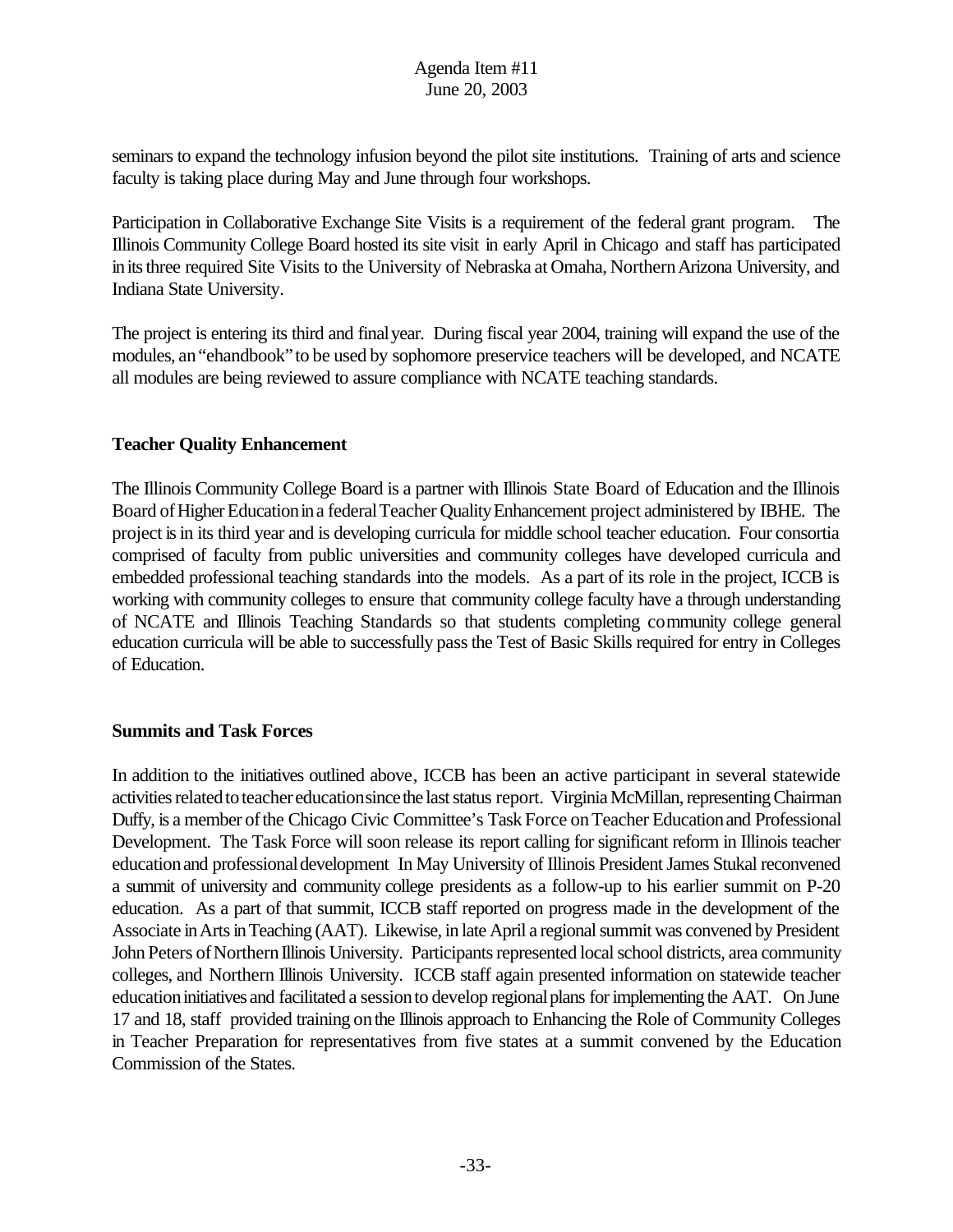## **Summary**

Activities associated with Teacher Education continue at a feverish pitch with many accomplishments over the past few months. It is anticipated that by the time the Board receives its next status report, the models for the AAT degree will have undergone field review and will have been presented to the Board for its endorsement and that numerous other activities will be also be completed or nearing completion.

## **INFORMATION ONLY**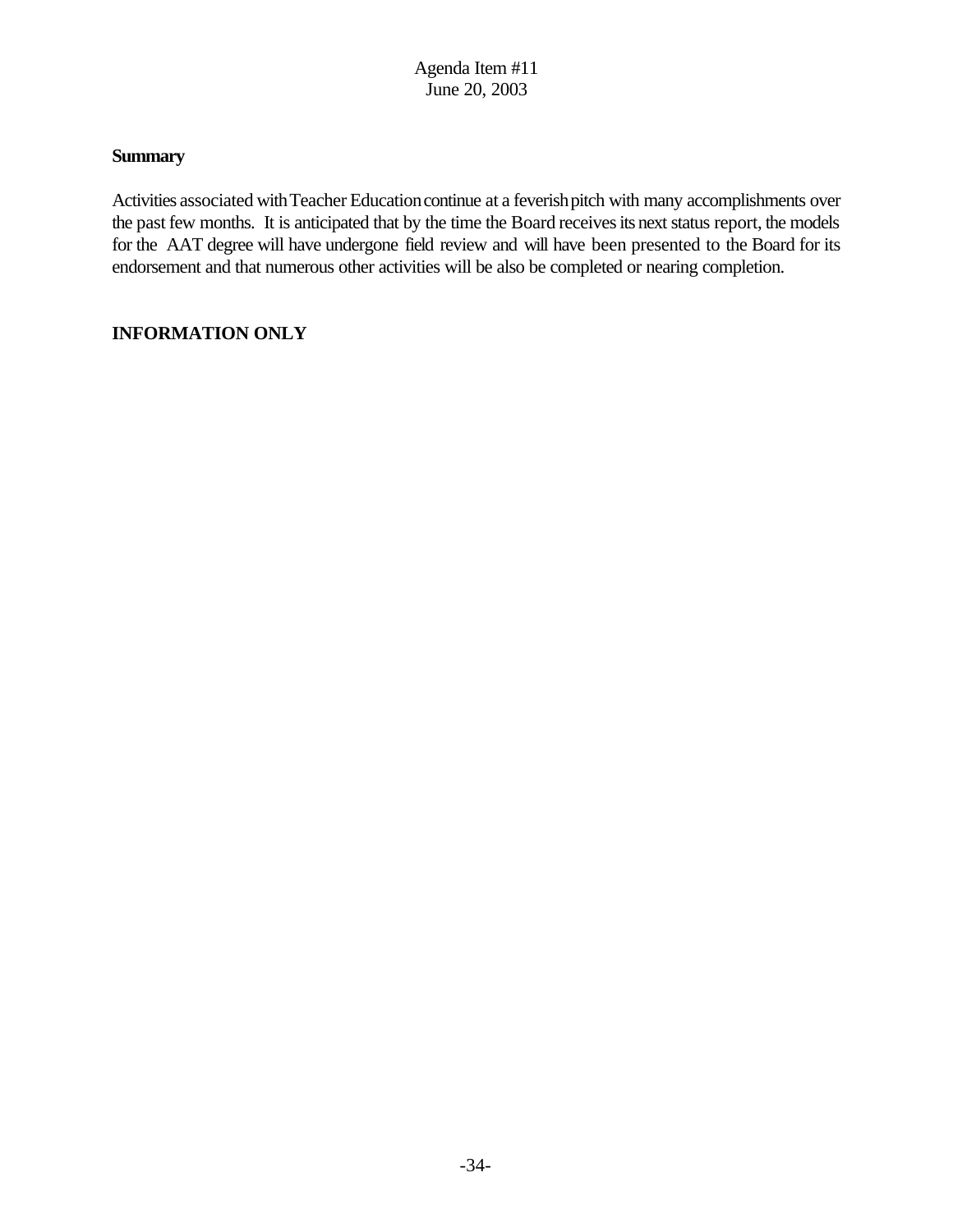## Illinois Community College Board

## **STATUS REPORT ON CAREER AND TECHNICAL EDUCATION**

On June 14, 2002, the Illinois CommunityCollege Board and the Illinois State Board ofEducation(ISBE) entered into Memoranda of Understanding related to the administration of (1) federal and state postsecondary career and technical education funds, beginning in fiscal year 2003, and (2) federal Tech Prep funds, beginning in fiscal year 2004. The formal agreements, which were the result of increased collaboration between the two agencies in career and technical education policy development, were intended to improve state-levelleadership and administrative functions regarding postsecondarycareer and technicaleducationthrough shared leadership and policymaking roles. During fiscal year 2002, ICCB staff developed processes to distribute and monitor the postsecondary Perkins and state CTE funds, provide leadership and technical assistance, and maintain appropriate documentation for required reporting. These processes were put into place in fiscal year 2003. In addition, during fiscal year 2003, staff has developed similar processes to prepare for the administration of federal Tech Prep funds beginning in fiscal year 2004. Following is a brief report on the status of the new responsibilities that have been assumed by ICCB in CTE.

#### **Accomplishments to Date**

Beginning in fiscal year 2003, ISBE subcontracted with ICCB to administer federal and state funds totaling more than\$28.6 million. Federal postsecondary Perkins funds amounting to \$17, 581,728 (or 40 percent of the state's Perkins allocation) included \$15,164,237 for basic grants to postsecondary institutions, \$1,532,673 for statewide leadership, and \$884,818 for administrative costs. ICCB also received \$125,000 to support coordination activities related to Tech Prep. Responsibility for \$10,924,314 in state postsecondary funds were also transferred from ISBE to ICCB. That amount included \$8,900,000 for credit hour formula reimbursement, \$1,139,496 for program improvement grants to postsecondary institutions, and \$884,818 for administrative costs (match for federal funds).

Three principles have guided the development of policies and processes related to the administrative responsibility for the postsecondary Perkins and state CTE funds that now rests with ICCB. First, the funds should be administered in a way that encourages the integration of programs and services they support into the comprehensive CTE enterprise at each college. Second, whenever possible, state level leadership activities should be structured to provide additional funds to the colleges to support identified areas of high need and priority. Finally, policies and processes should be developed with broad input from the community college system.

Following is a summary of what has been accomplished toward carrying out these new responsibilities:

• In preparation for administering postsecondary Perkins funds, ICCB staff held regional meetings during fall 2001 to gather input from community college career representatives regarding processes for the administration of college grants as well as priority areas that should be targeted in state-level leadership and technical assistance efforts.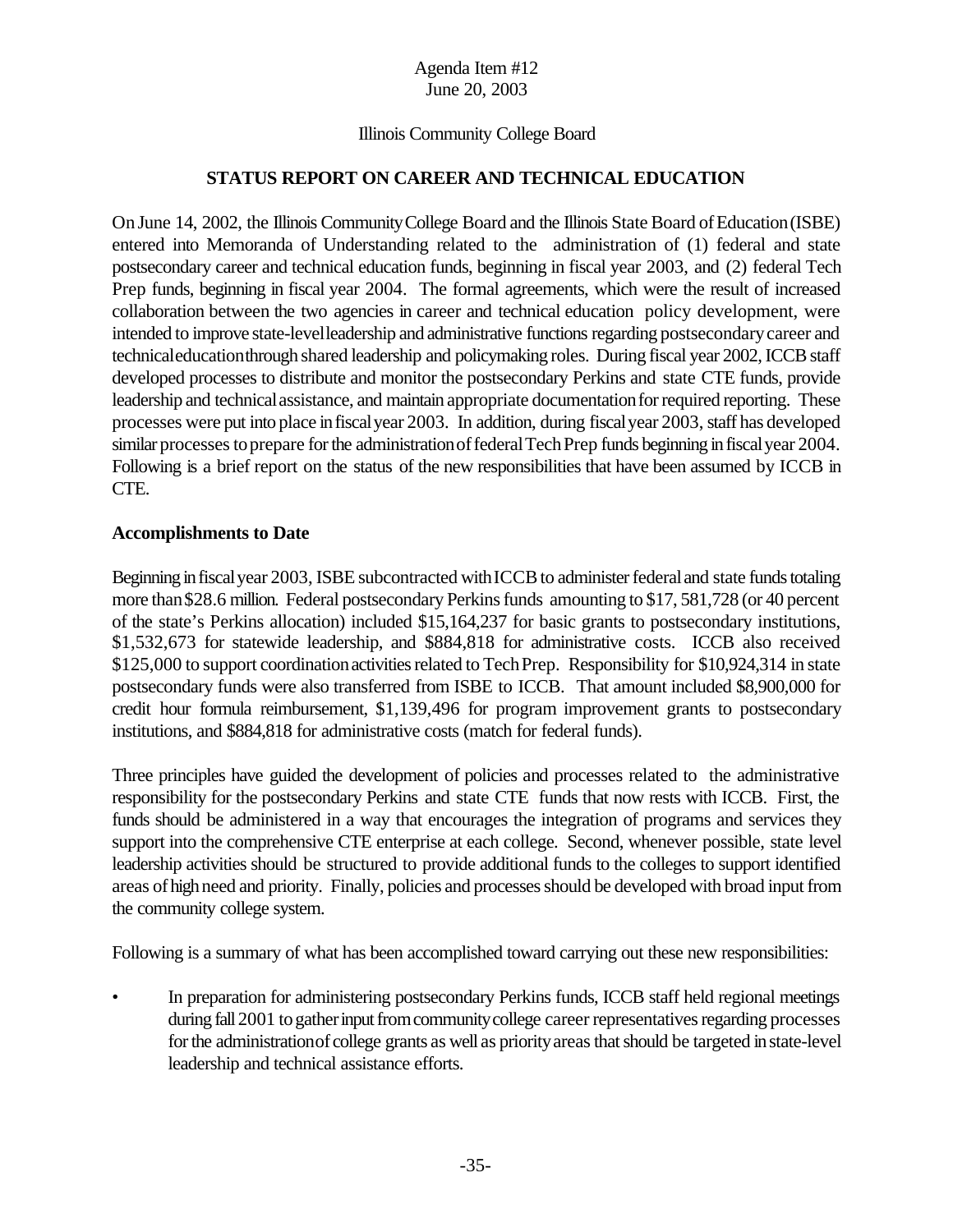- Guidelines for the local plans that colleges are required to submit in support of their annual Perkins allocation were revised to reflect a programmatic approach to planning and to create a more flexible budget that is aligned with ICCB fiscal practices.
- Staff conducted regional workshops in Spring 2002 to explain the new guidelines for local plans and provide information regarding performance data.
- Local plans were reviewed by staff during May and June of 2002, and college Perkins allocations (federal) and Program Improvement Grants (state) were approved and distributed in a timely manner.
- ICCB sponsored the first annual Forum for Excellence in Career and Technical Education in September 2002, which brought together teams of college representatives with various responsibilities related to career and technical education. A pre-session provided orientation for new career administrators. The conference featured a representative from AACC who presented anationalperspective oncareer and technicaleducation, particularly Perkins reauthorizationissues, and a team-building session focused on identification and collection of data for performance indicators (an area that college representatives have consistently identified as a professional development need).
- Throughout fiscal year 2003, technical assistance and monitoring activities have been carried out by three regional consultants. In initial visits to the colleges, the consultants met with teams of career and technicaleducation staff to discuss progressincarrying out the annualplan. Follow-up visits have focused onstrategiesto improve performance onindicatorsthat are identified in federal Perkins legislation. The consultants have also shared information among the colleges regarding best practices they identify on their visits, and they have fostered enhanced communication among career administrators.
- Staff identified statewide leadership dollars that were distributed to the colleges to support the development of degree audit systems to improve the accuracy of performance data, supplement programimprovement grants, and to support and enhance communitycollege TechPrep activities and services. In addition, ICCB is developing the capacity to provide performance data to the colleges, a function previously performed by ISBE.
- Methodologies were developed to determine allocation of state postsecondary CTE credit hour reimbursement funds previously administered byISBE, and the fundswere disbursed. These funds go to community colleges as well as CTE institutes at the University of Illinois at Urbana-Champaign, Southern Illinois University - Carbondale, and Southern Illinois - Edwardsville.

The accomplishments achieved during fiscal years 2002 and 2003 to prepare for and undertake new administrative responsibilities for career and technical education required the assistance of staff from many areas of ICCB, including the Executive Staff, Program Planning and Accountability, Policy Studies, System Finances, Operations, and Technology Services. In addition, a team of ICCB staff met regularly with staff from ISBE to share information on transition activities and coordinate leadership activities.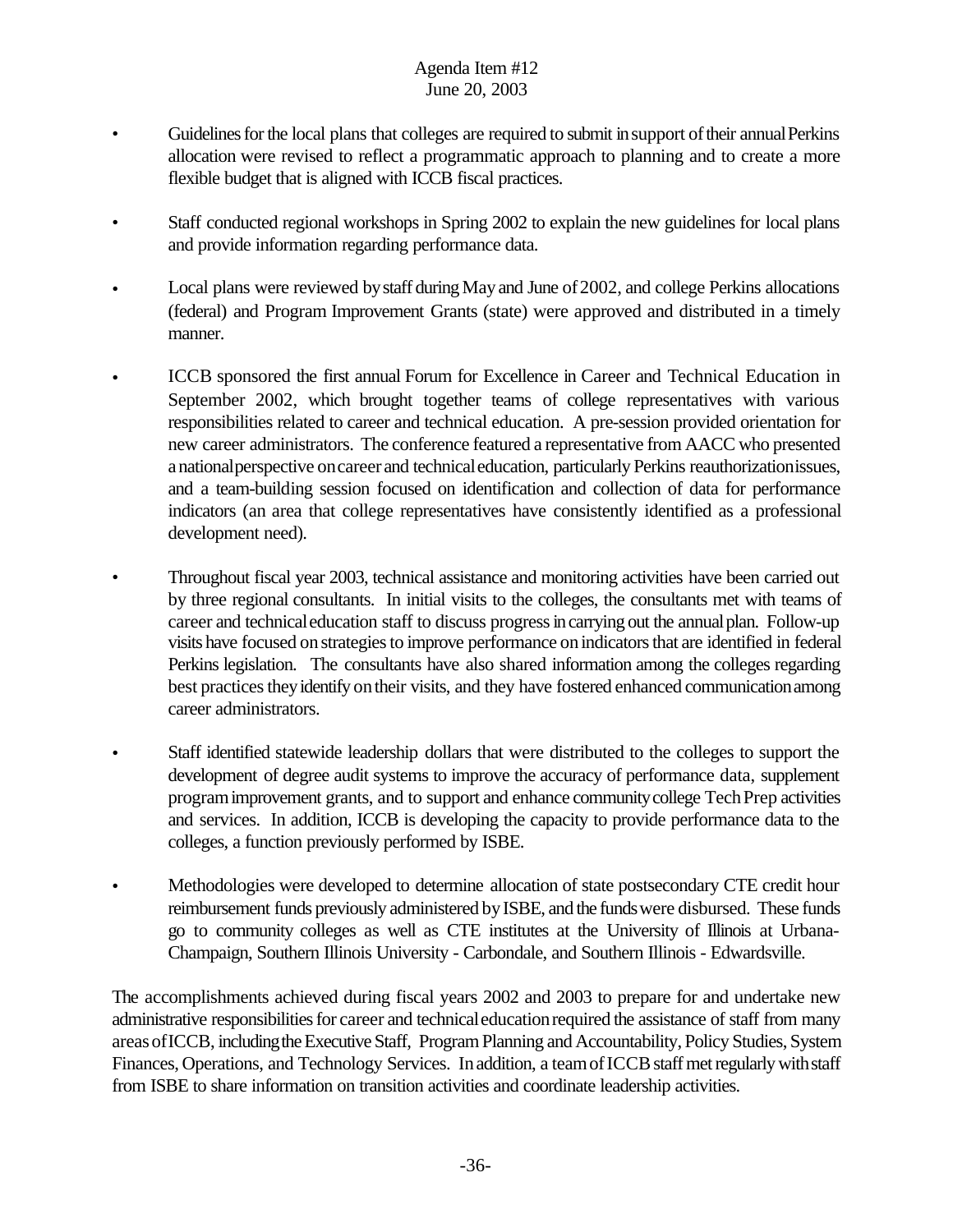## **Fiscal Year 2004 – Next Steps**

The continuing MOU's between ICCB and ISBE provide for ICCB to assume responsibility during fiscal year 2004 for federal and state funds totaling approximately an additional \$5.9 million. These funds include \$1,152,704 in federal and state funds that go to the Illinois Department of Corrections to support adult CTE programs and activities provided by the DOC school district, \$746,014 in state funds that support the Early School Leaver program, and \$4,028,796 in federal Tech Prep funds. ISBE will continue to administer state funds that previously were directed to Tech Prep. However, those funds will be part of a block grant that will go to regional CTE offices to support career development activities and programs. While Tech Prep will be an allowable use of the funds, there is the possibility that some Tech Prep consortia will receive less state support than in previous years. ICCB is mindful of the challenges the consortia may face and will attempt to leverage other postsecondary CTE funds to support TechPrep as appropriate. For example, the agency expects to achieve administrative efficiencies since staff will be working with both Perkins and Tech Prep grants, so no administrative costs will be taken from the federal Tech Prep funds in order to maximize grants to the consortia.

Following is a summary of what has been accomplished and what is planned to carry out the continued and new responsibilities:

- Discussions have been held with representatives of the Department of Corrections (DOC) School District in preparation for fiscal year 2004, when ICCB will begin administering federal and state CTE funds that go to DOC in support of postsecondary CTE programs and activities. Staff are finalizing allocation methodologies and reporting requirements to begin administering the funds effective fiscal year 2004.
- Discussions have been held with staff of the Illinois State Board of Education regarding the transfer ofthe Early School Leavers Program (ESLP) to the Adult Education and FamilyLiteracyarea of the ICCB. Information has been disseminated to the six programs receiving ESLP funding informing them of the transfer. Because this is a continuation year and not a full competition, these programs have been asked to provide updates on programactivitiesforfiscalyear 2004. In early August, Adult Education and Family Literacy staff will meet with staff of each ESLP site to discuss program goals and objectives.
- Following the model used to prepare for administration of postsecondary Perkins funds, ICCB staff held regional meetings during fall 2002 to gather input from representatives of Tech Prep consortia, revised the guidelines for consortia annual plans and disseminated them through regional workshops in spring 2003. Consortia plans forfiscal year 2004 have been received and are being reviewed by staff in preparation for distribution of the fiscal year 2004 consortia grants.
- The second annual Forum for Excellence is planned for fall 2003 and will be linked with a statewide Tech Prep conference.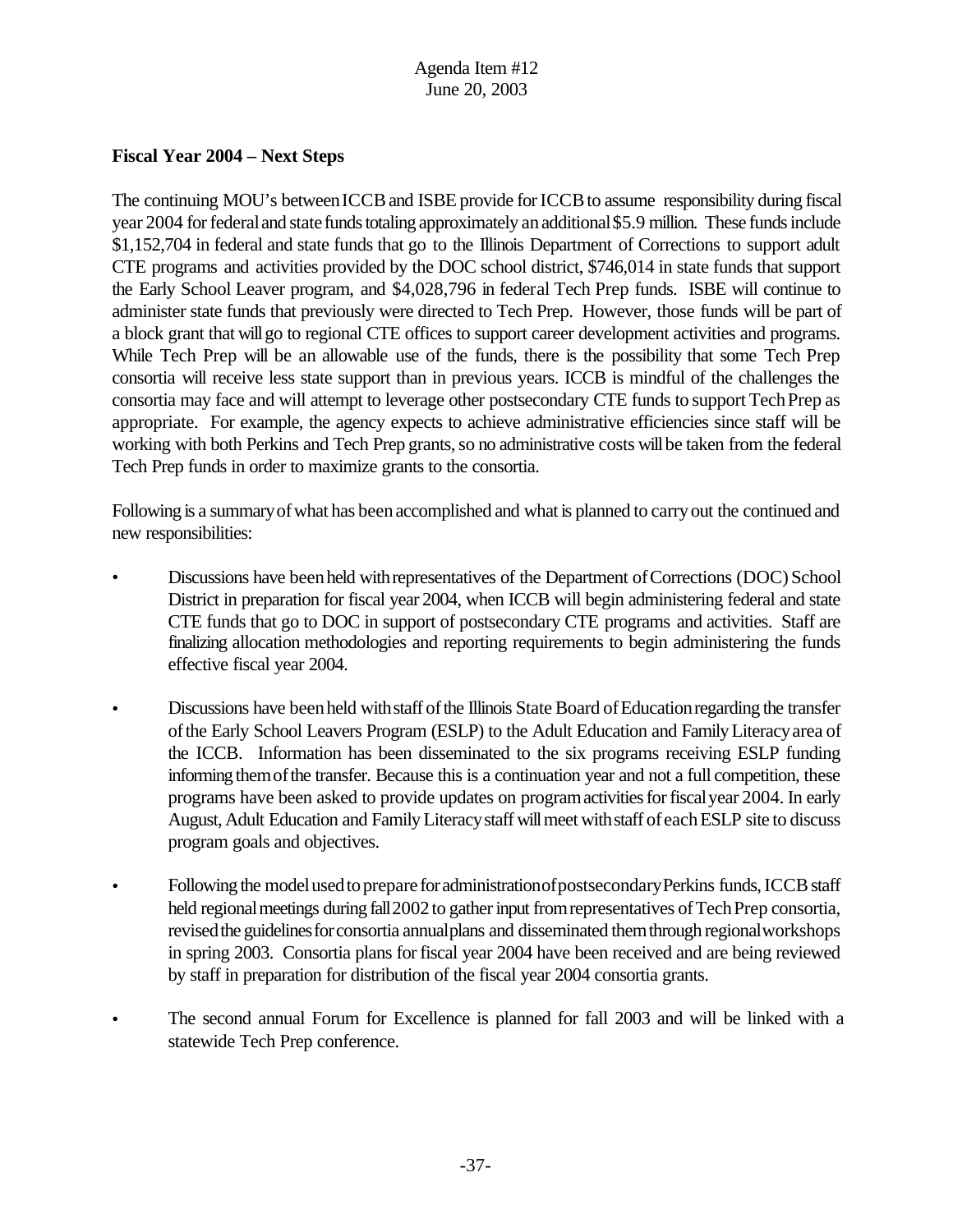## Agenda Item #12 July 20, 2003

- Regional consultants will continue to provide monitoring and technical assistance for the Perkins basic grants, and the model will be expanded to include similar activities for the Tech Prep consortia.
- ICCB will facilitate regular regional meetings of postsecondary career administrators and dedicated sessions at statewide meetings such as ICCCA and the Forum for Excellence.

#### **Summary**

Staff will continue to move forward with the expanded responsibilities described in this report in a manner that adheres to ICCB principles and complies with federal requirements. As noted earlier in this report, there may be fiscal challenges for some of the Tech Prep consortia due to changes in the way ISBE will distribute state CTE funds. An additional challenge is presented at the federal level. The Bush administration's proposal for education for federal fiscal year 2004 includes the Secondary and Technical Education Act, which would replace Perkins legislation and require states to distribute CTE funds at the postsecondary level on a competitive basis for proposals tied directly to secondary programs. The proposal also reducesthe amount to fund the act from the \$1.3 billion currently allocated to Perkins to \$1 billion. Perkins legislation is scheduled for reauthorization during the coming year.The discussions that surround reauthorization and the administration's proposal are of critical importance to the future direction of career and technical education. Staff will work with the community college system, partner agencies, legislators, AACC and other appropriate individuals and organizations as the discussions occur and will keep the Board informed of important issues and outcomes as they develop.

## **INFORMATION ONLY**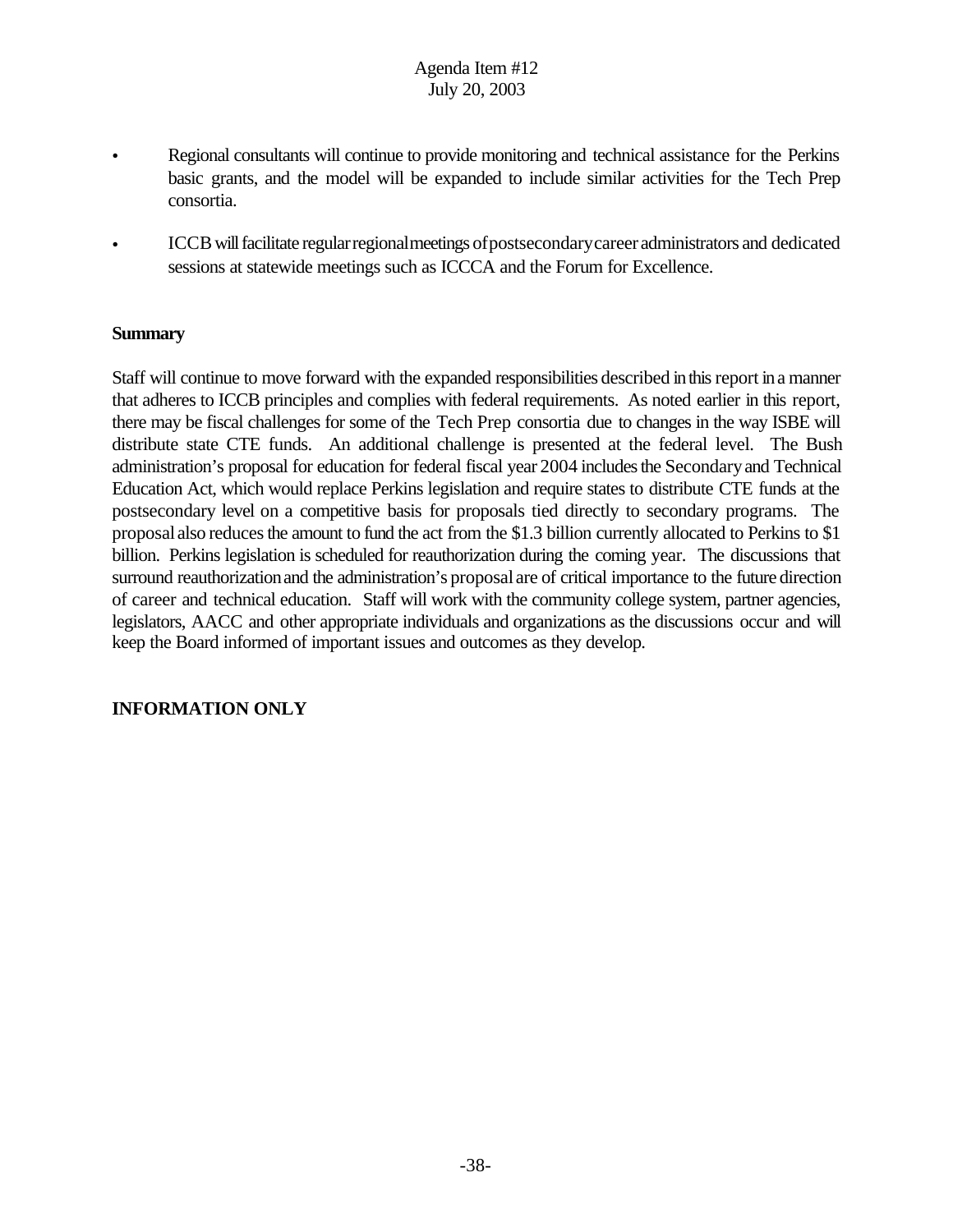#### Illinois Community College Board

## **PROPOSED ILLINOIS COMMUNITY COLLEGE BOARD RULES CONCERNING REPORTING REQUIREMENTS**

Reporting requirements have changed since this section of the *Administrative Rules of the Illinois Community College Board* was last reviewed by the Board. The proposal is being submitted for initial review by the Board and the System. No new reporting requirements are being proposed. The Administrative Rules are being modified to reflect recent changes that have already been implemented to help meet external reporting needs and limit the reporting burden on college officials.

In response to systemwide interest in gathering additional detail about students served through noncredit coursework a noncredit course enrollment individual student record submission (N1) was created. Previously, only summary information had been gathered about noncredit students. While the N1 data system was maturing the summary submission of noncredit student activities continued to be gathered. Beginning in fiscal year 2002 and continuing into the future reporting on noncredit student activities will rely exclusively on the N1 individual noncredit student records. Hence, the summary submission of noncredit student activities will be eliminated and replaced in the *Administrative Rules* by the noncredit course enrollment submission (N1).

The Underrepresented Groups Report has be redesigned to focus on major topics and requests more outcomesinformationthaninthe past. Focus topicsforthe report that are being used onanannualrotating basis include Academic Achievement, Campus Climate and Recruitment and Preparation. The Underrepresented Groups reporting deadline was extended from September 1 to December 1 to allow college officials additional time to complete their reports.

The Annual Student Identification (ID) file was added to allow for additional external administrative database matching. Administrative data matching, which only takes place when the proper safeguards are in place, allows the system to more fully report student outcomes information to state and federal officials. By adding items upon which systemwide data can be administratively matched the overall surveying and reporting burden on college officials can be reduced.

The annual report on summer graduate data for the Integrated Postsecondary Educational Data System (IPEDS) Graduation Rate Survey (GRS) was implemented to meet federal reporting requirements. A technicalamendment to the GRS reporting requirements extended the time frame to August 31 in the third year for a student to be counted as a graduate within the three-year time frame -- previously the date was June 30 of the third year which corresponds with the fiscal year. Since the Annual Enrollment and Completion (A1) submission reporting period ends on June 30 an additional data collection effort has become necessary to capture summer graduates from the latest fiscal year. This submission allows college officials to report additional student successes to federal officials.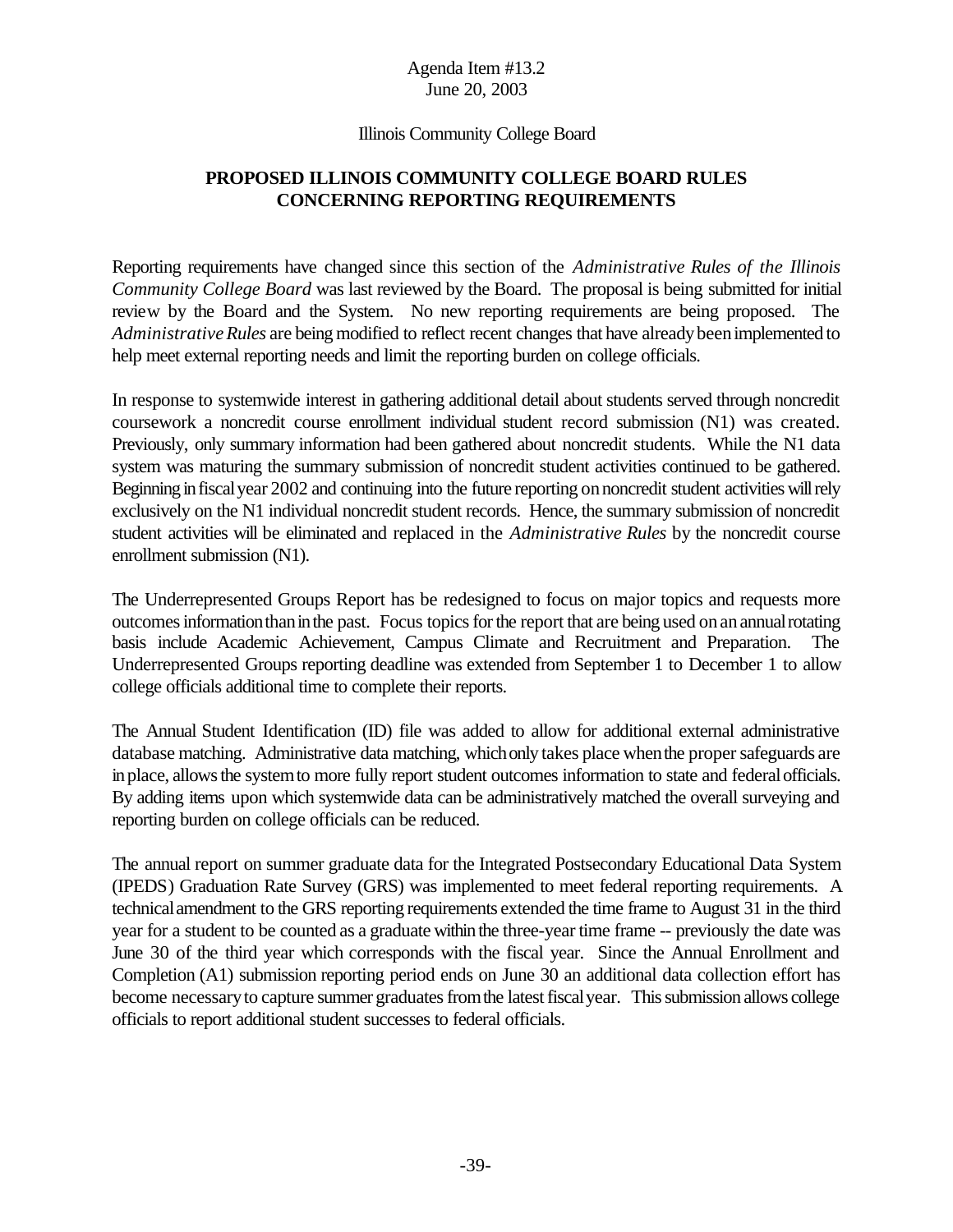Several years ago, the Uniform Financial Reporting System (UFRS) was developed to provide the colleges and ICCB with better and more detailed information on the system's revenues and expenditures. To help ensure the accuracy of the UFRS and to signify that the data are finalized for entry into the computerized report system, the ICCB has requested that the college's submit an audit/UFRS reconciliation form which serves to notify the ICCB that the data are ready for public use. While the submission of this form has been due on October 15 for several years, it had not been incorporated into the list of administrative reporting rules.

Certain facility data reporting requirements are being updated to reflect the ICCB's continued emphasis on converting data submissions to electronic format wherever possible. In addition, increasing emphasis is being placed on the use and analysis of facility data submitted to the ICCB by the colleges.

The proposed changes are needed to clarify the reporting requirements for colleges. The following proposed rule modifications are being presented to the Board and the system now for as an ICCB agenda item for review and comment. Little, if any, oppositionto the proposed clarifications is expected since no new reporting requirements are being proposed. The item is, therefore, presented for the Board and System review. In the fall the proposal with any needed revisions will be presented to the Board for initial approval for forwarding to the Joint Committee on Administrative Rules.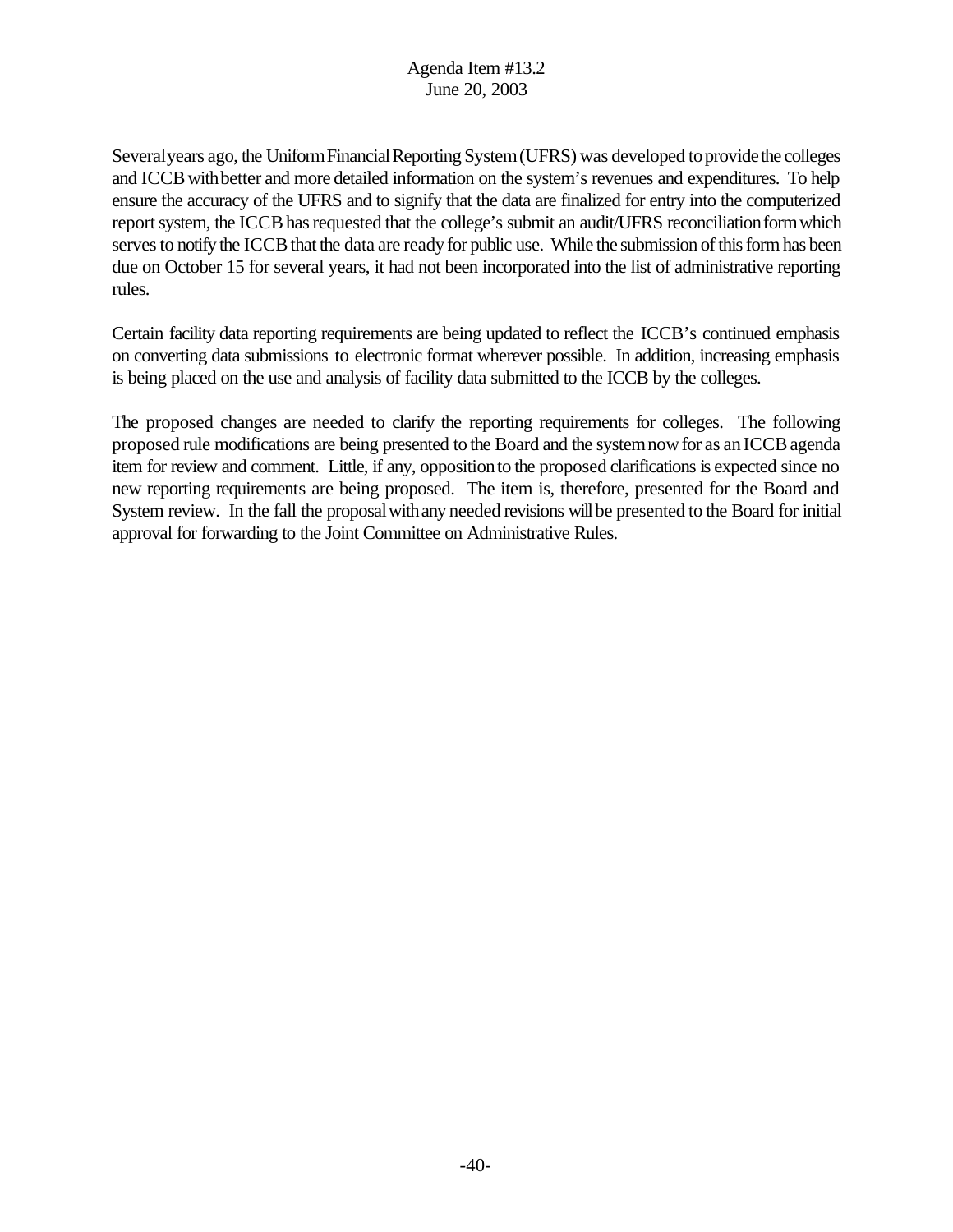# **SUBPART B: LOCAL DISTRICT ADMINISTRATION**

## **Section 1501.201 Reporting Requirements**

Complete and accurate reports shall be submitted by the district/college to the ICCB in accordance with ICCB requirements and on forms provided by the ICCB, where applicable.

Listed below is the schedule of due dates indicating when items from the community colleges are due at the Illinois Community College Board office.

| January 1   | construction project status reports [see Section 1501.607(a)]                                                                                                                                                                                                                                                                                           |
|-------------|---------------------------------------------------------------------------------------------------------------------------------------------------------------------------------------------------------------------------------------------------------------------------------------------------------------------------------------------------------|
| January 31  | certificate of tax levy [see Section 1501.510(I)]<br>$\overline{\phantom{0}}$<br>construction project status reports [see Section 1501.607(a)]<br>Ξ<br>fiscal year-to-date unaudited uniform financial reporting system data [see<br>Section 1501.510(h)]                                                                                               |
| February 15 | spring semester enrollment survey [see Section 1501.406(a)]<br>$\qquad \qquad \blacksquare$                                                                                                                                                                                                                                                             |
| May 30      | occupational follow-up study data for specified curricula [see Section<br>1501.406 <sup>(0)</sup> ]                                                                                                                                                                                                                                                     |
| July 1      | annual noncredit course enrollment survey [see Section 1501.406(e)]<br>Resource Allocation and Management Plan (RAMP/CC) [see Section<br>$1501.510(b)$ ]<br>application for recognition for specified colleges [see Section 1501.202(d)]                                                                                                                |
| July 31 -   | fiscal year-to-date unaudited uniform financial reporting system data [see Section<br>$1501.510(a)$ ]                                                                                                                                                                                                                                                   |
| August 1    | program review report [see Section 1501.303(d)]<br>$\overline{\phantom{0}}$<br>program review listing [see Section 1501.303(d)]<br>annual student enrollment and completion data [see Section 1501.406(a)]<br>square footage and acreage (facility information) [see Section 1501.5100)]<br>special initiatives grants report [see Section 1501.519(d)] |
| September 1 | application for recognition for specified colleges [see Section 1501.202(d)]<br>underrepresented groups report [see Section 1501.406(d)]<br>unit cost data [see Section 1501.510(d)]<br>budget survey [see Section $1501.510(e)$ ]                                                                                                                      |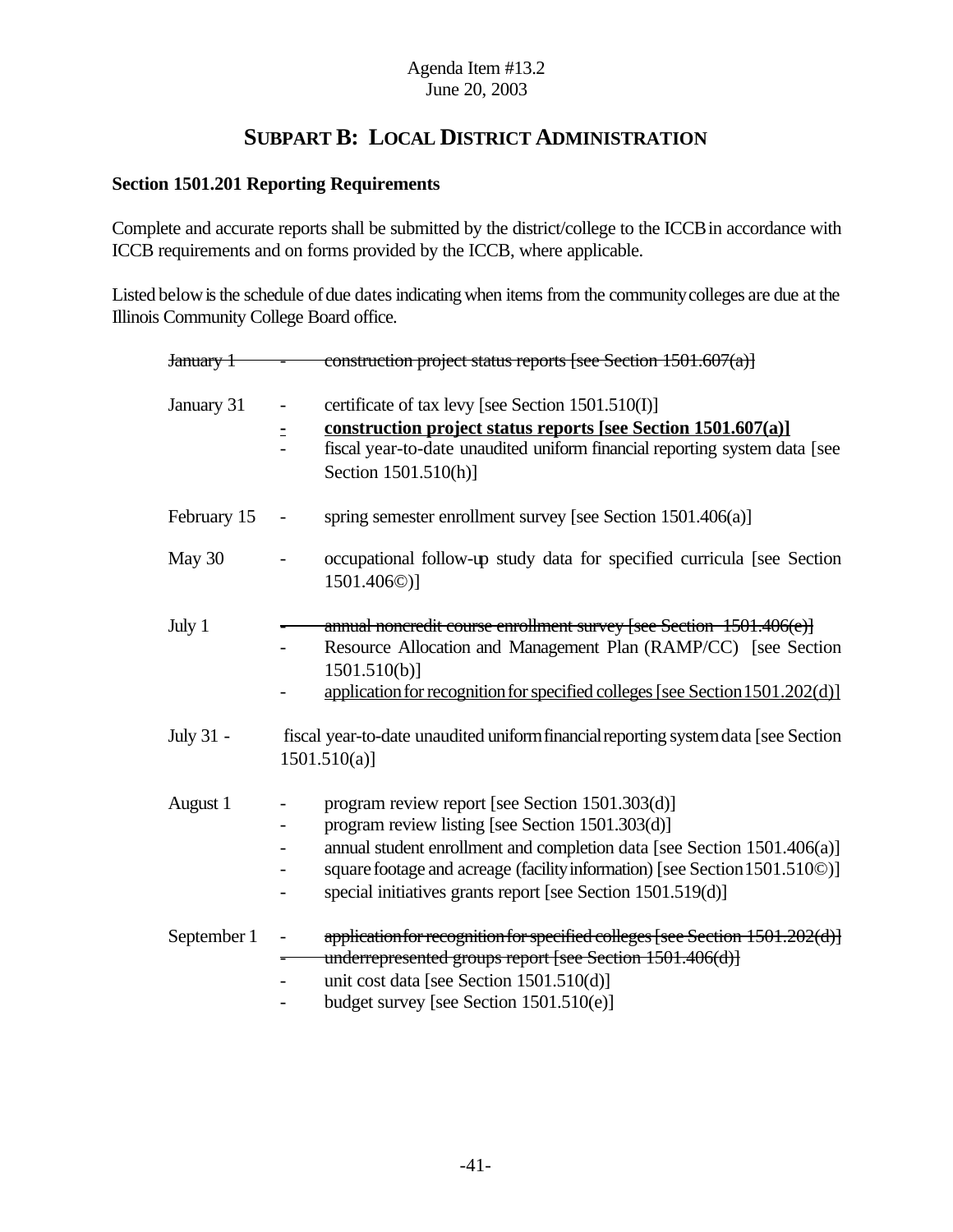|            |   | <u>facilities data [see Section 1501.510(f) and 1501.6070)]</u>                       |  |
|------------|---|---------------------------------------------------------------------------------------|--|
|            |   | annual report of Student Identification information [see Section                      |  |
|            |   | 1501.406(g)                                                                           |  |
|            |   |                                                                                       |  |
| October 1  |   | fall enrollment data [see Section $1501.406(a)$ ]                                     |  |
|            |   | fall enrollment survey [see Section 1501.406(b)]                                      |  |
| October 15 |   | faculty, staff and salary data [see Section 1501.308(a)]                              |  |
|            | - | external audit [see Section 1501.503(a)]                                              |  |
|            |   | special initiative grants audit [see Section $1501.503(a)$ ]                          |  |
|            |   | fiscal year budget [see Section 1501.504]                                             |  |
|            |   | certificate of chargeback [see Section 1501.503(a)]                                   |  |
|            |   | annual fiscal year audited uniform financial reporting system data [see               |  |
|            |   | Section 1501.510(f)]                                                                  |  |
|            |   | audit/fiscal year audited uniform financial reporting system data                     |  |
|            |   | <b>reconciliation statement</b> [see Section 1501.510(f)]                             |  |
|            |   | audit/unit cost reconciliation statement [see Sections 1501.5030) and                 |  |
|            |   | 1501.510(g)                                                                           |  |
|            |   | unexpended special initiative grant funds [see Section 1501.519(e)]                   |  |
| November 1 |   | annual report on summer graduates (for IPEDS GRS) [see Section<br><u>1501.406(f)]</u> |  |

December 1 - annual financial statements and notice of publication [see Section 1501.506] - **underrepresented groups/special populations grant report [see Sections 1501.406(d) and 1501.508(d)]**

30 days after the end of each term - course resource data and credit hour claims [see Sections 1501.406(b) and Section 1501.507(a)]

60 days after the end of the fall term - inventory of facilities [see Section 1501.607©)]

30 days after the end of the fall term - course resource (S6 & S7) data [see Sections 1501.607(b) 1501.406(b) and Section 1501.507(a)]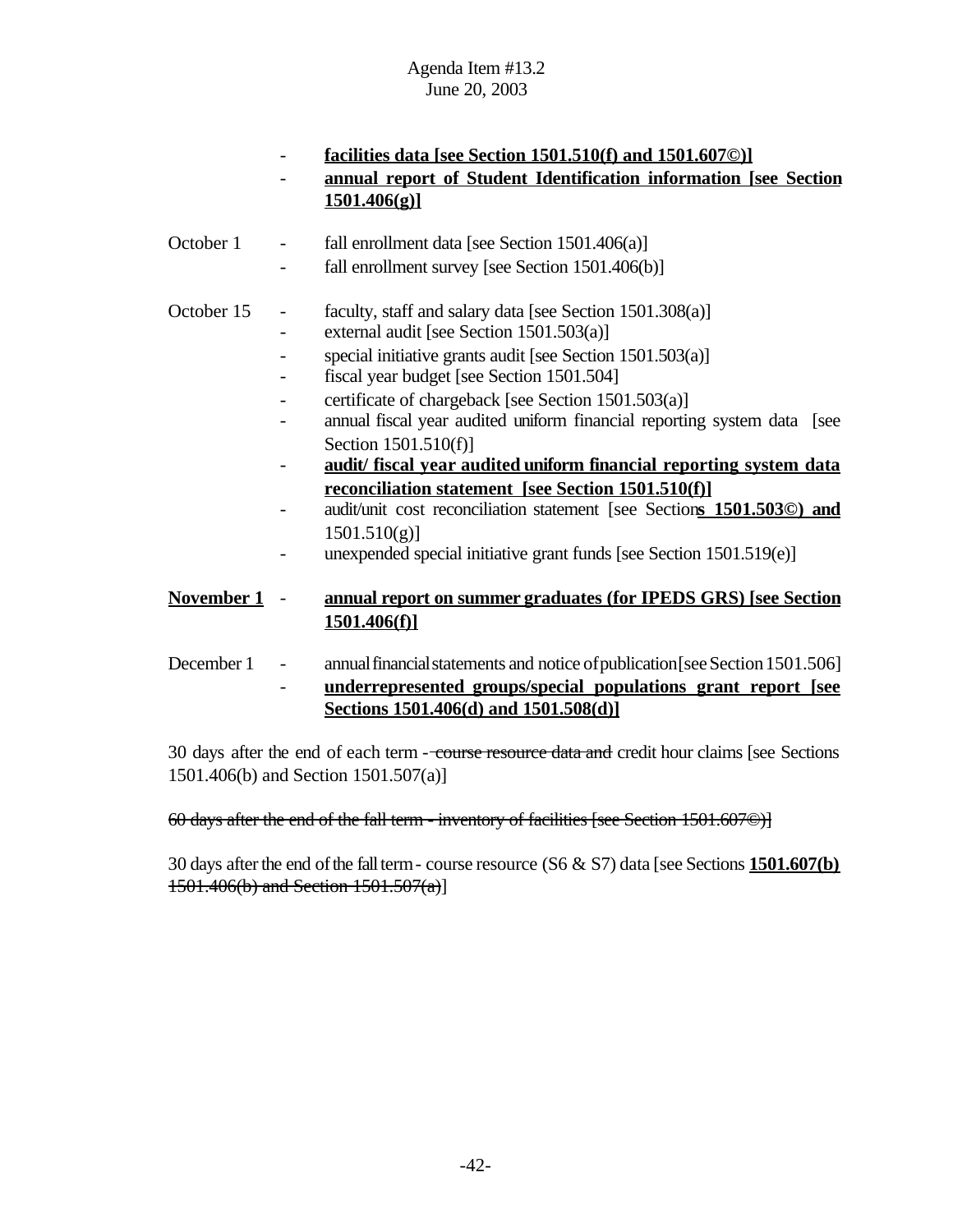# **SUBPART D: STUDENTS**

## **Section 1501.406 Reporting Requirements**

Each college shall submit the items listed below in a format prescribed by the ICCB and according to the schedules indicated.

- a) Basic characteristics, includingsex, dateofbirth, ethnic classification, and instructionalarea of enrollment, of each student enrolled in all courses offered for credit during each term within the following schedule:
	- 1) Students enrolled as of the end of regular registration during the fall term shall be reported on or before October 1 of that year.
	- 2) Students enrolled and/or completing a certificate or degree program during the fiscal year shall be reported on or before August 1.
- b) Student headcount and full-time equivalent enrollments as of the end of regular registration for fall and spring/winter term within the following schedule:

| 1)  | Fall Term:      | On or before October 1   |
|-----|-----------------|--------------------------|
| (2) | Winter Quarter: | On or before February 15 |

- 3) Spring Semester: On or before February 15
- c) Colleges shall conduct a follow-up study of all students who completed specified occupational/career curricula during the previous fiscal year and shall report the results of this study onor before May30 ofthat yearina format prescribed bythe ICCB. Curricula to be included in the study will be specified in the ICCB Occupational Follow-up Study Manual.
- d) An annual report on underrepresented groups submitted on or before September 1 **December 1**.
- e) An annual report on noncredit course enrollment activities submitted **data submission (N1)** on or before July **15**.
- **6. An annual report on summer graduates (for the Integrated Postsecondary Educational Data System Graduation Rate Survey) submitted on or before November 1.**
- **7. An annual report of Student Identification information submitted on or before September 1.**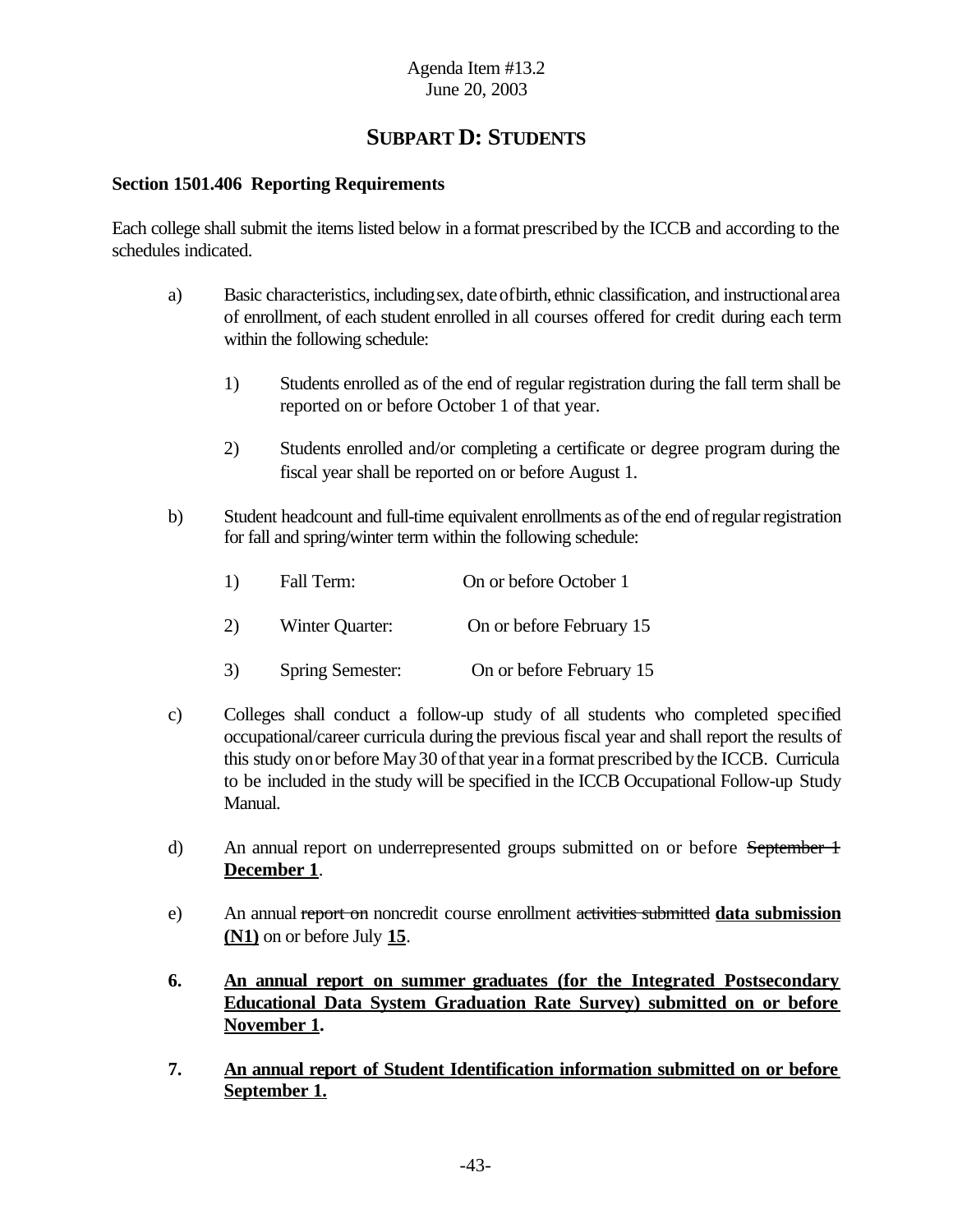# **SUBPART E: FINANCE**

#### **Section 1501.501 Definition of Terms**

AnnualFinancialStatement. The "annual financial statement," which is required to be published by a district, consists of two parts:

an annual financial report, which includes a statement ofrevenues and expenditures along with other basic financial data; and

an annual program report, which provides a narrative description of programs offered, goals of the district, and student and staff data.

Attendance at Midterm. A student is "in attendance at midterm" in a course if the student is currently enrolled in and actively pursuing completion of the course.

Auditor. An auditor is a person who enrolls in a class without intent to obtain academic credit and whose status as an auditor is declared by the student, approved by college officials, and identified on college records prior to the end-of-registration date of the college for that particular term.

Capital Renewal Grants. Capital renewal grants are State grants allocated proportionally to each community college district based on the latest fall on-campus nonresidential gross square feet of facilities as reported to the ICCB. Such grants are to be utilized for miscellaneous capital improvements such as rehabilitation, remodeling, improvement, and repair; architect/engineer services; supplies, fixed equipment, and materials; and all other expenses required to complete the work.

Lincoln's Challenge Scholarship Grants. The Lincoln's Challenge Program is administered bythe Illinois Department of Military Affairs. Upon successful completion of that program, students qualify for a scholarship to a community college. The Lincoln's Challenge Scholarship Grant is a special appropriation received by the ICCB from the Governor and the General Assembly. These scholarships provide an opportunity for graduates of Lincoln's Challenge to transition easily into higher education by enrolling in one of the **39** 40 public community college districts in which the student resides . The scholarship grants can be used to cover the cost of education that includes tuition, books, fees, and required educational supplies.

Residency - Applicability-Verification of Status. As part of verification that its credit hours are eligible to receive ICCB grants, each community college district shall **submit its** adopt a process for verifying the residency status of its students and shall file a description of this process with **to** the ICCB **each year with its certification of credit hours in accordance with 110 ILCS 805/2-16.02 as part of the annual external audit** by July 1, 1990. The process shall include the methods for verifying residency as defined in the general provisions, special State provisions, and district provisions of this subsection. Each district shall file descriptions of any revisions to its process with the ICCB prior to their implementation.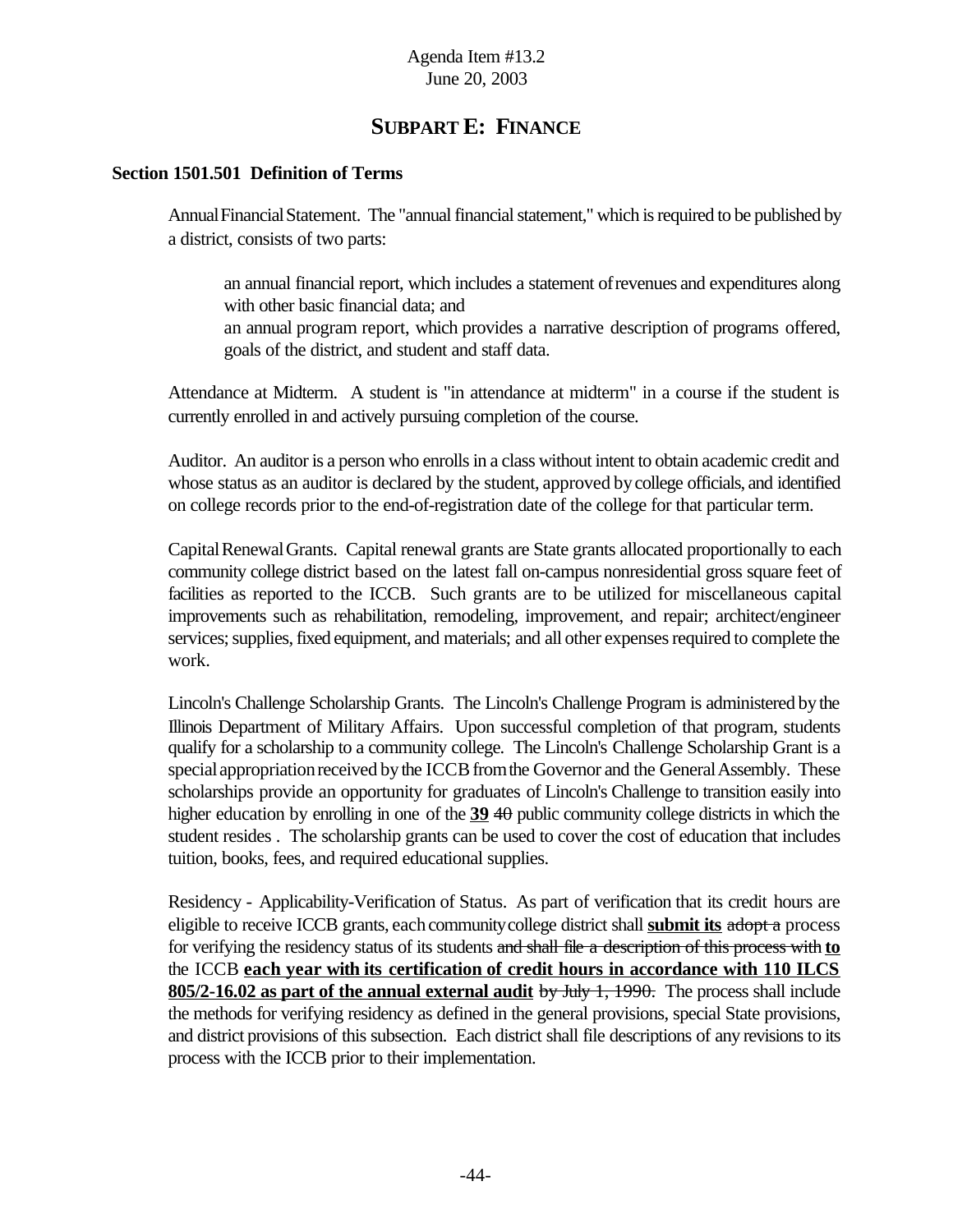Residency - General Provisions. The following provisions apply both to State and district residency definitions:

To be classified as a resident of the State of Illinois or of the community college district, each student shall have occupied a dwelling within the State or district for at least 30 days immediately prior to the date established by the district for classes to begin.

The district shall maintain documentation verifying State or district residency of students.

Students occupying a dwelling in the State or district who fail to meet the 30-day residency requirement maynot become residentssimply byattending classes at a communitycollege for 30 days or more.

Students who move fromoutside the State or district and who obtain residence in the state or district for reasons other than attending the community college shall be exempt from the 30-day requirement if they demonstrate through documentation a verifiable interest in establishing permanent residency.

Residency - District Provisions. Students shall not be classified as residents of the district where attending even though they may have met the general 30-day residency provision if they are:

federal job corps workers stationed in the district;

inmates of state or federal correctional/rehabilitation institutions located in the district;

full-time students attending a postsecondaryeducational institution in the district who have not demonstrated through documentation a verifiable interest in establishing permanent residency; and

students attending under the provisions of a chargeback or contractual agreement with another community college.

Residency- SpecialState Provisions. Students shall be classified as residents of the State without meeting the general 30-day residency provision if they are:

federal job corps workers stationed in Illinois;

members of the armed services stationed in Illinois;

inmates of State correctional/rehabilitation institutions located in Illinois; or

employed full time in Illinois.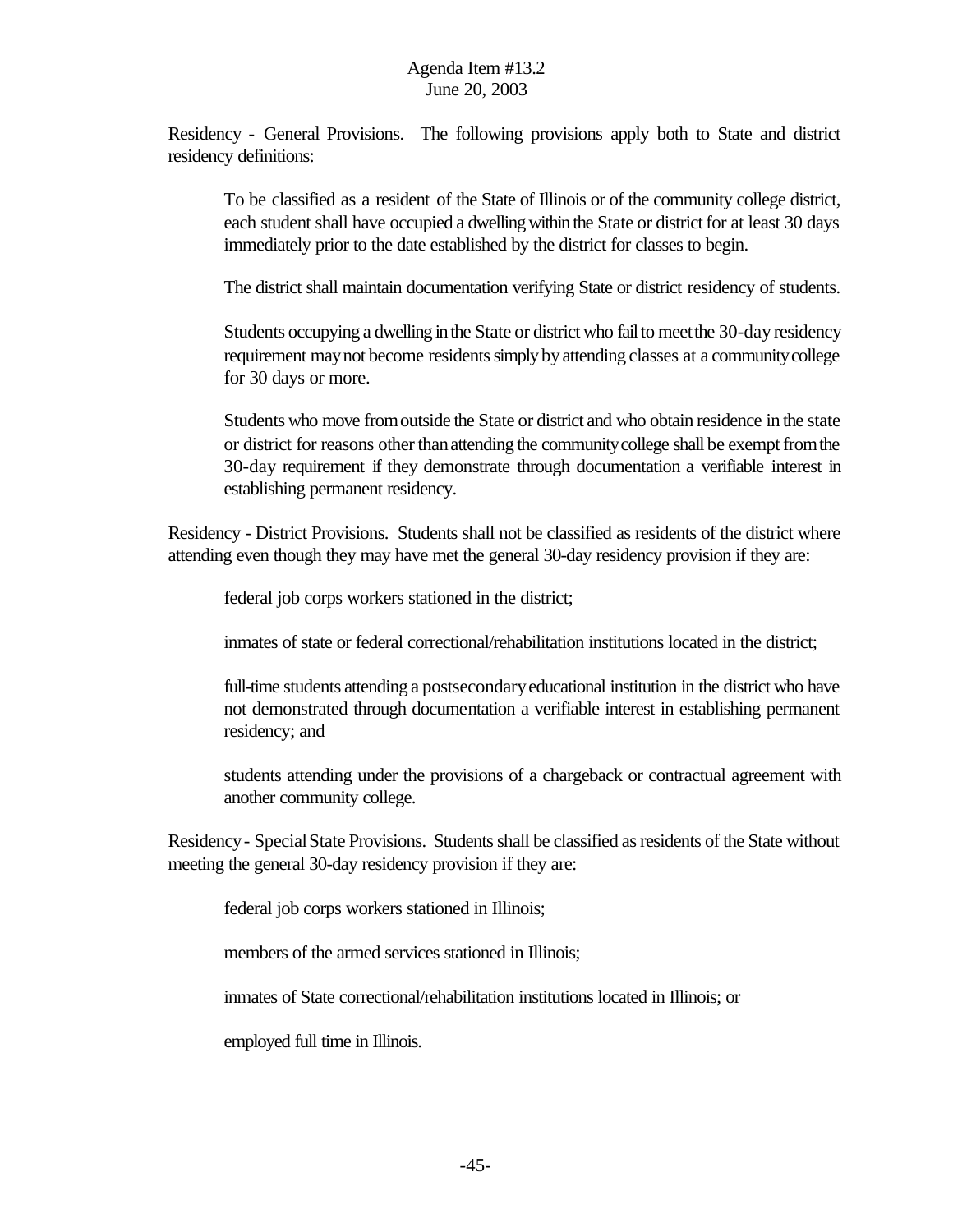Special Initiatives Grants. Special initiatives grants provide funds for conducting special initiatives activities.

Special Initiatives Activities. Special initiatives activities are defined each year in a request for proposal process. All colleges will have the opportunity to apply for funds to conduct such approved special initiatives activities. Special initiatives activities are based upon criteria as specified in terms outlined in a grant agreement between the college and the ICCB.

## **Section 1501.503 Audits**

- a) External Audits.
	- 1) **Two** Three copies of the annual externalaudit shall be submitted to the ICCB on or before October 15, following the close ofthe fiscalyear. If the audit cannot be completed by this date, the district may submit a request for extension of time to the President/CEO before October 1, following the close of the fiscal year. This request shall be accompanied by an explanation of the circumstances which cause the report to be delayed along with an estimated date for submission.
	- 2) Each audit report shall contain financial statements composed of the funds established in Section 1501.511, a comment on internal control, a comment on basis of accounting, uniform financial statements prepared using the modified accrual basis of accounting, a certificate of chargeback verification and a state grant compliance section which shall include a schedule of enrollment data, a verification of enrollment data, a description of the process for verifying residency status, a schedule of the district equalized assessed valuation, schedules for the restricted/special initiative grants distributed by the ICCB and received by the district in the manner and format established by the ICCB, and a schedule of federalfinancial assistance and related reports as prescribed bythe federalOffice of Management and Budget.

Each ICCB restricted or special initiatives grant shall verify that grant funds received by the district were expended in the manner designated by the ICCB. The ICCB shall designate allowable expenditures for each of the restricted or special initiatives grants to include, but not be limited to, salary and benefits, contractual services, materials, instructional and office equipment, staff development, and travel. The external audit shall include an auditor's report on compliance with State requirements, along with a balance sheet and a statement of revenues and expenditures based uponan understanding of the (1) purpose of the grant, (2) allowable expenditures, (3) expenditure limitations, (4) grant administrative standards, and (5) transfer of funds, if applicable.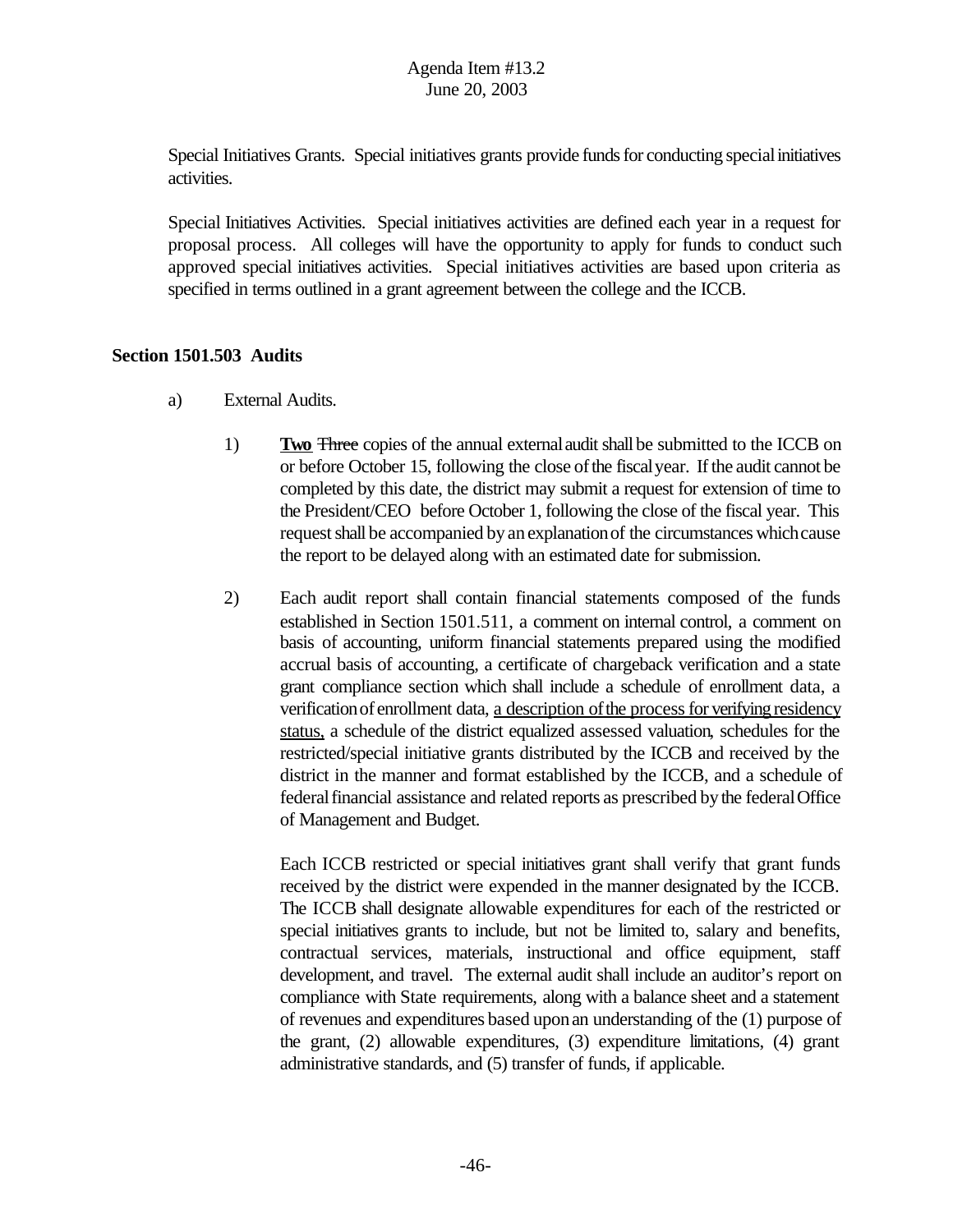- b) Confirmation of ICCB Grants. For the purposes of confirming district records, each district shall **provide a copy of the ICCB allocation of grants to its** request that its external auditor request from the ICCB a report of grants received by the district during the fiscal year. Each district shall notify its independent external auditing firm of this **information and** requirement and will instruct that firm to make the **any** request**s for confirmation directly to the ICCB.** using the format prescribed by the Board.
- c) Upon completion of the external audit, the district shallreconcile its audited expenditures to previously submitted unit cost data. The reconciliation shall be submitted on forms provided by the ICCB.
- **d) Upon completion of the external audit, the district shall reconcile its audited expenditures to the fiscal year audited uniform financial reporting system data. The reconciliation shall be submitted on forms provided by the ICCB.**

## **Section 1501.510 Reporting Requirements**

Each college shall submit the items listed below in a format prescribed by the ICCB and according to the schedules indicated**:**

- a) Fiscal year-to date unaudited uniformfinancialreporting systemdata byJuly 31 forthe period July 1 - June 30 of the previous fiscal year.
- b) Resource allocation and management planning (RAMP) data by July 1 of each year.
- c) **Construction in progress** Square footage and acreage (facility information) by are due August 1 of each fiscal year.
- d) Unit cost data **in a format prescribed by the ICCB** for the previous fiscal year by September 1 following the end of that fiscal year.
- e) A survey of local budget and tax extensions and collections by September 1 of each year.
- ef) **F3, F6, B3, and R3 facilities data submission to report existing space in use for educational purposes at the end of the fiscal year (June 30) by September1 following the end of the fiscal year.**
- fg) Annual fiscal year audited uniform financial reporting system data **and an audit/ fiscal year audited uniform financial reporting system data reconciliation statement** by October 15 following the end of the previous fiscal year.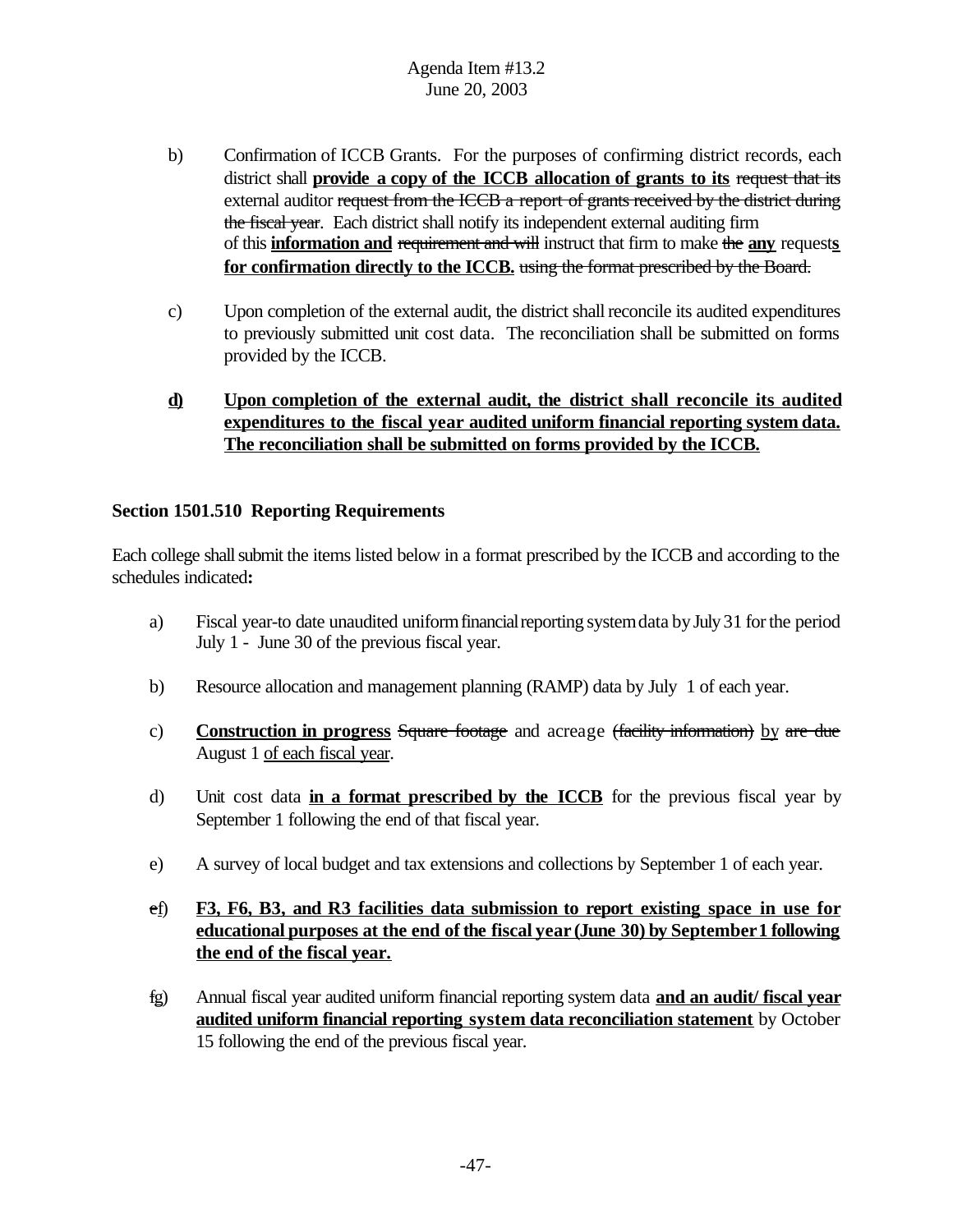- gh) An Audit/Unit Cost Reconciliation Statement(**s)** by October 15 of each year.
- hi) Fiscal year-to-date unaudited uniform financial reporting system data by January 31 for the period July 1 - December 31.
- ij) Certificate of Tax Levy by January 31 of each year.

# **SUBPART F: CAPITAL PROJECTS**

## **Section 1501.602 Approval of Capital Projects**

- a) Notwithstanding any provision to the contrary [see subsection b and Section 1501.604(b)], requests for approval of capital projects shall be submitted to the ICCB on the forms prescribed by the ICCB.
- b) A project requiring the expenditure of state or local funds for purchase, construction, remodeling, or rehabilitation of physical facilities at a primary or secondary site shall have prior ICCB approval, except the following:
	- 1) locally funded projects that meet the definition of a maintenance project as defined in ICCB Rule 1501.601, or
	- 2) locally funded projects that result in no change in room use, or
	- 3) locally funded projects for which the total estimated cost is less than \$250,000.
- c) An **updated** District Site and Construction Master Plan shall be filed with the ICCB by July 1 of the year in which the district undergoes its recognition evaluation January 1, 1991. The purpose of the plan is to apprize the ICCB of possible primary site new construction and secondary site acquisition/construction plans for the next five three years throughout the district. The planshould be updated, as needed, to ensure that any project submitted for approval has been reflected in the district plan on file with the ICCB at least two months prior to submission of the project. Any primary site new construction or secondary site acquisition/construction projects must be reflected inthe planinorder to receive consideration for approval. The plan, at a minimum, shall consist of a map of the district showing the location of all facilities owned by the district or leased for a period exceeding five years and a narrative describing the district's:
	- 1) Current permanent facilities where additions are planned.
	- 2) General plans for future site acquisition or acquisition/construction of permanent facilities either onthe primarysite or secondary sites. The location may be identified interms of the general geographic area within the district.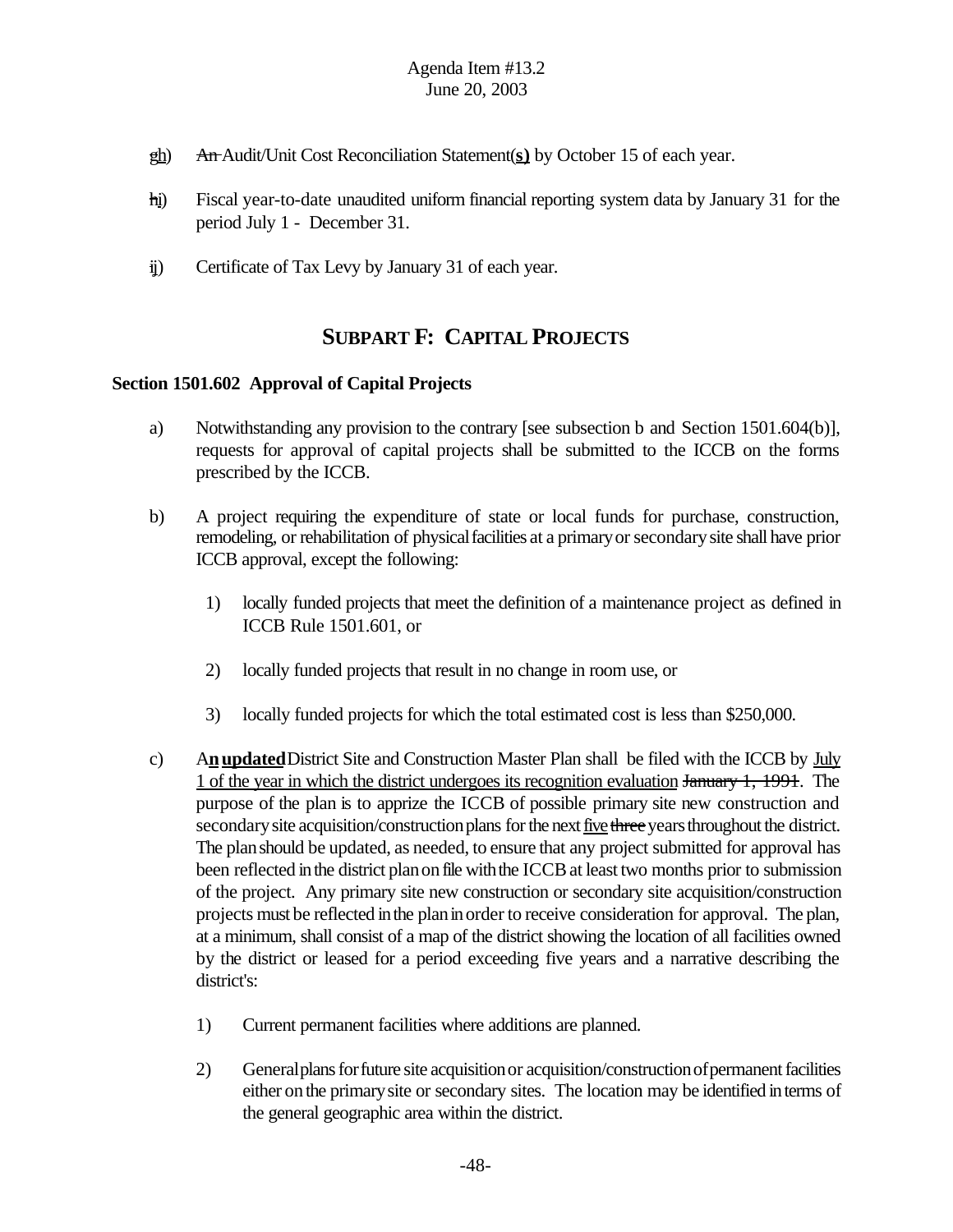- 3) Proposed schedule for acquiring additional sites, constructing additions to existing facilities, or acquiring/constructing new permanent facilities.
- 4) The intended use of all proposed site acquisitions and facility acquisition/ construction.
- d) The authority to approve locally funded projects is delegated to the President/CEO of the ICCB, who shall in turn report such actions to the ICCB.

## **Section 1501.603 State-Funded Capital Projects**

- f) Construction Standards. The following standards shall be applied in the design and construction of facilities:
	- 1) Building Efficiency. Campus wide building efficiency should be at least 70 percent. However, individual buildings may be below this level if they are high-rise (four or more floors), include a large number of small classrooms and/or labs, or if a large portion of the building is designed for custodialor mechanicalpurposesto serve the entire campus.
	- 2) Facilities Codes. All construction, remodeling, and rehabilitation offacilitiesshall be in compliance with the most current version of the following standards:
		- A) Uniform Building Code <del>(International Conference of Building Officials, Whittier,</del> California, 1988) or BOCA Basic/National Building Code, 1987 Edition (Building Officials and Code Administrators International, Inc., Country Club Hills, Illinois).
		- B) BOCA Basic/National Mechanical Code, 1987 Edition (Building Officials and Code Administrators International, Inc., Country Club Hills, Illinois).
		- C) National Electrical Code (National Fire Protection Association , Quincy, Massachusetts, 1988).
		- D) Illinois Plumbing Code (77 Ill. Adm. Code 890).
		- E) Illinois Accessibility Code (71 Ill. Adm. Code 400).
		- F) Fire Prevention and Safety (41 Ill. Adm. Code 100).
		- G) National Fire Protection Association 101 Life Safety Code (National Fire Protection Association <del>, Quincy, Massachusetts, 1988</del>).